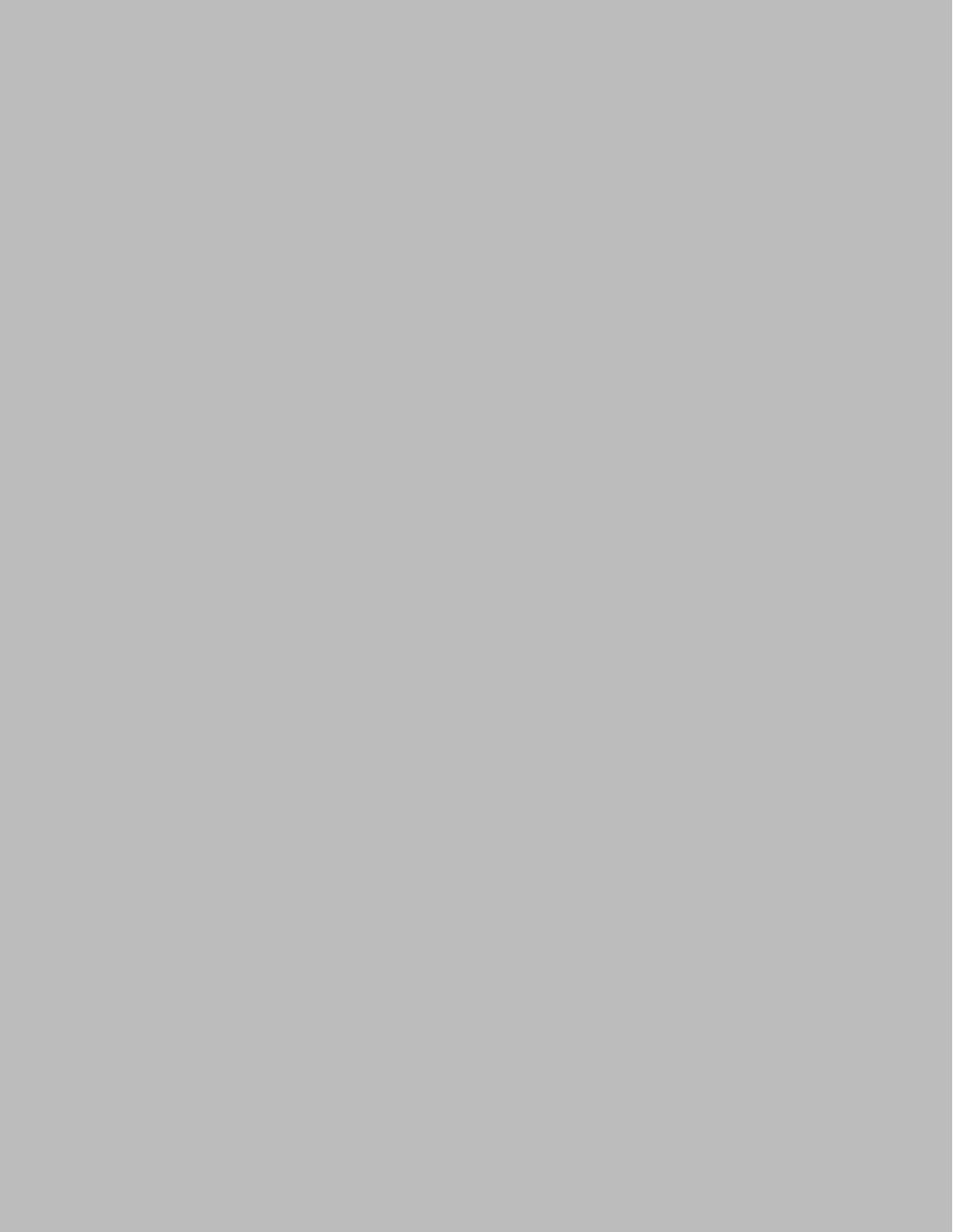# C H A P T E R  $\left| \right|$

# **Status report on the Medicare prescription drug program (Part D)**

# **Chapter summary**

In 2015, Medicare spent \$80.1 billion for the Part D benefit, accounting for 12 percent of total Medicare outlays. Enrollees' out-of-pocket (OOP) spending for premiums and cost sharing totaled \$11.5 billion and \$15.1 billion, respectively. In 2016, 41 million individuals (72 percent of all Medicare beneficiaries) were enrolled in Part D: Of those enrolled, 60 percent were in stand-alone prescription drug plans (PDPs) and 40 percent were in Medicare Advantage–Prescription Drug plans (MA–PDs). In general, Part D has improved Medicare beneficiaries' access to prescription drugs, with plans available to all individuals.

Each year, the Commission provides a status report on the Medicare prescription drug benefit established under Part D that describes beneficiaries' access to prescription drugs: enrollment levels, plan benefit designs, and the quality of Part D services. The report also analyzes changes in plan bids, premiums, and program costs.

Last year, we noted concern that a growing share of Part D program spending has been for high-cost enrollees—beneficiaries who reach the catastrophic phase of Part D's benefit. This year's status report provides evidence that this trend has continued, and we point to factors that contribute toward greater catastrophic-phase spending. The Commission's June 2016 recommendations addressed concerns about Part D's financial sustainability

# **In this chapter**

- Enrollment, plan choices in 2016, and benefit offerings for 2017
- Market structure of plan sponsors
- Strategies for controlling growth in plan premiums
- Drug pricing
- Program costs
- Beneficiaries' access to prescription drugs
- Quality in Part D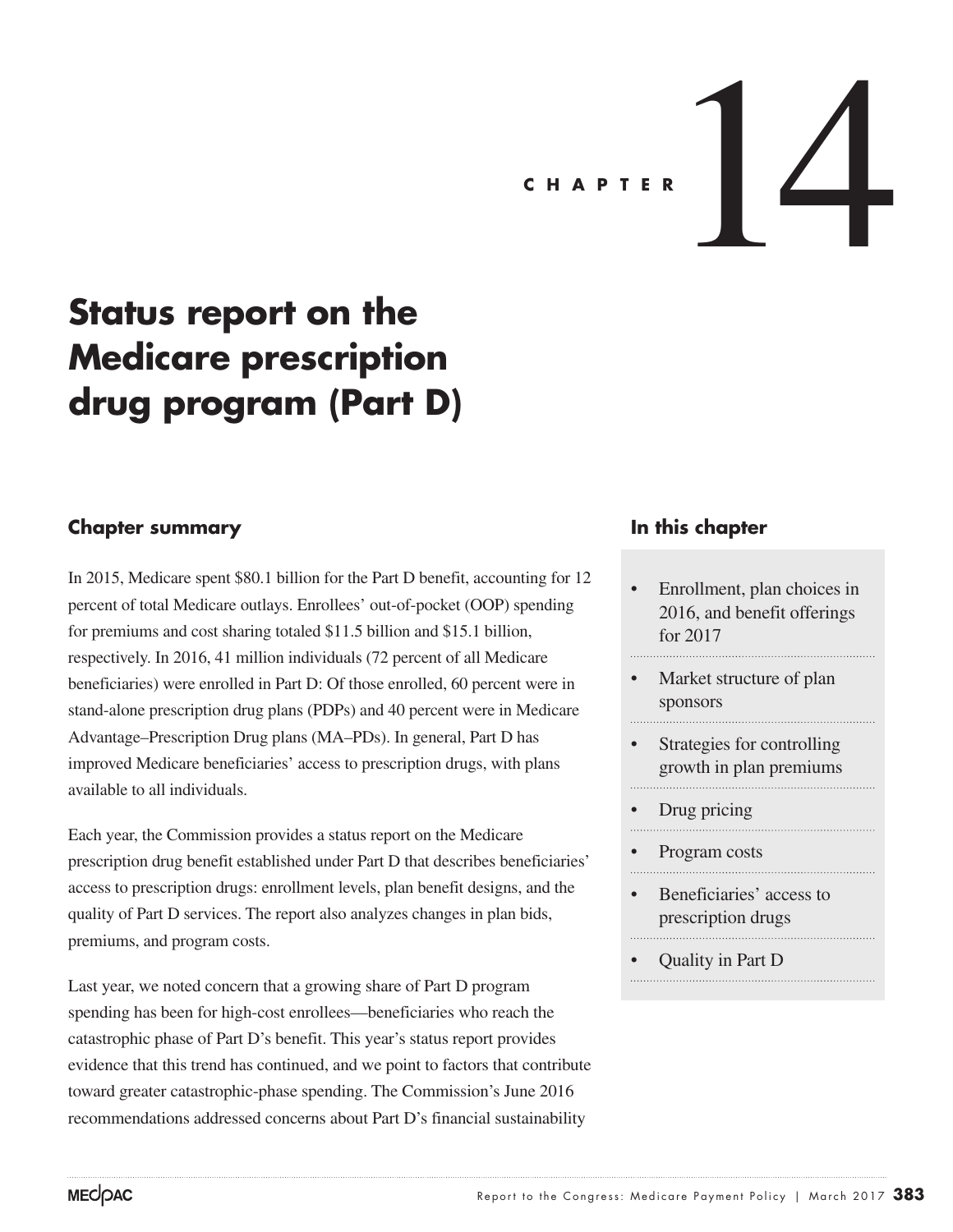and affordability for its enrollees while maintaining the program's market-based approach.

*Medicare beneficiaries' drug coverage in 2016 and benefit offerings for 2017*— Among the 41 million Part D enrollees in 2016, 12 million received the low-income subsidy (LIS). Nearly 2 million additional individuals (3 percent of all beneficiaries) received drug coverage through employer-sponsored plans that receive Medicare's retiree drug subsidy. In 2013, the latest year of available survey data, 12 percent of beneficiaries had no drug coverage or coverage less generous than Part D. Our previous analysis showed that beneficiaries with no creditable coverage tended to be healthier, on average.

In 2017, plan sponsors are offering 746 PDPs, a 16 percent decrease from 2016, and 1,734 MA–PDs, a 3 percent increase from 2016. PDP reductions reflect mergers and acquisitions among plan sponsors as well as consolidation of plan offerings into fewer, more widely differentiated products. Even with these consolidations, beneficiaries have between 18 and 24 PDPs to choose from, depending on where they live, as well as typically 10 or more Medicare Advantage options. MA–PDs continue to be more likely than PDPs to offer enhanced benefits. For 2017, 231 premium-free PDPs are available to enrollees who receive the LIS, a 2 percent increase from 2016. All regions of the country continue to have at least 3 and as many as 10 PDPs available at no premium to LIS enrollees.

In 2016, all of the 10 PDPs with the highest enrollment used a 5-tier formulary with differential cost sharing between preferred and other generics, preferred brand-name drugs, nonpreferred drugs, and a specialty tier for high-cost drugs. Also in 2016, nearly 85 percent of PDPs used tiered pharmacy networks that included preferred pharmacies offering lower cost sharing. These strategies provide financial incentives for enrollees to use lower cost drugs or pharmacies, potentially reducing program costs. However, if LIS enrollees do not use preferred generics or pharmacies with preferred cost sharing, these approaches will not result in lower Medicare spending for LIS enrollees (since the LIS covers most or all of these enrollees' cost sharing).

*Part D program costs*—Between 2007 and 2015, Part D spending on an incurred basis increased from \$46 billion to \$80 billion (an average annual growth rate of more than 7 percent). Reinsurance became the largest component of program spending in 2014 and has remained the fastest growing component, at an average annual growth rate of 20 percent between 2007 and 2015. Enrollees who incur spending high enough to reach the catastrophic phase of the benefit (high-cost enrollees) have started to drive Part D program costs, accounting for 53 percent of gross spending in 2015, up from about 40 percent before 2011. Spending on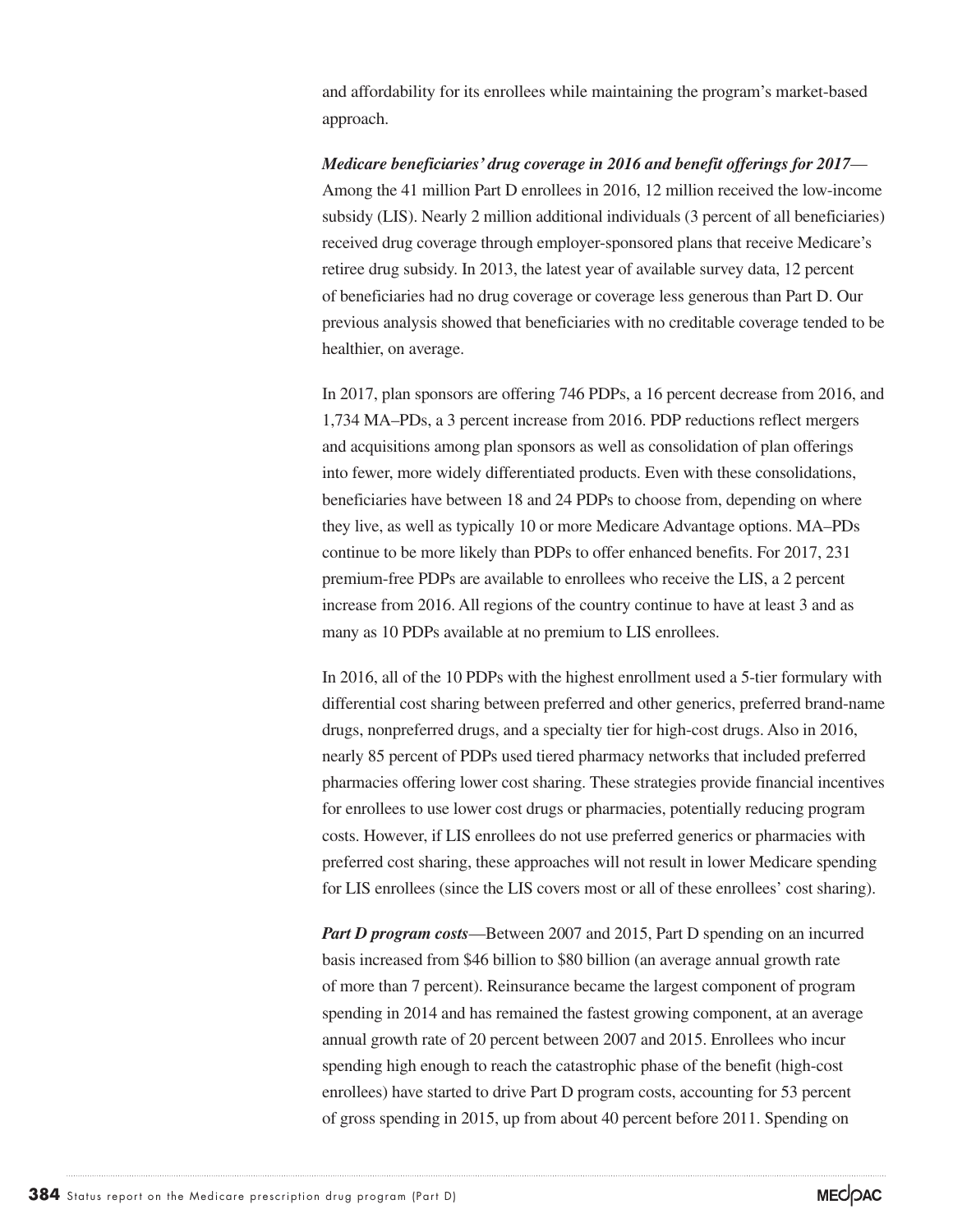a per enrollee basis for these high-cost individuals grew by more than 9 percent, driven primarily by increases in the average price per prescription filled (reflecting both price inflation and changes in the mix of drugs used). In particular, the Part D program experienced higher than anticipated spending on new hepatitis C therapies during 2014 and 2015. Going forward,the pharmaceutical pipeline is shifting toward greater numbers of biologic products and specialty drugs, many of which have few therapeutic substitutes and high prices. The use of high-priced drugs by Part D enrollees will likely grow and put significant upward pressure on Medicare spending for individual reinsurance and the LIS.

*Access to prescription drugs*—Giving plans greater flexibility to use management tools could help ensure that prescribed medicines are safe and appropriate for the patient and could potentially reduce overuse or misuse. However, for some beneficiaries, those same tools could also limit access to needed medications. Plan sponsors must strike a balance between providing access to medications while encouraging enrollees to use lower cost therapies through their formulary designs. Medicare requires plan sponsors to establish coverage determination and appeals processes with the goal of ensuring access to needed medications. Beneficiary advocates, prescribers, plan sponsors, and CMS have all noted frustrations with Part D coverage determinations, exceptions, and appeals processes. A more efficient approach would be to resolve such issues at the point of prescribing through e-prescribing and electronic prior authorization rather than at the pharmacy counter.

*Quality in Part D*—In 2017, the average star rating among Part D plans increased somewhat for PDPs while remaining about the same for MA−PDs. The utility of star ratings to measure quality of prescription drug services may be limited because data for quality measures do not account for all clinically relevant factors. Part D plans are required to implement medication therapy management (MTM) programs to improve quality. Although the Commission supports the goal of improving medication management, we have been concerned with the effectiveness of plans' MTM programs. In 2017, Medicare begins testing enhanced MTM programs by providing incentives for stand-alone PDPs to conduct medication reviews and tailor drug benefit designs that encourage adherence to appropriate drug therapies. Six Part D sponsors operating PDPs in 5 regions of the country, with an estimated 1.6 million enrollees, are participating in CMS's enhanced MTM model. ■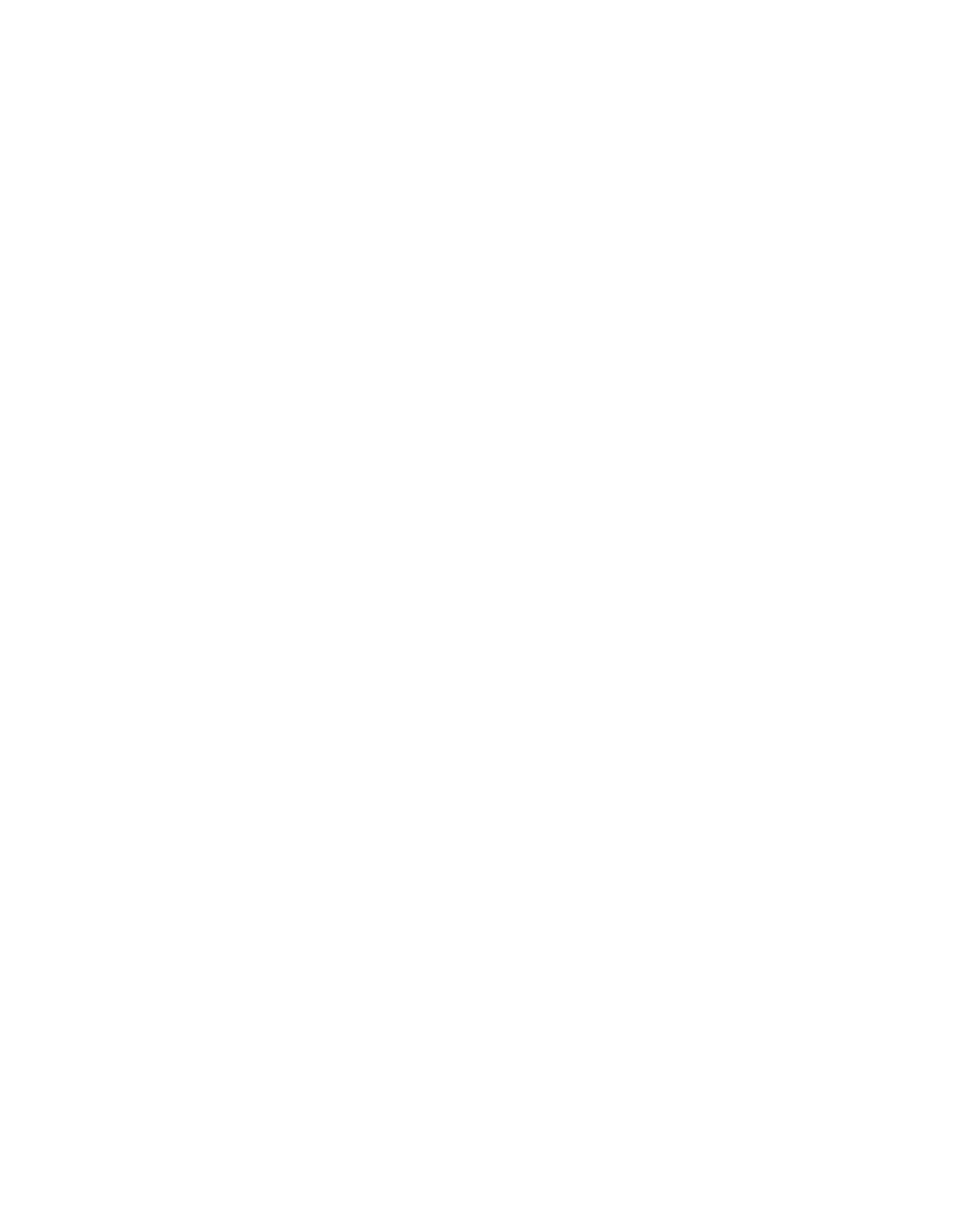# **14–1 Parameters of the defined standard benefit increase over time**

|                                                                                                                                       | 2006     | 2016        | 2017      | <b>Average</b><br>annual<br>growth rate<br>2006-2017 |
|---------------------------------------------------------------------------------------------------------------------------------------|----------|-------------|-----------|------------------------------------------------------|
| Deductible                                                                                                                            | \$250.00 | \$360.00    | \$400.00  | 4.4%                                                 |
| Initial coverage limit                                                                                                                | 2.250.00 | 3,310.00    | 3.700.00  | 4.6                                                  |
| Annual out-of-pocket spending threshold                                                                                               | 3,600.00 | 4.850.00    | 4.950.00  | 2.9                                                  |
| Estimated total covered drug spending at annual out-of-pocket threshold<br>Minimum cost sharing above annual out-of-pocket threshold: | 5.100.00 | $7.515.22*$ | 8.071.16* | 4.3                                                  |
| Copayment for generic/preferred multisource drugs                                                                                     | 2.00     | 2.95        | 3.30      | 4.7                                                  |
| Copayment for other prescription drugs                                                                                                | 5.00     | 7.40        | 8.25      | 4.7                                                  |

Note: \*An individual's total covered drug spending at the annual out-of-pocket threshold depends on each enrollee's mix of brand-name and generic drugs filled in the coverage gap. The amounts for 2016 and 2017 are estimated by CMS for an individual with an average mix of drugs who does not receive Part D's low-income subsidy and has no supplemental coverage.

Source: Centers for Medicare & Medicaid Services 2016d.

# **Background**

In 2016, 41 million Medicare beneficiaries were enrolled in Part D plans. Between 2006 (the year Part D began) and 2016, the share of beneficiaries with drug coverage increased from 75 percent to nearly 90 percent.<sup>1</sup> Part D generally has improved beneficiaries' access to prescription drugs, with plans available to all. Surveys indicate that Medicare beneficiaries enrolled in Part D continue to be satisfied with the Part D program and their plans (KRC Research 2013, *Medicare Today* 2015a, *Medicare Today* 2015b).

Medicare subsidizes nearly three-quarters of the cost of basic benefits for Part D enrollees. In 2015, the Medicare program spent over \$80 billion on Part D on an incurred basis, accounting for slightly over 12 percent of Medicare outlays (Boards of Trustees 2016).<sup>2</sup> In addition, Part D enrollees paid \$11.5 billion in plan premiums and \$15 billion in cost sharing. Each year, the Commission provides a status report on Part D and makes recommendations as necessary. We examine several performance indicators: enrollment patterns, plan benefit offerings, market structure, drug pricing, program costs, beneficiaries' access to medications, and quality.

# **Part D's approach**

Medicare's payment system for Part D is different from payment systems under Part A and Part B. For Part D, Medicare pays competing private plans to deliver drug benefits to enrollees. Instead of setting prices administratively, Medicare's payments are based on bids submitted by plan sponsors. Part D pays for drug benefits whether beneficiaries enroll in a standalone prescription drug plan (PDP) or in a Medicare Advantage−Prescription Drug plan (MA−PD).

The design of the program is intended to give plan sponsors incentives to offer beneficiaries attractive prescription drug coverage while controlling growth in drug spending. Policymakers envisioned that plans would compete for enrollees based on premiums, benefit structure (e.g., deductible amount), formularies, quality of services, and networks of pharmacies.

# **The drug benefit**

Medicare defines a standard Part D benefit with parameters that change at the same rate as the annual change in beneficiaries' average drug expenses (Table 14-1). For 2017, the defined standard benefit includes a \$400 deductible and 25 percent coinsurance until the enrollee reaches \$3,700 in total covered drug spending. Enrollees whose spending exceeds that amount face a coverage gap up to a threshold of \$4,950 in out-ofpocket (OOP) spending, excluding cost sharing paid by most sources of supplemental coverage such as employer-sponsored policies. Above the OOP threshold, enrollees pay the greater of 5 percent coinsurance or \$3.30 to \$8.25 per prescription.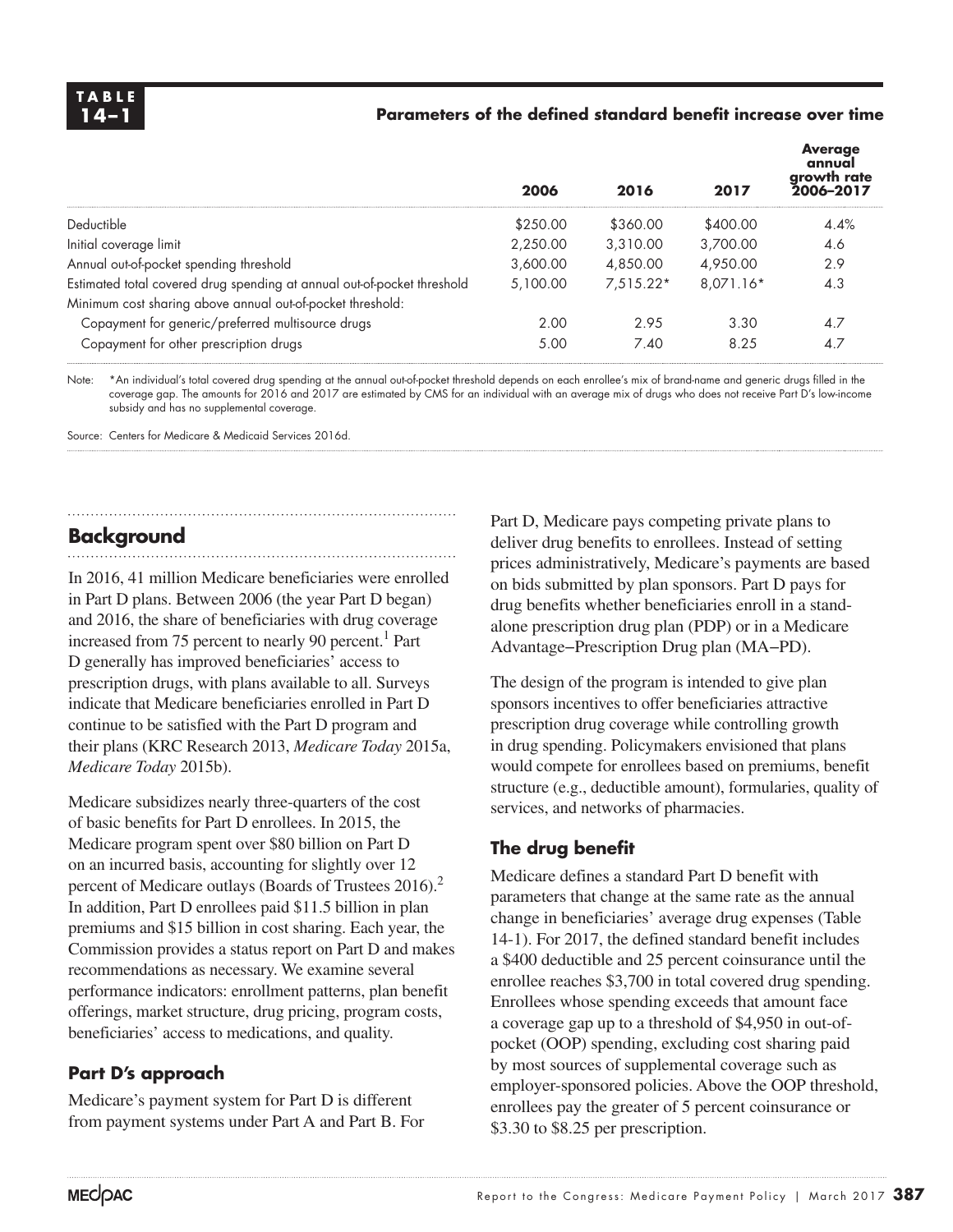Part D includes a low-income subsidy (LIS) that provides assistance with premiums and cost sharing for individuals with low incomes and assets. Individuals who qualify for this subsidy pay zero or nominal cost sharing set by statute. In 2017, most individuals receiving the LIS pay between \$0 and \$3.30 for generic drugs and between \$0 and \$8.25 for brand-name drugs.

Before 2011, enrollees exceeding the initial coverage limit were responsible for paying the full price of covered drugs (usually not reflecting manufacturers' rebates) up to the annual OOP threshold. Part D's OOP threshold is also known as a "true OOP" cap because it excludes cost sharing paid on behalf of a beneficiary by most sources of supplemental coverage such as employer-sponsored policies and enhanced benefits provided by Part D plans. Because of changes made by the Patient Protection and Affordable Care Act of 2010 (PPACA), since 2011, non-LIS beneficiaries face reduced cost sharing for both brand-name and generic drugs filled during the coverage gap (Medicare Payment Advisory Commission 2016b). In particular, under PPACA, manufacturers must provide a 50 percent discount as a condition for Part D to cover their drugs, and the discount is added to the enrollee's own spending for purposes of determining whether the enrollee has reached the OOP threshold. In 2017, cost sharing for prescriptions filled during the gap phase is 40 percent for brand-name drugs and 51 percent for generic drugs.<sup>3</sup> An individual with no other source of drug coverage is estimated to reach the \$4,950 limit at about \$8,100 in total drug expenses. (An individual's level of drug spending at the OOP threshold depends on the mix of brand-name and generic prescriptions they fill. CMS estimates that for a non-LIS enrollee with an average mix of drugs and no supplemental coverage, the amount would be \$8,071.16.)

Plan sponsors can and do offer alternative benefit designs. For example, a plan can offer a deductible lower than \$400, or use tiered copayments rather than coinsurance provided the alternative benefit meets requirements for actuarial equivalence. Once a plan sponsor offers a plan with basic benefits in a region, it can also offer plans with additional drug coverage that supplements the standard benefit, called enhanced plans.

# **Two avenues of competition in Part D**

Plan sponsors concentrate much of their attention on premium competition to attract enrollees because premiums are the most salient feature on which consumers can compare plan options. Part D plan sponsors submit

bids to CMS that represent their revenue requirements (including administrative costs and profit) for delivering the standard benefit to an enrollee of average health. Part D is different from Part C (i.e., Medicare Advantage) in that Medicare's payments for outpatient drug benefits do not involve any comparison with an administratively set benchmark amount. Instead, CMS calculates a nationwide enrollment-weighted average among all the bid submissions.

Enrollees pay a monthly base beneficiary premium (\$35.63 in 2017) plus (or minus) any difference between their plan's bid and the nationwide average bid (Medicare Payment Advisory Commission 2016b). If enrollees choose a plan that is costlier than average, they pay a premium higher by the difference between the plan's bid and the nationwide average. If they select a plan that has a lower than average bid, their premium is lower by that difference. If enrollees pick a plan that includes supplemental coverage, they must pay the full price for the additional coverage (i.e., Medicare does not subsidize it). This approach is designed to give sponsors the incentive to control enrollees' spending so that they can bid low and keep premiums attractive. At the same time, sponsors must balance this incentive with beneficiaries' desire to have access to medications. A plan with a very limited number of covered drugs might not attract enrollees.

A second avenue of competition involves keeping plan premiums at or below regional LIS benchmarks.<sup>4</sup> Part D's bidding process determines the maximum premium amount Medicare will pay on behalf of LIS enrollees. This amount varies across the country's 34 Part D regions. It is based on an average of premiums for plans with basic benefits, weighted by each plan's LIS enrollment in the previous year. The formula also ensures that at least one stand-alone PDP is available to LIS enrollees at no premium.

This approach to subsidizing LIS enrollees also provides incentives for plan sponsors to control drug spending and bid low. If sponsors do so, they can win or maintain market share without having to incur marketing expenses for LIS enrollees. Each year there is turnover in benchmark plans—those that qualify as premium free for LIS enrollees. If LIS enrollees are in a plan with a premium above the benchmark and do not choose a plan themselves, CMS reassigns these enrollees randomly to a new benchmark plan. Instead of accepting the new assignment, LIS enrollees may choose a plan themselves.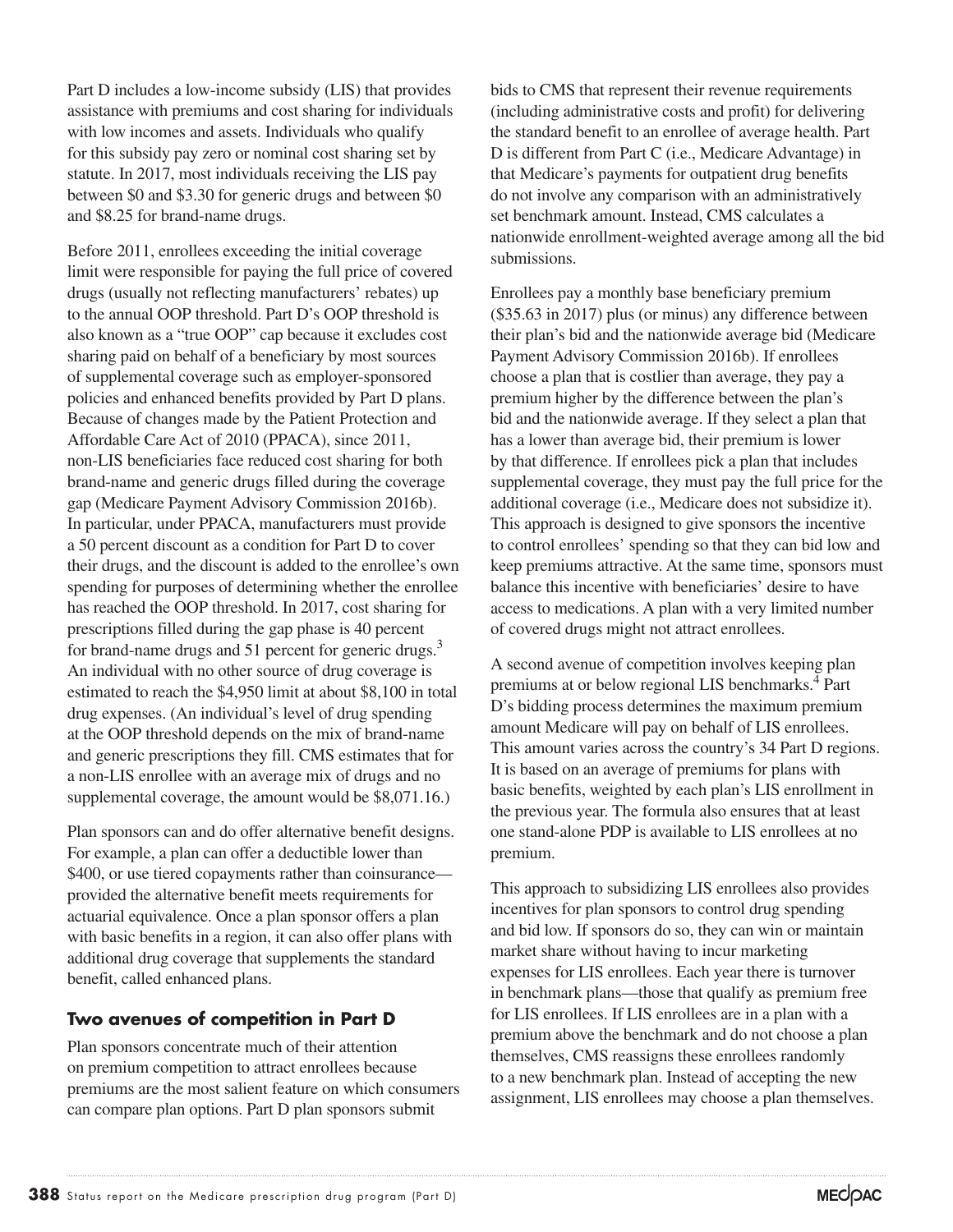# **The Commission's 2016 recommendations to improve Part D**

In its June 2016 report to the Congress, the<br>
Commission recommended changes to Part D in<br>
light of certain trends in the pharmaceutical industry<br>
(Medieve Beyment Advisory Commission 2016s) n its June 2016 report to the Congress, the Commission recommended changes to Part D in (Medicare Payment Advisory Commission 2016c). Going forward, many new biopharmaceutical products in the development pipeline will have substantially higher prices than previous treatments, even when alternative therapeutic products are available. This trend will exert strong upward pressure on premiums, beneficiary cost sharing, and program costs.

One set of changes would give plan sponsors greater financial incentives and stronger tools to manage the benefits of high-cost enrollees. Medicare's subsidy of basic Part D benefits would remain unchanged at 74.5 percent, but plan sponsors would receive more of that subsidy through capitated payments instead of openended reinsurance. Over a transition period, Medicare would significantly lower the amount of reinsurance it pays plans, from 80 percent of spending above Part D's out-of-pocket (OOP) threshold to 20 percent, and the insurance risk that plan sponsors shoulder for catastrophic spending would rise commensurately from 15 percent to 80 percent. At the same time, plan sponsors would be given greater flexibility to use formulary tools to manage benefits.<sup>5</sup>

Other parts of the Commission's recommendations would exclude manufacturer discounts on brand-name drugs from counting as enrollees' true OOP spending, but would also provide greater insurance protection

to all enrollees not receiving the low-income subsidy (LIS) through a real OOP cap (although some enrollees would incur higher OOP costs than they do today). The recommended improvements would also moderately increase financial incentives for enrollees who receive the LIS to use lower cost drugs and biologics.

Under the combined recommendations, Part D's risk adjusters would become more important as a tool for counterbalancing plan incentives for selection, and CMS would need to take steps to recalibrate the risk adjustment system. Similarly, because plans would have greater flexibility to use management tools, CMS would need to continue monitoring plan operations, such as reviewing formularies and pharmacy networks, to ensure beneficiary access. The agency would also need to ensure that the appeals and grievance procedures under Part D function effectively.

On net, the Commission's recommendations restrain overall drug costs and make the benefit more affordable for beneficiaries and taxpayers in the long run. The recommendations enhance the Part D benefit so that the program would provide real insurance protection against catastrophic OOP spending. However, the recommendations would also expose some beneficiaries to higher cost sharing in the coverage gap. To the extent that the adoption of this combined set of recommendations results in net program savings, the Congress could consider enhancing protections for non-LIS beneficiaries facing high cost-sharing burdens. ■

However, if their selected plan has a premium higher than the benchmark, they must pay the difference between the plan's premium and the benchmark amount. Once LIS enrollees select a plan themselves, CMS no longer reassigns them to a new plan. Instead, the agency sends some of these beneficiaries letters about premium-free plan options in the enrollee's region.

Much of Part D's original structure from 2006 reflects a system of federal subsidies and regulations designed to encourage broad participation of enrollees and private

plan sponsors. Today, participation in the market for prescription drug plans is healthy, but the financial sustainability of Part D is a growing concern because of sizable increases in program expenditures for high-cost enrollees (those who reach Part D's OOP threshold). In June 2016, the Commission recommended a combination of changes designed to address concerns and improve Part D for the future while maintaining the program's marketbased approach (see text box on the Commission's 2016 recommendations).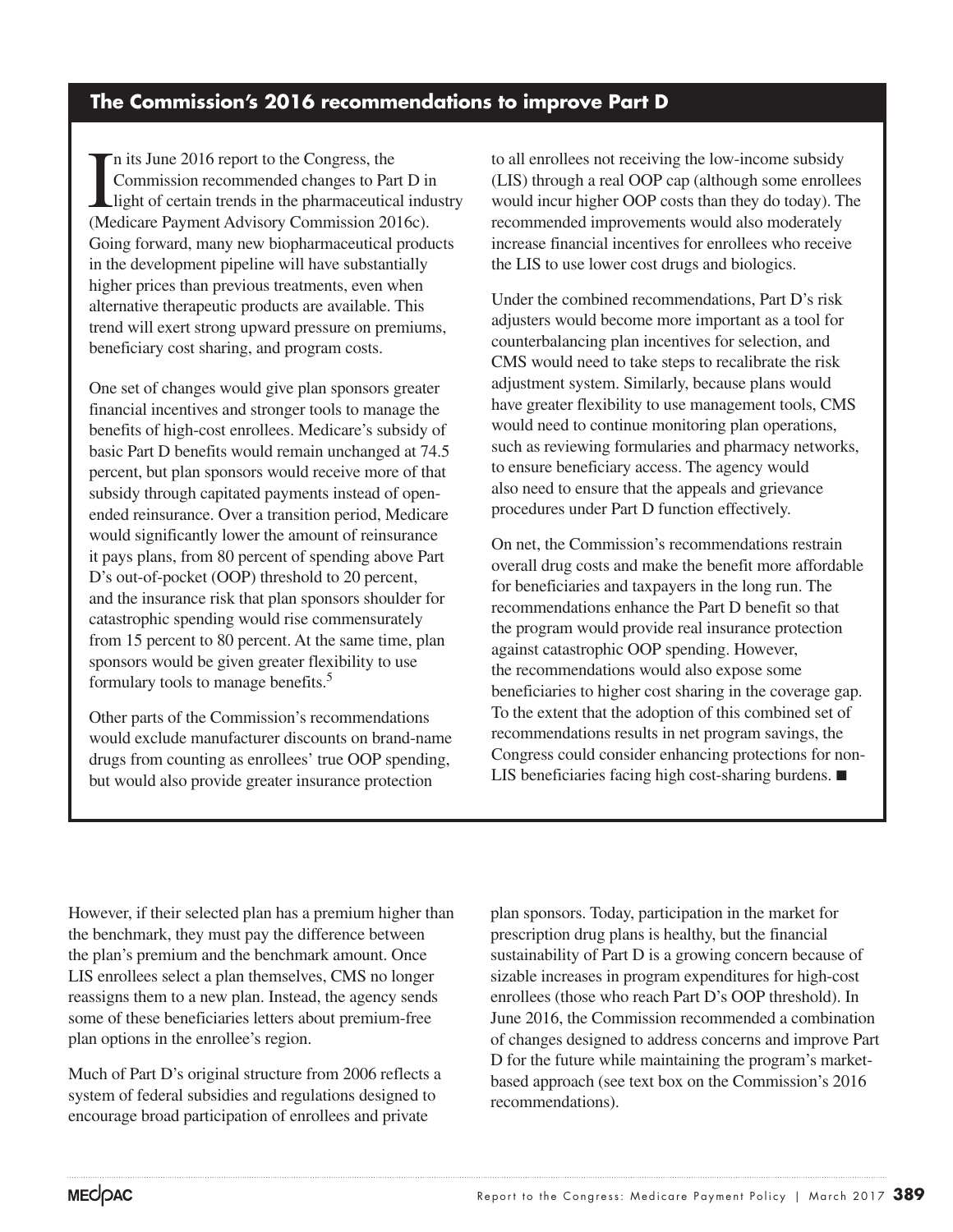### **14–2 Three-quarters of Medicare enrollees received drug coverage through Part D, 2016**

|                                                                 | <b>Beneficiaries</b> |                                           |  |  |  |  |  |
|-----------------------------------------------------------------|----------------------|-------------------------------------------|--|--|--|--|--|
|                                                                 | In millions          | Share of<br><b>Medicare</b><br>enrollment |  |  |  |  |  |
| Medicare enrollment                                             | 57.1                 | 100%                                      |  |  |  |  |  |
| Part D enrollment<br>In Part D plans<br>In plans receiving RDS* | 41.0<br>1.9          | 71.7<br>3.3                               |  |  |  |  |  |
| <b>Total Part D</b>                                             |                      | $/5.1**$                                  |  |  |  |  |  |

Note: RDS (retiree drug subsidy). Part D plan enrollment figures are based on enrollment as of April 1, 2016. Components may not sum to stated totals due to rounding. \*Excludes federal government and military retirees covered by either the

Federal Employees Health Benefits Program or the TRICARE for Life program. \*\*The remaining 24.9 percent of beneficiaries not enrolled in Part D received drug coverage through other sources (such as the Federal Employees Health Benefits Program, TRICARE for Life, and the Department of Veterans Affairs), had no drug coverage, or had coverage less generous than Part D.

Source: MedPAC based on Table IV.B7 and Table V.B4 of the Medicare Boards of Trustees' report for 2016 and monthly Part D enrollment data as of April 1, 2016.

# **Enrollment, plan choices in 2016, and benefit offerings for 2017**

In 2016, 75 percent of Medicare beneficiaries were enrolled in Part D or employer drug plans for retirees that met requirements for actuarial equivalence. Enrollment has shifted from retiree drug plans to Part D plans. Less than 1 percent of stand-alone PDP and MA–PD enrollees (excluding special needs plans and Medicare–Medicaid plan enrollees) were in defined standard benefit plans; the rest were in plans that had the same or higher average benefit values but different cost-sharing structures. In 2017, plan sponsors are offering 16 percent fewer PDPs, but beneficiaries continue to have broad choice among plans. The number of MA–PDs has grown by 3 percent.

# **In 2016, three-quarters of Medicare beneficiaries were in Part D plans or employer plans that got Medicare's retiree drug subsidy**

In 2016, 41 million individuals—nearly 72 percent of 57.1 million total Medicare beneficiaries—were enrolled

in Part D plans (Table 14-2). In addition, about 3 percent of beneficiaries got drug coverage through employersponsored plans that received Medicare's retiree drug subsidy (RDS) for being the primary provider. $6$  The remaining 25 percent of Medicare beneficiaries received drug coverage from other sources, had no coverage, or had coverage less generous than Part D.7

An estimate from the 2013 Medicare Current Beneficiary Survey (MCBS) (the latest year for which data are available) suggests that about 12 percent of beneficiaries (a subset of the 25 percent described above) had no "creditable" drug coverage (either no coverage at all or less generous coverage than Part D)—a bit higher than the 10 percent reported by CMS during the first few years of Part D. About half of the 12 percent reported having some drug coverage through public or private insurance. Our analysis of the 2013 MCBS data suggests that beneficiaries who do not enroll in Part D tend to be healthier.

In recent years, enrollment has shifted into Part D plans from employer plans that had previously received the RDS (Figure 14-1). This shift reflects changes made by PPACA that increased the relative generosity of the Part D benefit by eliminating the coverage gap and by altering the tax treatment of drug expenses covered by the RDS. Between 2010 (the year PPACA was enacted) and 2016, the number of beneficiaries whose employers received the RDS fell from 6.8 million to 1.9 million. Over the same period, enrollment in Part D plans operated for employers and their retirees (employer group waiver plans, or EGWPs) grew from 2.4 million to  $6.6$  million.<sup>8</sup>

The share of Medicare beneficiaries covered under Part D has grown over time, as has the share of enrollees in plans that combine prescription coverage with medical benefits (MA−PDs). Between 2007 and 2016, the share of Medicare beneficiaries enrolled in Part D plans grew from about 54 percent to 72 percent, or an average of 6 percent annually (Table 14-3). Enrollment in MA−PDs grew more rapidly (9 percent annually) than in PDPs (4 percent annually). In 2016, 40 percent of Part D enrollees were in MA−PDs compared with 30 percent in 2007.

In 2016, 12 million beneficiaries with incomes at or below 150 percent of the federal poverty level (29 percent of Part D enrollees) received the LIS (Table 14-3). Of these individuals, 7.5 million were dually eligible for Medicare and Medicaid. The remaining LIS enrollees qualified either because they received benefits through the Medicare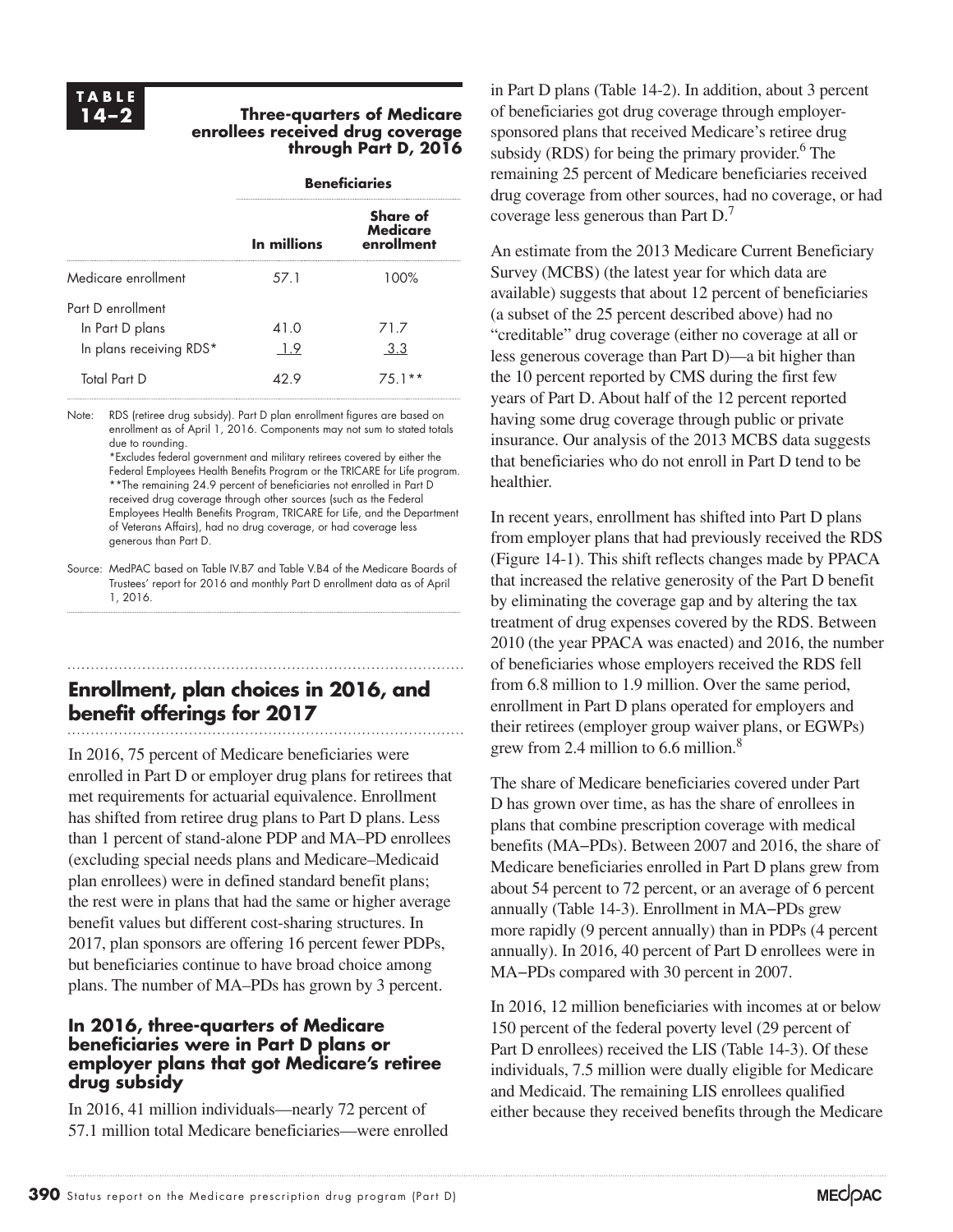**FIGURE FIGURE X-X 14–1**

### **Enrollment in Part D plans has increased over time, with fewer employers receiving Medicare's retiree drug subsidy Title here....**



Note: EGWP (employer group waiver plan).

Source: MedPAC based on monthly Part D enrollment data and Table IV.B7 of the 2016 annual report of the Boards of Trustees of the Medicare trust funds.

| <b>TABLE</b><br>$14 - 3$               |      | Part D plan enrollment trends, 2007-2016 |      |      |      |                                                      |  |  |
|----------------------------------------|------|------------------------------------------|------|------|------|------------------------------------------------------|--|--|
|                                        | 2007 | 2010                                     | 2012 | 2014 | 2016 | <b>Average</b><br>annual<br>growth rate<br>2007-2016 |  |  |
| Total Part D enrollment (in millions)  | 24.2 | 27.6                                     | 31.5 | 37.4 | 41.0 | 6%                                                   |  |  |
| Share of Medicare beneficiaries        | 54%  | 58%                                      | 62%  | 69%  | 72%  |                                                      |  |  |
| Enrollment by type (in millions)       |      |                                          |      |      |      |                                                      |  |  |
| <b>PDP</b>                             | 16.9 | 17.6                                     | 19.8 | 23.4 | 24.7 | 4                                                    |  |  |
| MA-PD                                  | 7.2  | 10.0                                     | 11.7 | 14.1 | 16.3 | 9                                                    |  |  |
| Share in MA-PD                         | 30%  | 36%                                      | 37%  | 38%  | 40%  |                                                      |  |  |
| Enrollment by LIS status (in millions) |      |                                          |      |      |      |                                                      |  |  |
| <b>LIS</b>                             | 9.4  | 9.9                                      | 10.8 | 11.4 | 12.0 | 3                                                    |  |  |
| Non-LIS                                | 14.8 | 17.7                                     | 20.7 | 26.0 | 28.9 | 8                                                    |  |  |
| Share receiving the LIS                | 39%  | 36%                                      | 34%  | 30%  | 29%  |                                                      |  |  |

Note: PDP (prescription drug plan), MA−PD (Medicare Advantage−Prescription Drug [plan]), LIS (low-income subsidy). Figures are based on enrollment as of April 1 of each year with the exception of 2007 (enrollment as of July 1, 2007) and 2008 (enrollment as of May 1, 2008).

Source: MedPAC based on monthly Part D enrollment data and Table IV.B7 and Table V.B4 of the Medicare Boards of Trustees' report for 2016.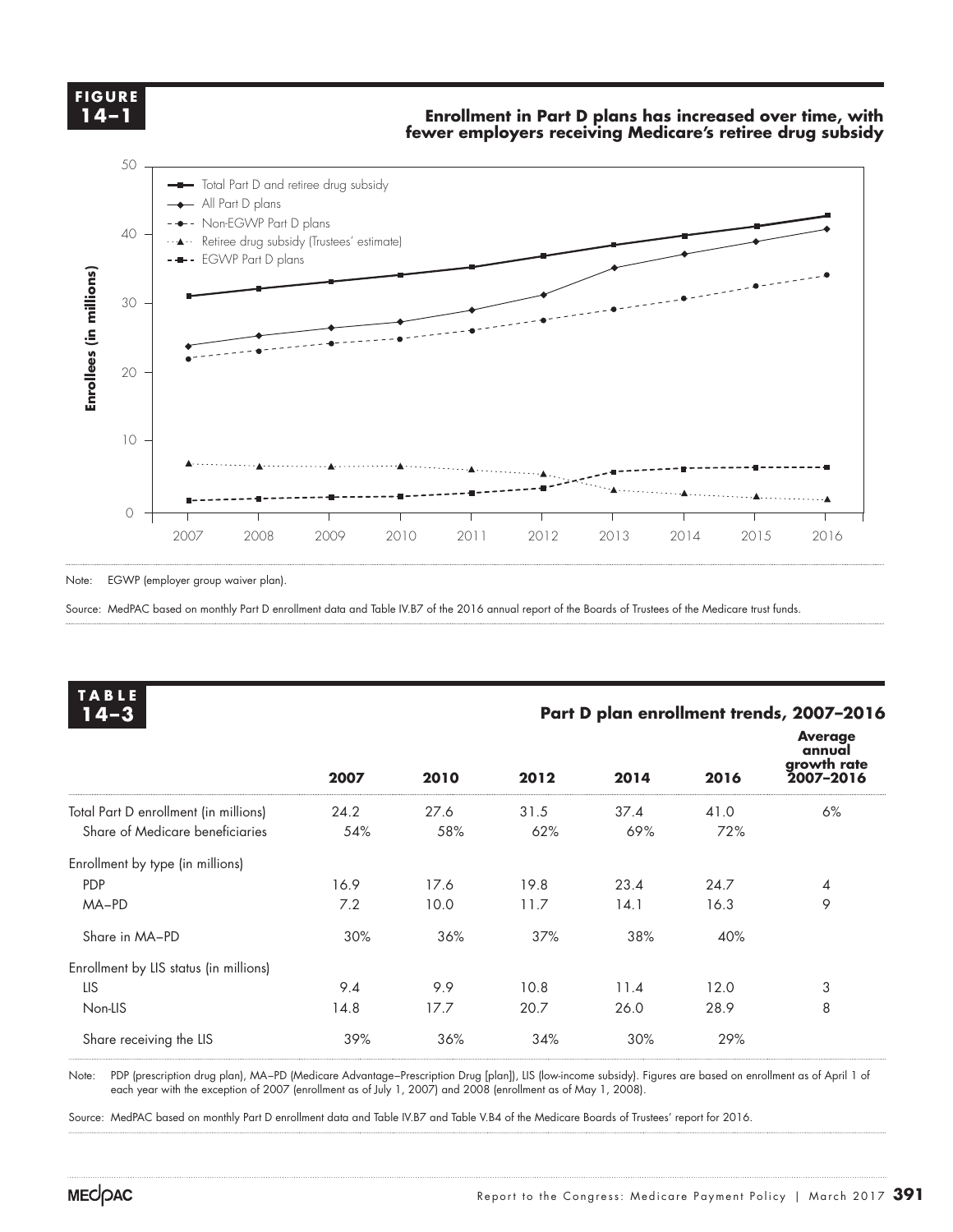# **14–4 MA–PD enrollees more likely to be in enhanced plans, 2016**

|                         | <b>PDP</b>                  |                | <b>MA-PD</b>                |                |  |  |
|-------------------------|-----------------------------|----------------|-----------------------------|----------------|--|--|
|                         | <b>Number (in millions)</b> | <b>Percent</b> | <b>Number (in millions)</b> | <b>Percent</b> |  |  |
| Total                   | 19.9                        | 100%           | 11.2                        | 100%           |  |  |
| Type of benefit         |                             |                |                             |                |  |  |
| Defined standard        | 0.0                         |                | $0^{\circ}$                 |                |  |  |
| Actuarially equivalent* | 11.6                        | 58             | 1.4                         | 13             |  |  |
| Enhanced                | 8.4                         | 42             | 9.7                         | 86             |  |  |
| Type of deductible      |                             |                |                             |                |  |  |
| Zero                    | 9.8                         | 49             | 5.5                         | 49             |  |  |
| Reduced                 | 0.6                         | 3              | 4.2                         | 37             |  |  |
| Defined standard**      | 9.6                         | 48             | 1.6                         | 14             |  |  |

Note: MA–PD (Medicare Advantage–Prescription Drug [plan]), PDP (prescription drug plan). The MA−PD enrollment described here excludes employer-only plans, plans offered in U.S. territories, 1876 cost plans, special needs plans, demonstrations, and Part B–only plans. Components may not sum to stated totals due to rounding. \*Includes actuarially equivalent standard and basic alternative benefits.

\*\*Deductible of \$360 in 2016.

Source: MedPAC analysis of CMS landscape, plan report, and enrollment data.

Savings Programs or the Supplemental Security Income program or because they were eligible after they applied directly to the Social Security Administration. Compared with non-LIS enrollees, LIS enrollees are more likely to be female; more than twice as likely to be African American, Hispanic, or Asian; and nearly five times more likely to be under age 65 (Medicare Payment Advisory Commission 2016a).

Between 2007 and 2016, enrollment growth for Part D enrollees who received the LIS was slower (3 percent per year) than for non-LIS enrollees (8 percent per year). Non-LIS enrollees' faster enrollment growth is partly attributable to the recent growth in EGWPs that shifted beneficiaries to Part D plans from employer plans that had previously received the RDS. Consequently, the share that received the LIS fell from 39 percent to 29 percent. About 66 percent (8 million) of LIS enrollees were in PDPs; the rest were in MA−PDs (data not shown). Most individuals receiving the LIS are enrolled in traditional Medicare rather than Medicare Advantage. If these individuals have not chosen a Part D plan themselves, CMS autoassigns them randomly to benchmark plans, all of which are PDPs. However, LIS enrollment in MA−PDs (including special

needs plans (SNPs)) has grown because some individuals have selected these plans or joined them through the Medicare–Medicaid financial alignment initiative.

# **Beneficiaries' enrollment decisions in 2016**

Most Part D enrollees are in plans that differ from Part D's defined standard benefit; these plans are actuarially equivalent to the standard benefit or are enhanced in some way. Actuarially equivalent plans have the same average benefit value as defined standard plans but a different benefit structure. For example, a plan may use tiered copayments (e.g., charging \$5 per generic drug and \$50 for a brand-name drug) that can be higher or lower for a given drug compared with the 25 percent coinsurance under the defined standard benefit. Alternatively, a plan may exempt certain types of prescriptions such as preferred generics from the deductible, or use a costsharing rate higher than 25 percent rather than having a deductible at all. Once a PDP sponsor offers at least one plan with basic benefits in a region, it can also offer a plan with enhanced benefits by including, for example, lower cost sharing, coverage for drugs filled during the gap (beyond what is required by PPACA), or an expanded drug formulary that includes non–Part D drugs.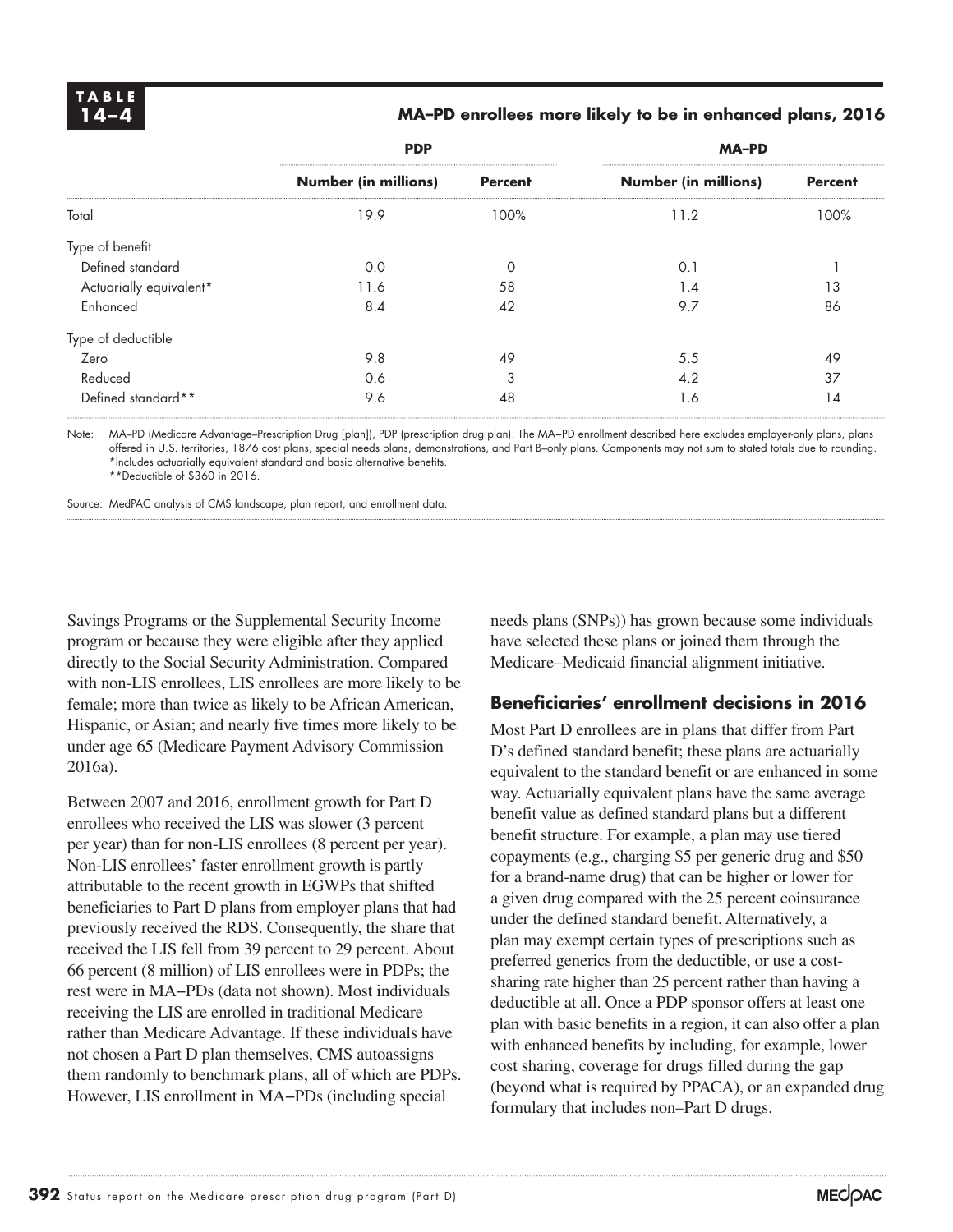# **X-X 14–2FIGURE**

# **PDP** enrollees are less likely to be in plans that offer  $\vert A - 2 \vert$ **additional benefits in the coverage gap**



Note: PDP (prescription drug plan), MA–PD (Medicare Advantage–Prescription Drug [plan]). Figures exclude employer-only plans, plans offered in U.S. territories, 1876 cost plans, special needs plans, demonstrations, and Part B–only plans. Additional benefits in the coverage gap (beyond what is required by the Patient Protection and Affordable Care Act of 2010) is typically restricted to a subset of formulary drugs. In 2016, nearly one-third of PDP enrollees received the low-income subsidy, which effectively eliminates any coverage gap.

Drugs covered in the gap

# **Enrollment by benefit design**

In 2016, 58 percent of PDP enrollees had basic coverage that was actuarially equivalent to the defined standard benefit, most with tiered copayments (Table 14-4). Another 42 percent of PDP enrollees had enhanced benefits—the typical enhancement being a lower deductible rather than additional benefits in the coverage  $\frac{1}{2}$  in plans the gap. No PDP enrollees were in defined standard benefit plans with no deductible or a deductible smaller than Part Prais which is deduction of a deduction simulated than that the black selection of the black selection of the black selection of the black selection of the black selection of the black selection of the black selection of Solution of the data. The contract of the data is the data of the data. their plans' benefit design.  $\blacksquare$ 

Under the Medicare Advantage payment system, MA− PDs may use a portion of their Part C payments to supplement their Part D drug benefits or to lower Part D

premiums.<sup>9</sup> Many MA–PDs also use some of their Part C rebate dollars to provide additional Part D benefits in the coverage gap (Figure 14-2). In 2016, 47 percent of MA−PD enrollees (5.2 million beneficiaries) were in plans offering some gap coverage.<sup>10</sup> By comparison, only 12 percent of PDP enrollees (2.5 million beneficiaries) were in plans that offered benefits in the coverage gap beyond what is required by PPACA. However, 32 percent of PDP enrollees (8.0 million of 24.7 million) received the LIS, which effectively eliminates any coverage gap (data not shown). plans. MA–PD enrollees were predominantly in enhanced enrollees (8.0 million of 24.7 million) received the LIS,

# **Average enrollee premiums**

On an enrollment-weighted average, Part D premiums have remained low over the past several years, despite significant growth in spending for Part D's catastrophic benefits. In 2016, monthly beneficiary premiums averaged about \$31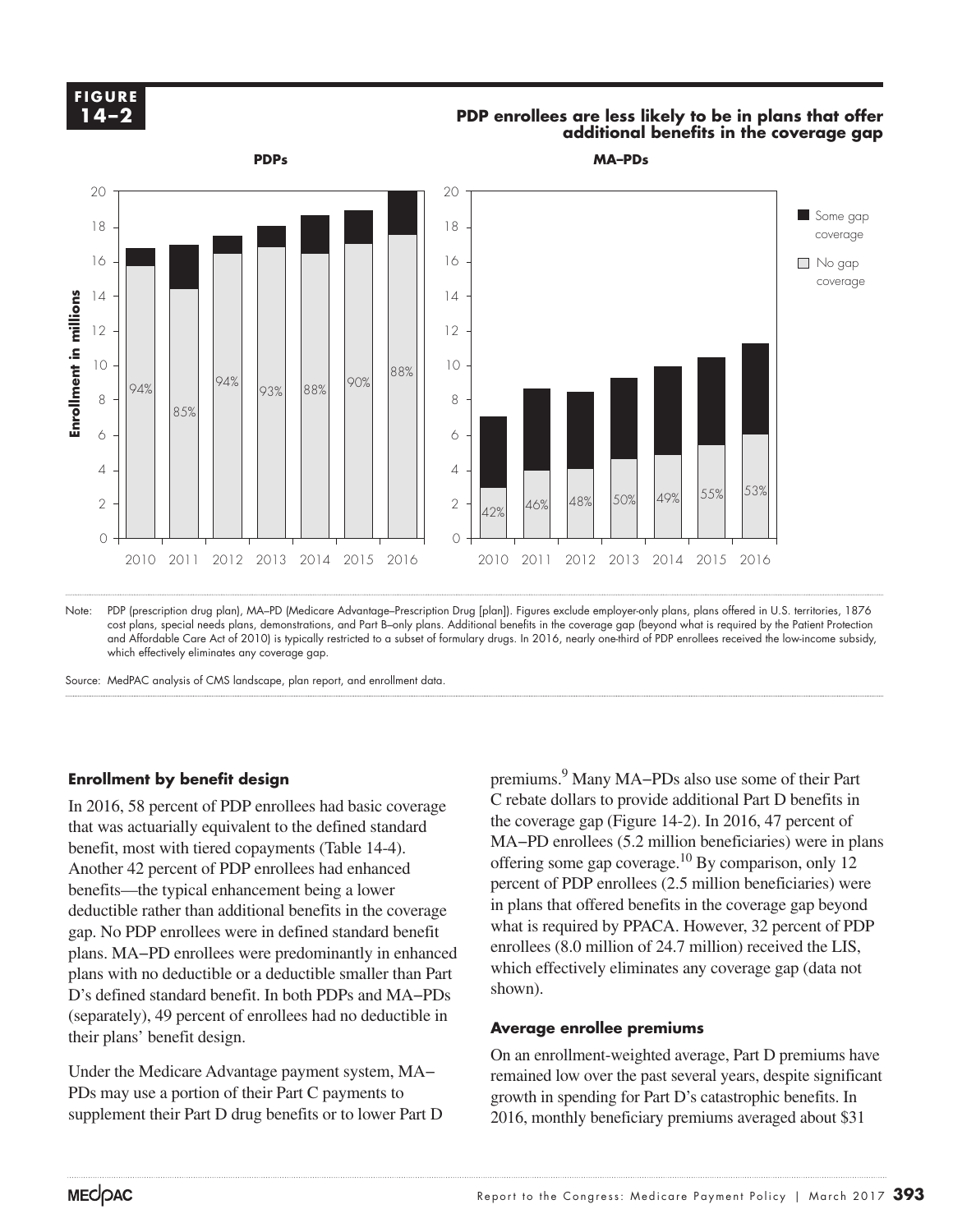# **14–5 Changes in average Part D premiums, 2007–2016**

|                          | Average monthly premium weighted by enrollment (in dollars) | <b>Average</b><br>annual |      |      |      |      |                          |
|--------------------------|-------------------------------------------------------------|--------------------------|------|------|------|------|--------------------------|
|                          | 2007                                                        | 2012                     | 2013 | 2014 | 2015 | 2016 | growth rate<br>2012-2016 |
| All plans (any coverage) | \$23                                                        | \$30                     | \$30 | \$29 | \$30 | \$31 | 1.0%                     |
| <b>PDPs</b>              |                                                             |                          |      |      |      |      |                          |
| Basic coverage           | 24                                                          | 33                       | 32   | 30   | 28   | 29   | $-3.0$                   |
| Enhanced coverage        | 40                                                          | 58                       | 49   | 49   | 48   | 53   | $-2.4$                   |
| All types of coverage    | 27                                                          | 38                       | 39   | 38   | 37   | 39   | 0.9                      |
| MA-PDs, including SNPs*  |                                                             |                          |      |      |      |      |                          |
| Basic coverage           | 17                                                          | 27                       | 29   | 25   | 21   | 22   | $-5.2$                   |
| Enhanced coverage        | 9                                                           | 12                       | 13   | 13   | 16   | 17   | 8.8                      |
| All types of coverage    | 10                                                          | 14                       | 15   | 16   | 18   | 18   | 6.2                      |

Note: PDP (prescription drug plan), MA−PD (Medicare Advantage−Prescription Drug [plan]), SNP (special needs plan). The premium amounts do not include monthly adjustment amounts paid by beneficiaries who are subject to income-related premiums or the late enrollment penalty. Figures exclude employer-only plans, plans offered in U.S. territories, 1876 cost plans, demonstrations, and Part B–only plans. The average premium for any PDP coverage increased, on average, between 2012 and 2016 despite decreases in separate component averages for basic and enhanced PDPs because, over time, more beneficiaries enrolled in PDPs with enhanced coverage.

\*Reflects the portion of Medicare Advantage plans' total monthly premium attributable to Part D benefits for plans that offer Part D coverage. MA−PD premiums reflect Part C rebate dollars that were used to offset Part D premium costs.

Source: MedPAC analysis of CMS landscape, plan report, and enrollment data.

across all plans, and average premiums have remained on the order of \$30 per month over many years (Table 14-5). However, underlying that average is wide variation, ranging from \$0 for a number of MA−PDs to \$175 for a PDP offering enhanced coverage (data not shown).<sup>11</sup> On average, premiums were lower for beneficiaries enrolled in MA−PDs compared with those enrolled in PDPs, in part reflecting plan sponsors' use of Part C rebate dollars. Among PDP enrollees, individuals in plans with enhanced coverage paid, on average, \$24 more per month than those in plans with only basic coverage (\$53 vs. \$29, respectively). In contrast, beneficiaries enrolled in MA−PDs, on average, paid lower premiums for enhanced coverage than for basic coverage alone (\$17 vs. \$22, respectively). Between 2012 and 2016, MA–PD premiums grew at a faster average annual rate than PDP premiums—6.2 percent, compared with 0.9 percent (Table 14-5).

Two other factors affect the premium amount paid by a given enrollee. First, higher income beneficiaries pay a larger share of their Part D benefits; that is, they have a lower federal subsidy. In 2016, nearly 2.6 million Part D enrollees (6 percent) were subject to the incomerelated premium (Liu 2016). As with the income-related

premium for Part B, the higher Part D premiums apply to individuals with an annual adjusted gross income greater than \$85,000 and to couples with an adjusted gross income greater than \$170,000. A beneficiary whose income exceeds these levels pays an income-related monthly adjustment amount in addition to the Part D premium paid to a plan. In 2017, the adjustment amount ranges from \$13.30 to \$76.20 per month, depending on income.

Second, individuals enrolling in Part D outside of their initial enrollment period must have proof that they had drug coverage as generous as the standard benefit under Part D (i.e., creditable coverage) to avoid the late enrollment penalty (LEP). The LEP amount depends on the length of time an individual goes without creditable coverage and is calculated by multiplying 1 percent of the base beneficiary premium times the number of full, uncovered months an individual was eligible but was not enrolled in a Part D plan and went without other creditable coverage.

# **Benefit offerings for 2017**

Beneficiaries are encouraged to reexamine their plan options each year during an open enrollment period that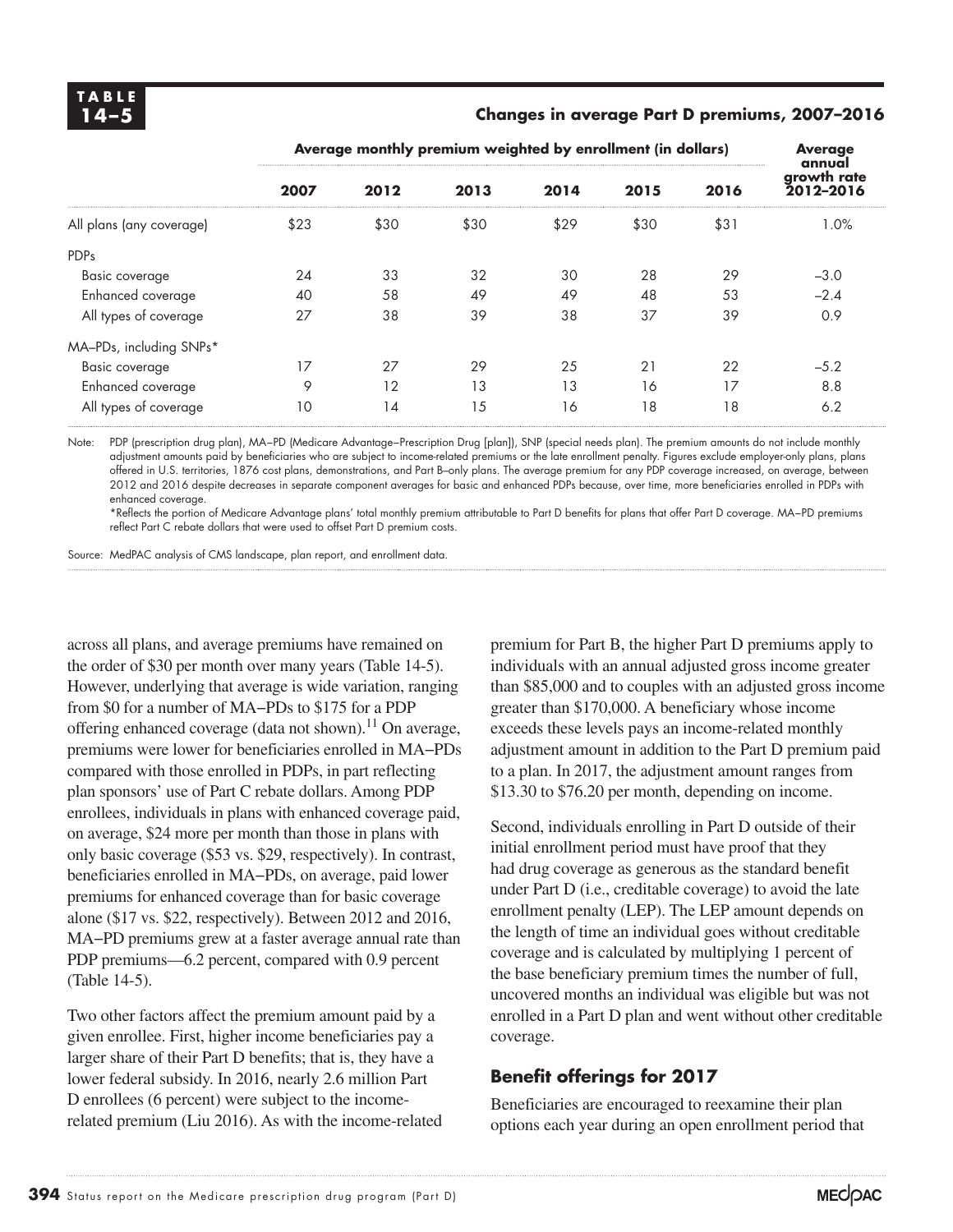**FIGURE 14-4 FIGURE 14–3**

**Fewer PDPs in 2017, but still a wide variety of plans available**

**Numbers of Part D plans...**



Note: PDP (prescription drug plan), MA–PD (Medicare Advantage–Prescription Drug [plan]). "Benchmark PDPs" are plans for which low-income subsidy (LIS) enrollees pay no premium because the plans' premiums are at or below a regional premium threshold. "De minimis plans" are plans that CMS permitted to retain their LIS enrollees because the plan premium was within a certain variance of the regional LIS premium threshold. The figures exclude employer-only plans, plans offered in U.S. territories, 1876 cost plans, special needs plans, demonstrations, and Part B–only plans.

Source: CMS landscape and plan report files, 2006–2017.

runs from October 15 until December 7. In addition to changes in plan availability and premiums, most plans make some changes to their benefit offerings—such as deductible amounts and plan formularies—that can directly affect access to and affordability of medications. We outline notable trends for the 2017 benefit year, The number including changes in numbers of plans, coverage, by the county of resi premiums, and cost sharing. the column total share.

# **still available**

For 2017, plan sponsors are offering 16 percent fewer PDPs than in 2016, while the number of MA−PDs increased by 3 percent (Figure 14-3). The decline in PDPs is due to consolidations associated with mergers  $\frac{1}{2}$ and acquisitions, plan responses to CMS's "meaningful difference" policy intended to differentiate benefit offerings more clearly, and a policy discouraging plans with low enrollment. $^{12}$ 

Even with fewer PDPs, beneficiaries continue to have broad choice among plans; options range from 18 PDPs in Alaska to 24 PDPs in the Pennsylvania−West Virginia, Alabama−Tennessee, Wisconsin, Idaho−Utah, and California regions, along with MA−PDs in most areas. The number of MA plans available to a beneficiary varies by the county of residence, with an average county having 10 MA plans to choose from (18 plans when weighted by Medicare population). A small number of counties have no MA plans available. **Number of PDPs has declined, but broad choice** AMA plans available.

and the legend of the legend of the legend of the legend of the legend of the legend of the legending of the legal so Italya so Italya so Italya so Italya so Italya so Italya so Italya so Italya so Italya so Italya so Ital  $\frac{1}{2}$  or  $\frac{1}{2}$  in 2016 while the number of  $\text{MA}$ -PDs ("benchmark PDPs") have increased 6 percent from 2016 levels to 231 plans (Figure 14-3).<sup>13</sup> All regions of the country continue to have a number of premium-free PDPs available in 2017, ranging from 3 PDPs in Florida to 10 in uisitions, plan responses to CMS structuring turnsdale and in the Washington, DC–Delaware–Maryland can policy intended to differentiate benefit region.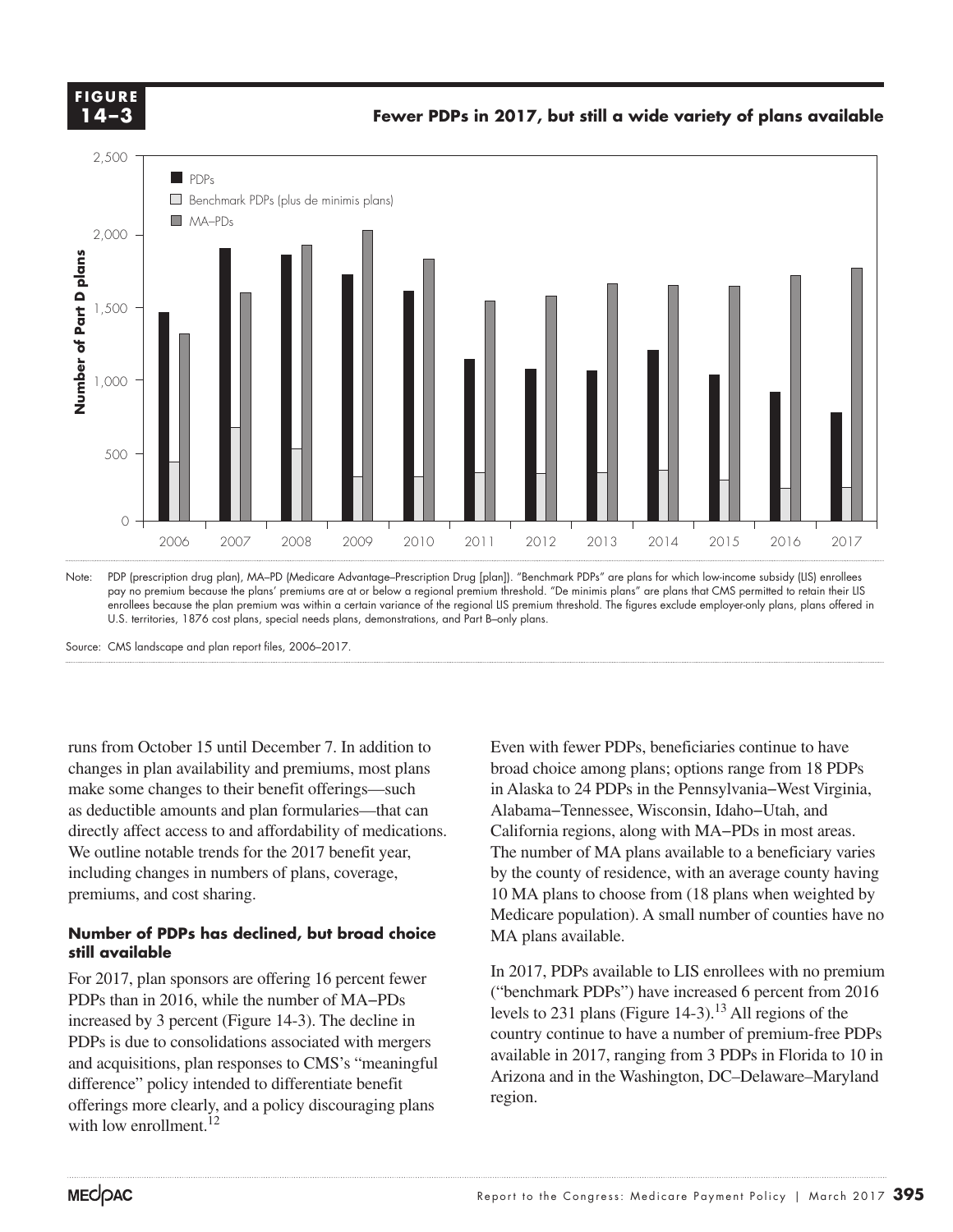# **14–6 Change in 2017 premiums for PDPs with high 2016 enrollment**

|                                | Enrollment,           |         | <b>Weighted average</b><br>monthly premium* |                  |                             |  |
|--------------------------------|-----------------------|---------|---------------------------------------------|------------------|-----------------------------|--|
| <b>Plan name</b>               | 2016<br>(in millions) | 2016    | 2017                                        | Dollar<br>change | <b>Percentage</b><br>change |  |
| SilverScript Choice            | 4.2                   | \$22.78 | \$29.12                                     | \$6.34           | 28%                         |  |
| AARP MedicareRx Preferred      | 3.1                   | 60.79   | 71.66                                       | 10.87            | 18                          |  |
| Humana Walmart                 | 2.0                   | 18.40   | 16.81                                       | $-1.59$          | $-9$                        |  |
| Humana Preferred               | 1.8                   | 28.36   | 27.32                                       | $-1.04$          | $-4$                        |  |
| AARP MedicareRx Saver Plus     | 1.2                   | 33.93   | 37.34                                       | 3.41             | 10                          |  |
| Aetha Medicare Rx Saver        | 1.1                   | 25.89   | 31.35                                       | 5.46             | 21                          |  |
| Humana Enhanced                | 1.0                   | 66.28   | 64.23                                       | $-2.05$          | $-3$                        |  |
| WellCare Classic               | 0.9                   | 31.71   | 28.96                                       | $-2.75$          | $-9$                        |  |
| First Health Part D Value Plus | 0.8                   | 33.85   | 39.27                                       | 5.42             | 16                          |  |
| Cigna-Health Spring Rx Secure  | 0.7                   | 35.95   | 27.86                                       | $-8.09$          | $-22$                       |  |

Note: PDP (prescription drug plan).

\*These figures reflect the average of all PDPs offered under the same plan name in each region of the country, weighted by 2016 enrollment.

Source: Hoadley et al. 2016.

About 1.4 million of 12 million LIS enrollees were enrolled in plans during 2016 that have 2017 premiums that are higher than regional benchmarks for 2017 (Hoadley et al. 2016). However, 72 percent of those beneficiaries paid a premium in 2016, meaning they selected a plan rather than accepting Medicare's random assignment to a benchmark plan.<sup>14</sup> Once an LIS enrollee selects a plan, the enrollee is no longer eligible for reassignment. The remaining 28 percent (nearly 0.4 million LIS enrollees) were potentially subject to reassignment. CMS estimates that the agency will randomly reassign fewer than 0.3 million individuals to new plans (Liu 2016).

# **Most MA–PDs offer more generous drug coverage than PDPs**

The number of MA−PDs grew by 3 percent between 2016 and 2017, and most MA–PD enrollees continue to have more generous coverage than what is typically offered in PDPs—for example, enhanced coverage beyond basic benefits. For 2017, the share of MA−PDs offering enhanced benefits increased to 90 percent compared with 87 percent the year before. Also, between 2016 and 2017, the share of MA−PDs that offer additional benefits in the coverage gap increased from 44 percent to 53 percent. At the same time, however, the share of MA−PDs that charged no deductible decreased from 55 percent to 49

percent. Our analysis of Part C plan bids suggests that, on average, MA–PDs allocated about the same share of Part C rebate dollars for Part D benefits in 2017 as in 2016 (34 percent, or about \$30 per enrollee per month, split nearly equally between basic and enhanced benefits).

# **Continued differentiation among PDP offerings**

With the reduction in numbers of PDPs, plan sponsors continue to consolidate offerings into fewer, but more widely differentiated, products. For 2017, sponsors continue to use alternatives to Part D's defined standard benefit; the market includes no PDPs with the standard benefit design, which was also true in 2016. Between 2016 and 2017, the share of PDPs that charged the defined standard benefit's deductible amount (\$400 in 2017) fell from 53 percent to 48 percent, while the share of plans that charged no deductible increased from 33 percent to 38 percent. For 2017, 15 percent of plans use a deductible less than \$400. A larger share of PDPs offers additional coverage in the gap: 28 percent in 2017 compared with 22 percent in 2016 (see endnote 9).

# **Trends among PDPs with the most enrollment in 2016**

Among the most popular stand-alone Part D plans in 2016, half have higher monthly premiums in 2017 and half have lower premiums (Table 14-6). Average premiums for the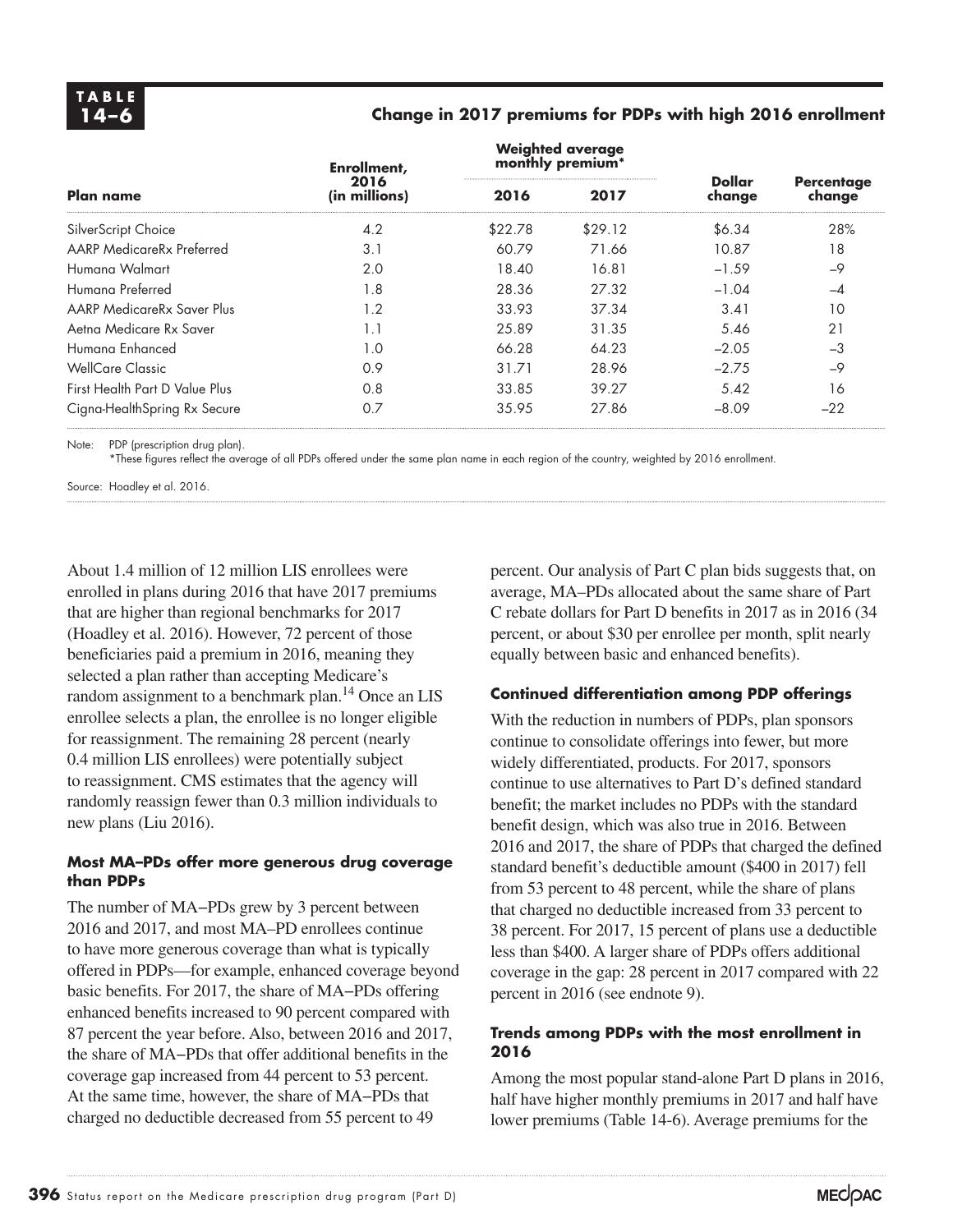10 plans with the highest enrollment ranged from about \$17 per month for the Humana Walmart plan to nearly \$72 per month for AARP MedicareRx Preferred. Among the five popular PDPs with premium decreases for 2017, the Humana Preferred plan lowered its premium by about \$1 per month, while the Cigna-HealthSpring Rx Secure plan's premium was \$8 per month lower. The remaining five plans had premium increases that range from over \$3 more per month (AARP MedicareRx Saver Plus) to nearly \$11 more per month (AARP MedicareRx Preferred).

Although cost-sharing requirements in Part D plans have generally risen over the years, PDPs with the highest enrollment made relatively few changes to cost sharing for 2017. All of the top 10 PDPs (ranked by 2016 enrollment) continue to use a 5-tiered formulary with differential cost sharing between preferred and nonpreferred drugs, as well as a specialty tier for high-cost drugs. The most popular plan, SilverScript Choice, increased its cost sharing while the second most popular PDP, AARP MedicareRx Preferred, kept 2017 cost-sharing requirements the same as in 2016. Other top PDPs had a mixture of cost-sharing increases and decreases.

Over time, many plan sponsors have moved from charging fixed-dollar copayments to coinsurance for certain tiers. All of the top 10 PDPs use coinsurance rather than fixeddollar copayments for medications on nonpreferred drug tiers, charging 30 percent to 50 percent of each prescription's full price in 2017. By charging enrollees a share of the price of their prescriptions rather than a flat copayment, plan sponsors put more of the risk of price increases for those drugs on beneficiaries.

# **Market structure of plan sponsors**

Nearly 300 organizations participate in Part D as plan sponsors—private entities that act as both insurers and administrators of Medicare prescription drug benefits. The market structure of plan sponsors has changed significantly since Part D began and will likely continue to evolve as organizations position themselves to better manage the use of and spending for high-priced specialty drugs and biologics.

# **The role of private plan sponsors**

All sponsors must hold valid insurance licenses in the states in which they operate, and they must carry out

functions such as marketing, enrollment, customer support, claims processing, coverage determinations, and the appeals and grievances processes. Sponsors must also carry out other specialized functions of pharmacy benefit managers (PBMs), using either in-house organizations or a commercial PBM under contract. These functions include:

- developing and maintaining formularies—lists of drugs the plan covers and the terms and cost-sharing amounts under which it covers them;
- negotiating rebates—payments from drug manufacturers; and
- setting up pharmacy networks and negotiating contracts on prices the sponsor will pay pharmacies for prescriptions filled, dispensing fees, discount agreements, and any performance-based fees.

Rebates from pharmaceutical manufacturers and price discounts and fees from pharmacies are key factors affecting plan sponsors' net costs for enrollees' Part D benefits. Sponsors and PBMs generally use rebates and pharmacy fees to offset plans' benefit spending (reducing plan premiums and lowering copayments or increasing profits) rather than lower enrollees' prescription prices at the pharmacy (gross or list prices). By law, the Medicare program is prohibited from becoming involved in negotiations among plan sponsors, drug manufacturers, and pharmacies.

# **Concentrated enrollment**

Having large numbers of enrollees is the central means by which plan sponsors and their PBMs can exert greater bargaining leverage with drug manufacturers and pharmacies. Covering a large number of beneficiaries can also lead to economies of scale that help lower costs of delivering and dispensing prescription benefits.

A small number of large organizations offer stand-alone PDPs in each of the 34 Part D regions across the country, with millions of enrollees. More sponsors offer MA−PDs than PDPs, and MA−PD sponsors vary in size, with the smallest plans operating only in one or a few counties with fewer than 100 enrollees.

Since the start of Part D, enrollment has become more concentrated. In 2016, the top 9 insurers (those with 900,000 or more Part D enrollees) plus a group of 14 Blue Cross and Blue Shield companies that collectively own their own PBM (Prime Therapeutics) together sponsored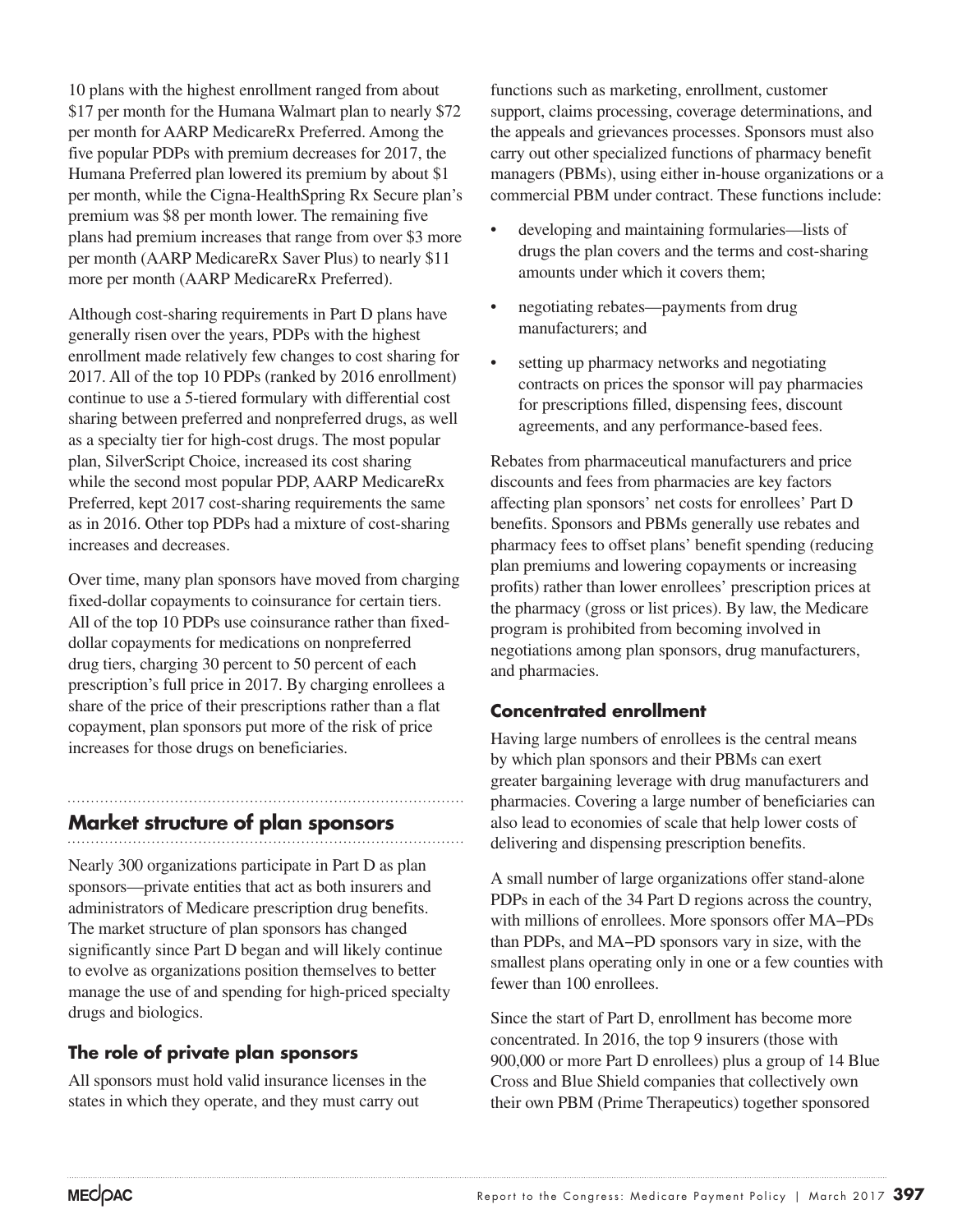# **FIGURE FIGURE X-X 14–4**

# **A number of plan sponsors have gained Part D market share over time Medicare population**



Note: Market shares are based on Part D enrollment, including both stand-alone prescription drug plans and Medicare Advantage prescription drug plans. Employer group waiver plans are included. Note that, in 2015, Aetna proposed acquiring Humana, and Anthem proposed acquiring Cigna. At the time this report was prepared, the Department of Justice was attempting to block both of these mergers on antitrust grounds, and neither deal had been finalized. \*Prime Therapeutics is a pharmacy benefits manager that in 2016 was owned by and operated on behalf of the following plans: Blue Cross and Blue Shield (BC/ BS) of Alabama, BC/BS of Kansas, BC/BS of Minnesota, BC/BS of Nebraska, BC/BS of North Carolina, BC/BS of North Dakota, BC/BS of Rhode Island, BC/BS of Wyoming, Florida Blue, and Health Care Services Corporation. BC/BS of Alabama, BC/BS of North Carolina, and BC/BS of Rhode Island were not owners in 2007, and their enrollment numbers are included in "Other parent organizations" rather than "Blues that own Prime Therapeutics" for that year.

Source: MedPAC based on enrollment data from CMS.

plans that accounted for 80 percent of Part D enrollment (Figure 14-4). By comparison, in 2007, those same insurers had a combined 61 percent of enrollment.

The two largest plan sponsors have accounted for nearly 40 percent of the Part D market each year. In 2016, UnitedHealth Group, offering plans under the AARP brand as well as other plan names, had 8.7 million enrollees (21 percent of Part D enrollment). Humana, which offers a PDP with retailer Walmart as well as many other plans, had combined enrollment of 7.6 million beneficiaries, or 18 percent.

Other plan sponsors have expanded their shares of the Part D market through mergers and acquisitions (Hoadley et al.

2014). One example is CVS Health, which between 2007 and 2016 saw its market share grow from 2 percent to 13 percent following a series of acquisitions.<sup>15</sup> Likewise, during that period, Aetna expanded from a 2 percent to 7 percent share of the Part D market after acquiring Coventry Health Care. In 2007, Express Scripts' market share was less than half of one percent of total Part D enrollment, but the company merged with the PBM Medco in 2012 and reached a 6 percent share by 2016. Two proposed mergers between four of the nation's largest insurers may concentrate Part D enrollment further. In 2015, Aetna struck a deal to acquire Humana, and separately Anthem proposed to buy Cigna (Bray and Abelson 2015, Herman 2015, Teichert 2016). At the time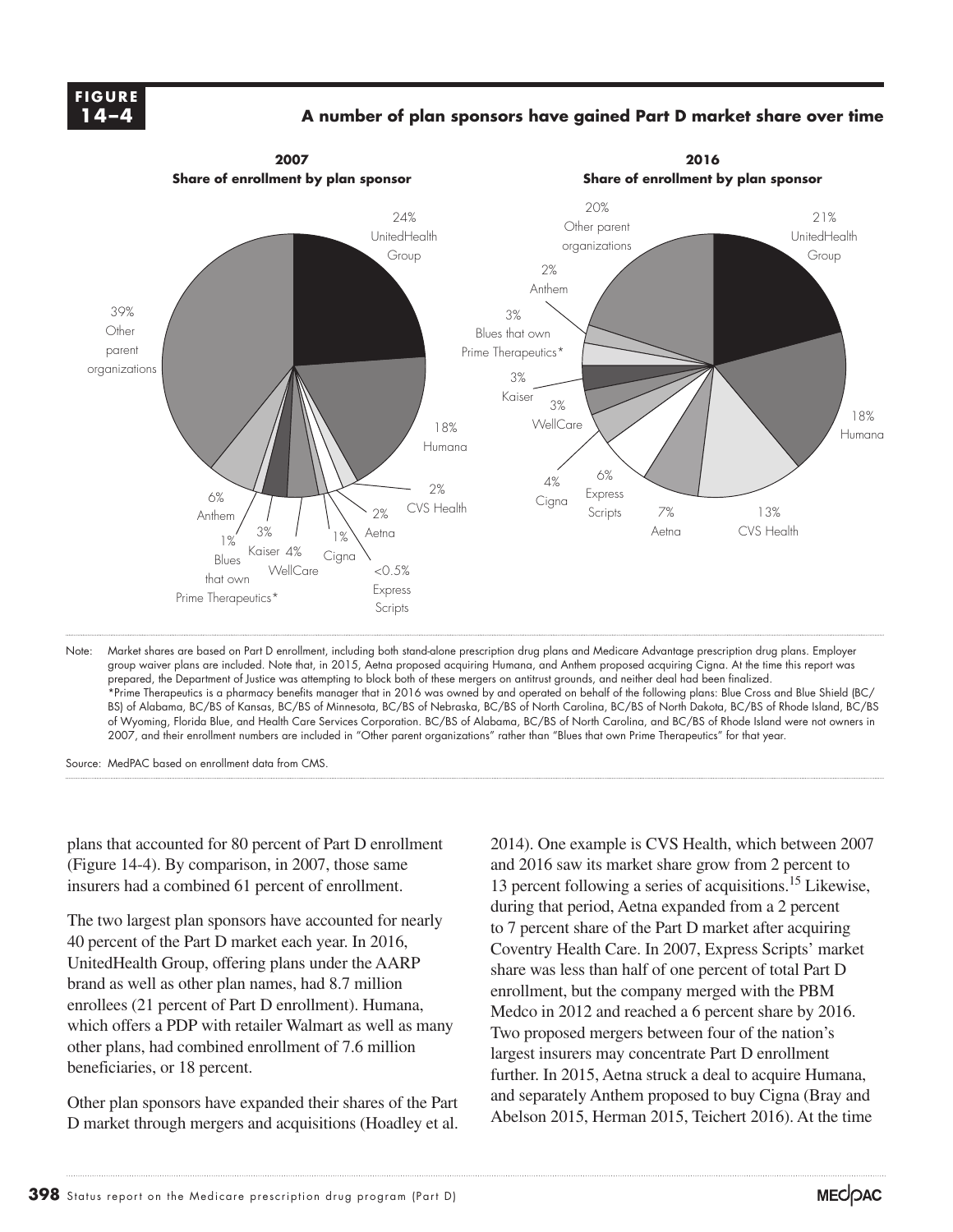# **14–7 Distribution of Part D enrollment for the largest plan sponsors, 2016**

|                            |       | <b>Enrollment (in millions)</b> |                                           | <b>Share of enrollment in:</b> |               |                                |  |
|----------------------------|-------|---------------------------------|-------------------------------------------|--------------------------------|---------------|--------------------------------|--|
| <b>Parent organization</b> | Total | <b>With LIS</b>                 | <b>Share of</b><br>enrollment<br>with LIS | <b>PDPs</b>                    | <b>MA-PDs</b> | <b>Employer group</b><br>plans |  |
| UnitedHealth Group         | 8.7   | 2.2                             | 26%                                       | 60%                            | 40%           | 10%                            |  |
| Humana                     | 7.6   | 2.0                             | 26                                        | 72                             | 38            | 3                              |  |
| CVS Health                 | 5.3   | 2.3                             | 44                                        | 100                            | 0             | 22                             |  |
| Aetna                      | 2.9   | 1.0                             | 35                                        | 67                             | 33            | 9                              |  |
| <b>Express Scripts</b>     | 2.7   | 0.4                             | 14                                        | 100                            | 0             | 80                             |  |
| Cigna                      | 1.6   | 0.9                             | 52                                        | 67                             | 33            | 4                              |  |
| WellCare                   | 1.4   | 0.9                             | 64                                        | 76                             | 24            | $\Omega$                       |  |
| Kaiser Permanente          | 1.3   | 0.2                             | 12                                        | $\Omega$                       | 100           | 34                             |  |
| Blues that own             |       |                                 |                                           |                                |               |                                |  |
| Prime Therapeutics*        | 1.3   | 0.2                             | 24                                        | 35                             | 65            | 5                              |  |
| Anthem                     | 0.9   | 0.1                             | 10                                        | 65                             | 35            | 7                              |  |
| Subtotal                   | 33.8  | 10.2                            | 30                                        | 69                             | 31            | 16                             |  |
| Total for all Part D       | 41.0  | 12.0                            | 29                                        | 60                             | 40            | 16                             |  |

Note: LIS (low-income subsidy), PDP (prescription drug plan), MA–PD (Medicare Advantage–Prescription Drug [plan]). Components may not sum to stated totals due to rounding.

\*Prime Therapeutics is a pharmacy benefits manager that in 2016 was owned by and operated on behalf of the following plans: Blue Cross and Blue Shield (BC/ BS) of Alabama, BC/BS of Kansas, BC/BS of Minnesota, BC/BS of Nebraska, BC/BS of North Carolina, BC/BS of North Dakota, BC/BS of Rhode Island, BC/BS of Wyoming, Florida Blue, and Health Care Services Corporation.

Source: MedPAC based on enrollment data from CMS.

this report was prepared, the Department of Justice was attempting to block both of these mergers on antitrust grounds (Picker 2016).

Enrollment among beneficiaries who receive Part D's LIS is also concentrated. In 2016, CVS Health had more LIS enrollees than any other sponsor: a total of 2.3 million, or 20 percent of Part D LIS enrollees. About 44 percent of enrollees in CVS Health plans received the LIS (Table 14- 7). Among the largest Part D plan sponsors, there are two companies (WellCare and Cigna) with more than half of their enrollees receiving the  $LIS$ <sup>16</sup>

Once a sponsor has a sizable number of LIS enrollees, its bid can influence regional benchmarks because the benchmarks are calculated as a regional average premium weighted by LIS enrollment. At the same time, should the sponsor miss a regional benchmark by bidding too high, it would stand to lose potentially sizable numbers of LIS enrollees and market share.

# **Differing corporate approaches among plan sponsors**

Plan sponsors have a variety of organizational structures that differ in the degree to which each company integrates clinical and health plan services, PBM services, and dispensing. Most of the largest sponsors such as UnitedHealth Group, Humana, Aetna, Cigna, WellCare, and Anthem are insurers whose core business function is to offer commercial and Medicare Advantage health plans with combined medical and pharmacy benefits. However, in the overall market for Part D services, over two-thirds of beneficiaries remain in fee-for-service Medicare. Because stand-alone PDPs remain such an important market opportunity, in addition to MA−PDs, these insurers offer PDPs in many or all regions, and most of their enrollment is in PDPs (Table 14-7). A notable exception is integrated delivery system Kaiser Permanente, which generally does not participate in fee-for-service Medicare and offers only MA−PDs. Most of these top insurers also offer separate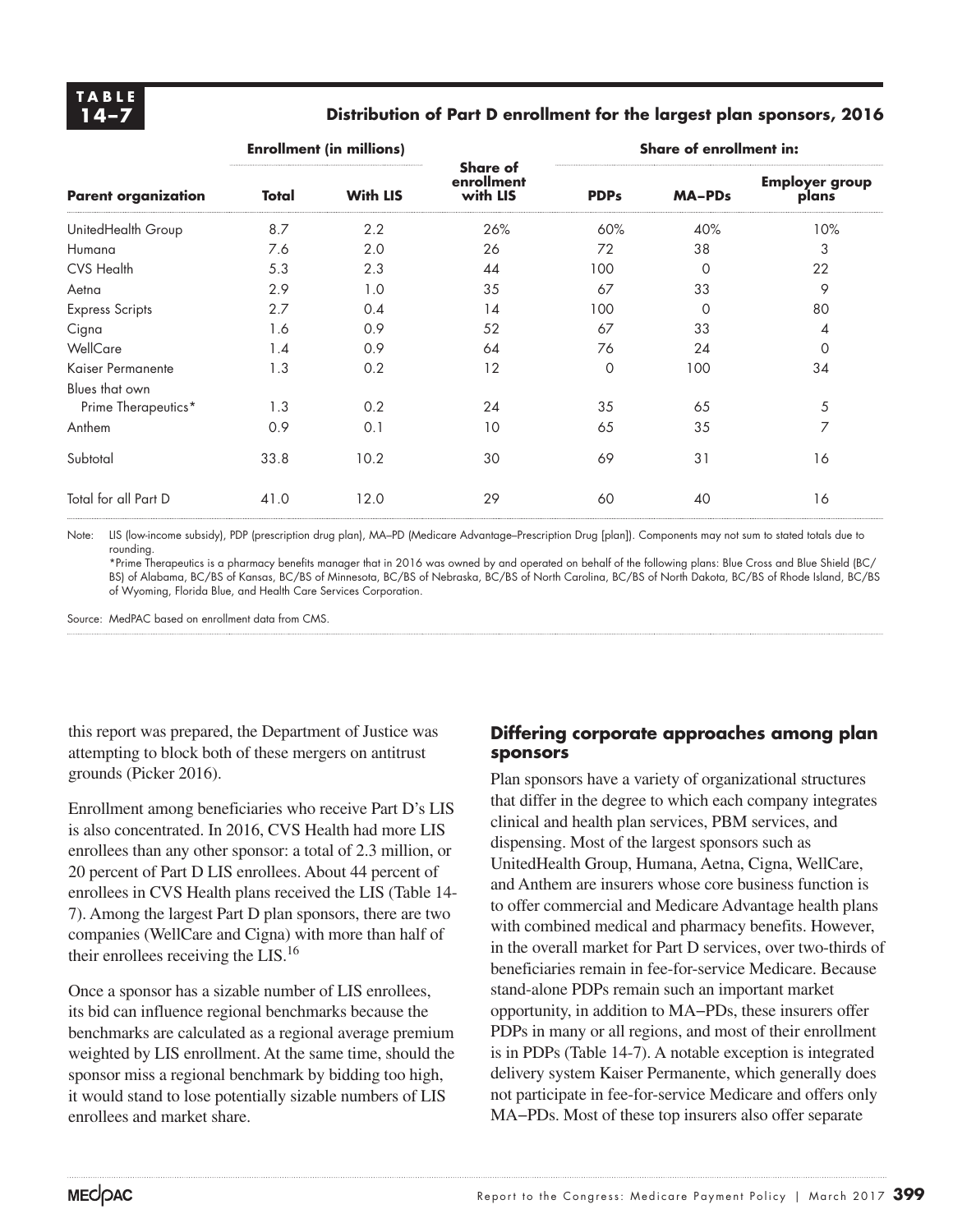Part D employer group plans, which can take the form of MA−PDs or PDPs.

Some insurers such as UnitedHealth Group and Humana manage all or most of their pharmacy benefits in-house (through PBM subsidiaries OptumRx and Humana Pharmacy Solutions).<sup>17</sup> Similarly, 14 Blue Cross and Blue Shield plans own their own PBM, Prime Therapeutics. A potential advantage of this approach is that analyzing combined data on medical and drug use and spending could help plans evaluate the effectiveness of treatments and integrate patients' care. Others insurers like Aetna, Cigna, and Anthem have, over time, outsourced some PBM functions to companies such as Express Scripts and CVS Health's Caremark to obtain larger rebates from drug manufacturers through the greater negotiating leverage that comes from combined scale. Such arrangements can be complex.18,19 If pending mergers between Anthem-Cigna and Aetna-Humana proceed, the combined companies will need to decide between expanding their capabilities to manage pharmacy benefits in-house versus the potential benefits of an external PBM's scale.

Other plan sponsors, such as Express Scripts and CVS Health, have core business models that focus primarily on pharmacy benefit management and dispensing. In their capacity as plan sponsors (rather than as PBMs under contract to other Part D sponsors), CVS Health and Express Scripts offer only PDPs (Table 14-7, p. 399). Although similar in this regard, the two plan sponsors have major differences in their organizational structures and approaches.

Express Scripts is considered a "pure" PBM in the sense that it does not own "bricks and mortar" retail drugstores; it focuses on providing PBM services to employers, health plans, and federal and state government programs (Fein 2016f). As a result, Express Scripts' combined book of business makes it the nation's largest PBM and mail pharmacy, with sizable specialty pharmacy and specialty distribution subsidiaries. Home delivery of prescriptions through highly automated "central-fill" pharmacies can be the lowest cost method of dispensing.20 For this reason, many employers who offer health benefits try to encourage (or require) home delivery of prescriptions. About 80 percent of Express Scripts' Part D enrollees are in employer group PDPs—a much higher share than for other large plan sponsors (Table 14-7, p. 399). Express Scripts is vertically integrated in that it jointly owns Econdisc, a group purchasing organization, with Kroger and Supervalu, to combine their generic purchasing volume (Fein 2014a).

CVS Health operates a similarly large PBM (Caremark) that offers central-fill home delivery, and it runs the nation's largest specialty pharmacy (Fein 2016d). Its approach differs from Express Scripts in that CVS Health also owns a range of dispensing channels: It runs a chain of more than 9,600 retail drugstores and long-term care pharmacy services (Fein 2016f).<sup>21</sup> CVS Health also operates more than 1,100 MinuteClinics and provides home infusion services. Even though home delivery of prescriptions is convenient, many consumers continue to prefer shopping at retail pharmacies. To compete with home delivery, CVS Health has moved toward offering 90 day prescription fills at its chain drugstores for the same copayment as by mail. The company also participates in Red Oak Sourcing, a joint venture with drug wholesaler Cardinal Health that jointly negotiates purchases of generic drugs for both.

# **Strategies for controlling growth in plan premiums**

Over the past decade, the use of generics has expanded dramatically. However, generic substitution may be reaching a saturation point. More recently, spending for specialty drugs has begun to drive overall growth in drug spending. To keep Part D premiums competitive, plan sponsors try to better manage the use of specialty therapies and direct enrollees toward lower cost sites of dispensing.

Part D law and regulations were designed to ensure that Medicare beneficiaries, with their higher disease burden, have access to medications. At the same time, law and regulations also limit how sponsors may manage their Part D populations compared with how the same companies manage their commercial populations. In its June 2016 report, the Commission recommended ways in which plan sponsors might be given increased flexibility to manage benefits in return for bearing more insurance risk (see text box on the Commission's June 2016 recommendations on p. 389). Sponsors employ several key tools to manage pharmacy benefits, including formulary design, manufacturer rebates, design of pharmacy networks, and use of specialty pharmacies.

# **Formulary design**

Formularies remain the most important tool for managing drug benefits. Plan sponsors decide which drugs to list on their formulary, which cost-sharing tier is appropriate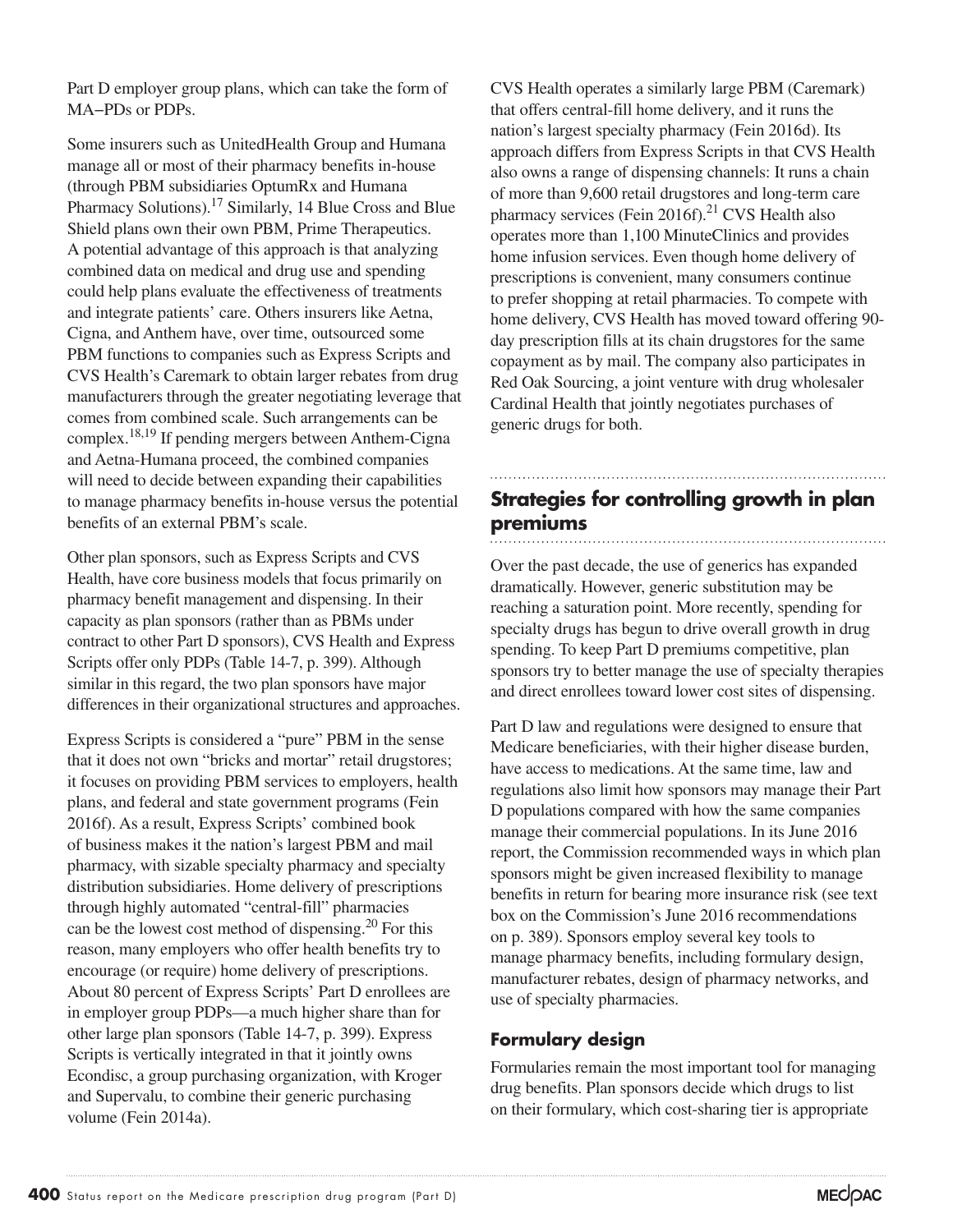for each drug, and whether a drug will be subject to prior authorization or other forms of utilization management. Those decisions, in turn, require that plan sponsors strike a balance between providing access to medications while encouraging enrollees to use preferred therapies and dispensing sites. Decisions about formulary design also affect plan sponsors' bargaining leverage with manufacturers over rebates.

Part D regulations limit how plan sponsors may operate their formularies relative to how the same companies operate their formularies for commercial populations. CMS must approve each plan's formulary to ensure that it would not substantially discourage enrollment by any group of eligible individuals, such as those with certain conditions. For most drug classes, plans must include two distinct drugs that are not therapeutically equivalent or bioequivalent, and plans must include "all or substantially all drugs" in six protected classes.<sup>22</sup> As with commercial plans, Part D plans must allow formulary exceptions—coverage of a nonformulary drug under certain circumstances. However, unlike commercial plans, Part D plans must also allow tiering exceptions—requests for the enrollee to pay lower preferred cost sharing for nonpreferred drugs.

To encourage use of less costly medicines, plans charge lower copayments for preferred generics and brands relative to nonpreferred drugs. Over time, plans have moved toward using more cost-sharing tiers. In 2007, most enrollees were in plans that used three tiers: for generics, preferred brands, and nonpreferred brand-name drugs. By 2016, 97 percent of PDP enrollees and 76 percent of MA− PD enrollees were in plans with five tiers, including two generic tiers, a preferred brand-name tier, a nonpreferred tier, and a specialty tier (Medicare Payment Advisory Commission 2016a). Specialty tiers carry 25 percent to 33 percent cost sharing, and under Part D rules, enrollees may not request a tiering exception for specialty-tier drugs.23

Within the constraints of Part D regulations, plan sponsors have tightened formularies modestly in recent years. Although imperfect measures, the number of drugs listed on a plan's formulary and the use of utilization management could provide measures of the breadth of plans' coverage.24 Between 2016 and 2017, the number of drugs in CMS's formulary reference file, which is used as a denominator to calculate the share of all distinct chemical entities listed on plan formularies, has increased by about 5 percent.25 At the same time, most of the largest

PDPs reduced the share of formulary reference file drugs listed on their formularies by 2 percentage points to 5 percentage points.

Similarly, the use of utilization management tools in Part D—including quantity limits, step therapy, and prior authorization—has grown over the years. Sponsors use such tools for drugs that are expensive; potentially risky; or subject to abuse, misuse, and experimental use. These tools are also used to encourage the use of lower cost therapies. For 2017, many of the most popular PDPs increased the share of drugs subject to utilization management by 1 percentage point to 5 percentage points.

Part D plans with a high share of LIS enrollees face a different challenge with respect to designing their formularies. The maximum amounts of cost sharing that LIS enrollees pay out of pocket are set in law, and Part D plan sponsors cannot vary those amounts. In 2017, most LIS enrollees pay nominal cost-sharing amounts, face no coverage gap, and have no cost sharing above the OOP threshold.

Because sponsors cannot change LIS copayments, sponsors of plans with higher shares of LIS enrollees could be expected to manage drug spending through tighter formularies. While that strategy is used to an extent, a recent CMS analysis does not find large differences between formularies of benchmark PDPs—those with premiums at or below regional LIS benchmark amounts and formularies of other PDPs (Centers for Medicare & Medicaid Services 2016g). On average, benchmark PDPs listed a 2 percentage point smaller share of unique drugs than other PDPs (Table 14-8, p. 402). Between 2013 and 2016, the average share of drugs listed on each plan's formulary declined by about 4 percentage points for both benchmark and other PDPs. The average share of formulary drugs that were brand-name drugs was slightly smaller for benchmark PDPs, but this difference decreased over time. The average share of formulary drugs subject to prior authorization, step therapy, or quantity limits has been consistently similar between benchmark and other PDPs.

# **Manufacturer rebates**

In classes that have competing drug therapies, sponsors and their PBMs negotiate with manufacturers for rebates that are paid after a prescription has been filled. Individual negotiations can vary, but producers of brand-name drugs with no therapeutic substitutes and manufacturers of generic drugs typically do not provide rebates. In 2014,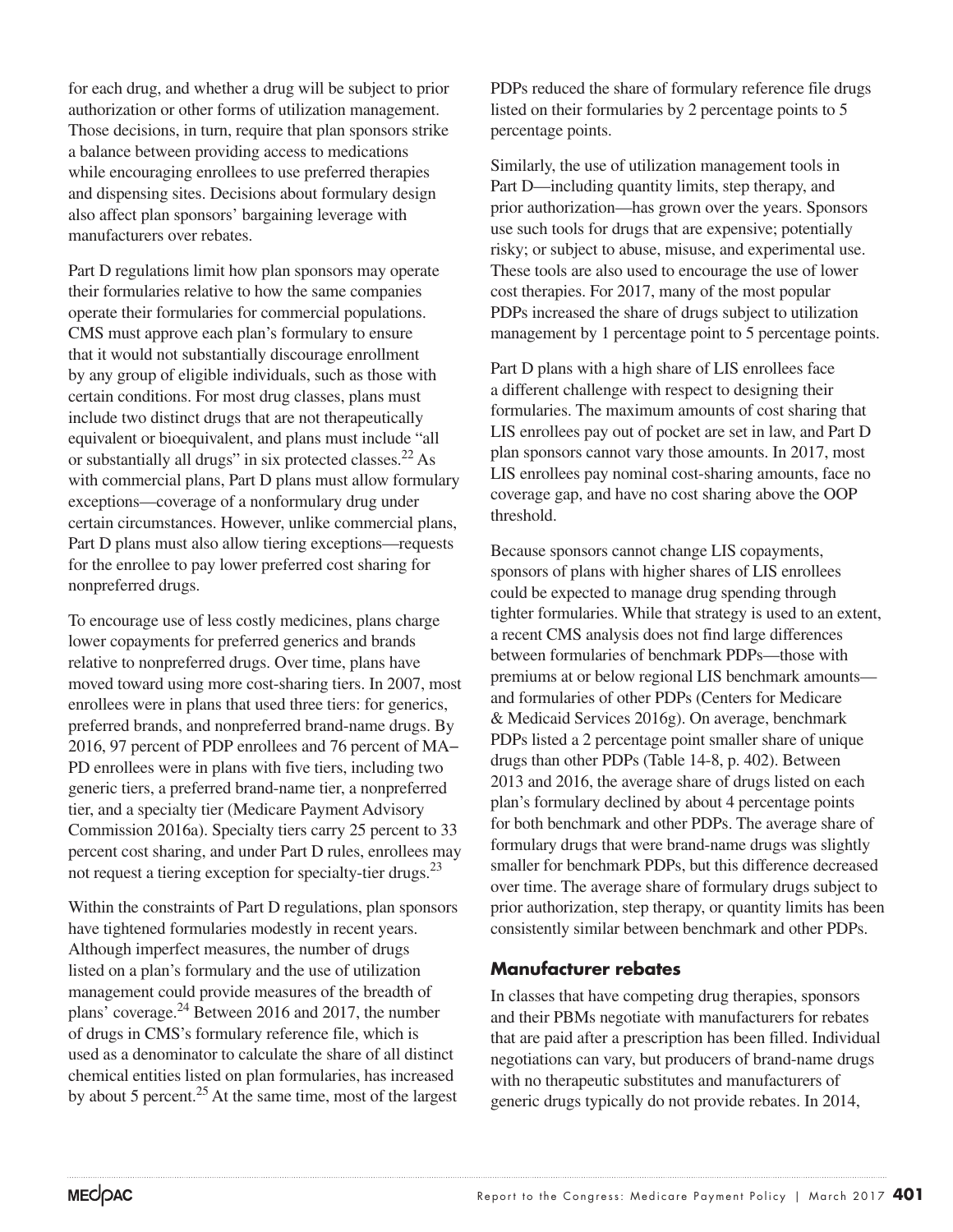# **14–8 Formularies of benchmark PDPs, which qualify as premium free to LIS enrollees, are similar to those of other PDPs, 2013—2016**

| 2013<br><b>PDPs</b> |     |                        | 2014<br><b>PDPs</b> |           | 2015<br><b>PDPs</b>  |                        | 2016<br><b>PDPs</b> |  |  |  |  |
|---------------------|-----|------------------------|---------------------|-----------|----------------------|------------------------|---------------------|--|--|--|--|
|                     |     |                        | Other               |           |                      | Benchmark              | Other               |  |  |  |  |
| 80%                 | 82% | 80%                    | 83%                 | 78%       | 80%                  | 76%                    | 78%                 |  |  |  |  |
|                     |     |                        |                     |           |                      |                        |                     |  |  |  |  |
| 39                  | 42  | 38                     | 41                  | 36        | 39                   | 37                     | 38                  |  |  |  |  |
| 16                  | 15  | 16                     | 16                  | 19        | 19                   | $2^{\circ}$            | 21                  |  |  |  |  |
|                     | っ   |                        | っ                   | ⌒         | ◠                    |                        |                     |  |  |  |  |
| 21                  | 21  | 20                     | 21                  | 22        | 23                   | 22                     | 22                  |  |  |  |  |
|                     |     | <b>Benchmark Other</b> |                     | Benchmark | <b>Average share</b> | <b>Benchmark Other</b> |                     |  |  |  |  |

Note: PDP (prescription drug plan), LIS (low-income subsidy). Percentages shown are based on counts of unique drugs on Part D's formulary reference file and are not weighted by plan enrollment. Benchmark plans are those that qualify as premium free to LIS enrollees because the plan's premium is at or below a regional threshold amount.

Source: Centers for Medicare & Medicaid Services 2016g.

gross sales of brand-name drugs in Part D totaled \$93.0 billion, and manufacturers rebated \$16.3 billion (17.5 percent) to PBMs and plan sponsors (Centers for Medicare & Medicaid Services 2016a).

Generally, manufacturers pay larger rebates when plan sponsors position a drug on their formulary in ways that increase the likelihood that the manufacturer will win market share over competing therapies. For example, a manufacturer might pay a rebate for placing the product on a plan's formulary (versus excluding the drug), but somewhat larger rebates for putting the drug on a preferred cost-sharing tier or for not applying utilization management requirements such as prior authorization. Data on manufacturers' individual rebate amounts are highly proprietary.

The share of gross price rebated to PBMs and payers can be quite high when there are close substitutes within a drug class. For example, across all payers for Sanofi's insulin product Lantus, the implied rebate—the share of gross drug sales offset by rebates and other discounts grew from around 10 percent in 2009 to nearly 60 percent by the second quarter of 2016 (*Indianapolis Business Journal* 2016). Also in Part D, average rebates and discounts negotiated by plan sponsors for brand-name drugs tended to be higher for antiulcer medications

(e.g., proton pump inhibitors) and cholesterol-lowering medications (e.g., statins) and lower in classes where generic versions are available but branded medicines remain widely used, such as beta blockers and thyroid medication (QuintilesIMS Institute 2016). The extent to which rebates and discounts offset price increases varies across manufacturers, driven primarily by the mix of products in their portfolios and the competitive pressures they face (Credit Suisse 2015).

In recent years, plan sponsors have negotiated additional "price-protection rebates." Under these agreements, if a drug's list price increases above a specified threshold, the manufacturer rebates any incremental increase above the threshold to the plan sponsor (Kaczmarek 2015, Pharmacy Benefit Management Institute 2016). Plan sponsors negotiated these types of rebates because manufacturers' midyear increases in list prices made it difficult for sponsors to manage benefit costs. However, because sponsors with this type of rebate are now protected from price inflation, they are also more sanguine about manufacturers' increases in list prices. Enrollees who pay coinsurance are not protected from price increases because their coinsurance rate applies to the drug's list price. Similarly, to the extent that Medicare pays coinsurance on behalf of LIS enrollees, Part D's low-income cost-sharing subsidy does not benefit from price-protection rebates.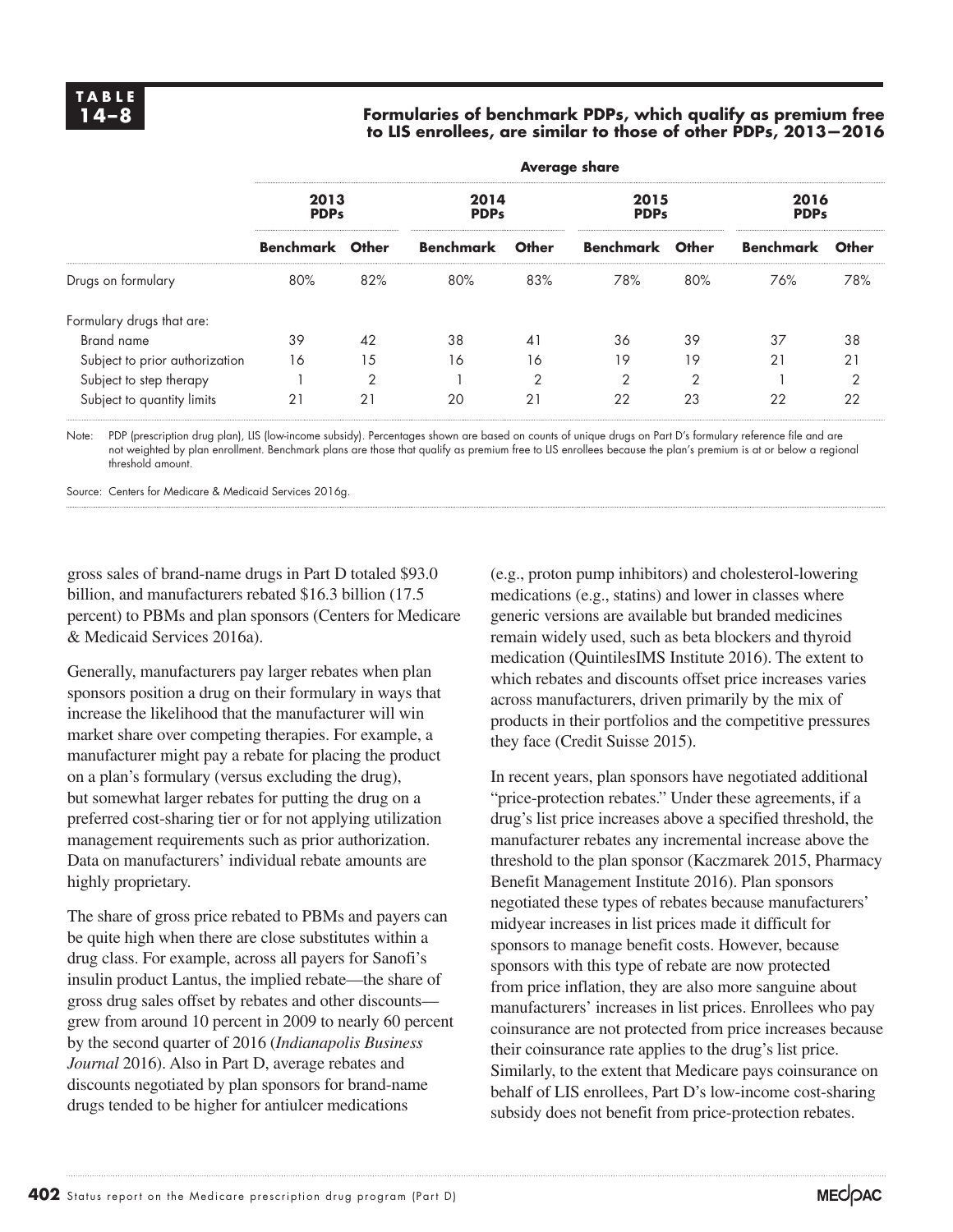CMS refers to manufacturer rebates, pharmacy fees, and other such payments that offset benefit costs collectively as direct and indirect remuneration (DIR). Plan sponsors must submit DIR data to CMS for purposes of reconciling Medicare's prospective reinsurance payments to plans and for calculating risk-corridor payments between Medicare and plans (see the Commission's June 2016 report for a discussion of risk-corridor payments (Medicare Payment Advisory Commission 2016c)).

The aggregate amount of rebate payments in Part D has been growing. Using plan sponsors' assumptions about rebates from their 2016 bids, the Medicare Trustees estimated that Part D DIR—made up predominantly of manufacturers' rebates—amounted to 20.6 percent of total drug costs (averaged across all drugs, including those for which plans do not receive any rebates) (Boards of Trustees 2016). This amount is a significant increase from DIR of about 9.6 percent in 2007, and even from 2015, when "the intensified competition in the hepatitis C drug market" resulted in higher DIR (17.2 percent) than expected (Boards of Trustees 2016, Boards of Trustees 2015).

In theory, plan sponsors could apply manufacturer rebates in one of two ways. They could:

- reduce the price of the prescription that generated the rebate at the point of sale or
- offset aggregate benefit costs with the aggregate amount of rebate payments.

Under the first approach, enrollees who use drugs for which a rebate is negotiated would benefit from the price discount. Under the second approach, the aggregate amount of rebate payments would be used to lower the plan's premium for all enrollees. The first approach is not always practical if, for example, the amount of rebate payments is determined retroactively based on performance goals for the pharmacy or the magnitude of price increases. In addition, plans and their PBMs overwhelmingly use the second approach because beneficiaries evaluate premiums closely when comparing Part D plans, and premiums are the basis on which plans qualify as premium free to LIS enrollees. This approach is a key reason average premiums in Part D have grown very slowly, even as spending for catastrophic benefits has grown rapidly.

Recently, the issue of rebates in drug pricing has garnered attention primarily because of its implications for beneficiary cost sharing.<sup>26</sup> When Part D enrollees pay a percentage coinsurance rather than fixed-dollar copayments, their cost-sharing amount is based on their drug's undiscounted list price (i.e., it does not reflect rebates). For this reason, enrollees accumulate enough spending to reach Part D's coverage gap and OOP threshold more quickly than they would otherwise. Coinsurance can be especially burdensome for beneficiaries who require high-priced specialty drugs or medications such as insulin, to which adherence is especially critical for managing their condition.

The way in which plan sponsors apply rebates to aggregate benefits affects Medicare program spending in different ways. Using rebates to reduce plan premiums lowers Medicare program spending because (1) Medicare retains a portion of aggregate rebates to offset a share of program payments for individual reinsurance and (2) Medicare subsidizes a portion of plan premiums for all enrollees, and rebates lower those subsidies. However, an offsetting effect is that a higher proportion of enrollees reach Part D's OOP threshold—the point at which Medicare pays for 80 percent of benefits. Recently, one actuarial firm pointed out that Part D's unique benefit design, Medicare's reinsurance payments, and plan sponsors' focus on premium competition may affect plan incentives regarding their formulary decisions (see text box on incentives to list high-price, high-rebate drugs on formulary, pp. 404–405).

# **Pharmacy networks**

In addition to formulary structure and rebates, health plans and PBMs manage drug spending by encouraging enrollees to use pharmacies that dispense prescriptions at lower cost. For their non-Medicare business, health plans use a variety of approaches, depending on how tightly a payer wants to control spending. For example, some employers require enrollees to fill prescriptions within an exclusive network of retail pharmacies; some require enrollees who take certain maintenance medicines for chronic conditions to refill prescriptions by mail rather than through retail pharmacies; and some encourage enrollees to fill their prescriptions with a larger days' supply by paying lower cost sharing for a 90-day supply compared with three 30-day fills.

Part D law and CMS guidance limit plan sponsors from using some dispensing approaches. For example, Part D plan sponsors can offer but not require enrollees to use home delivery. CMS guidance states that if a sponsor includes a mail-order pharmacy within its network, the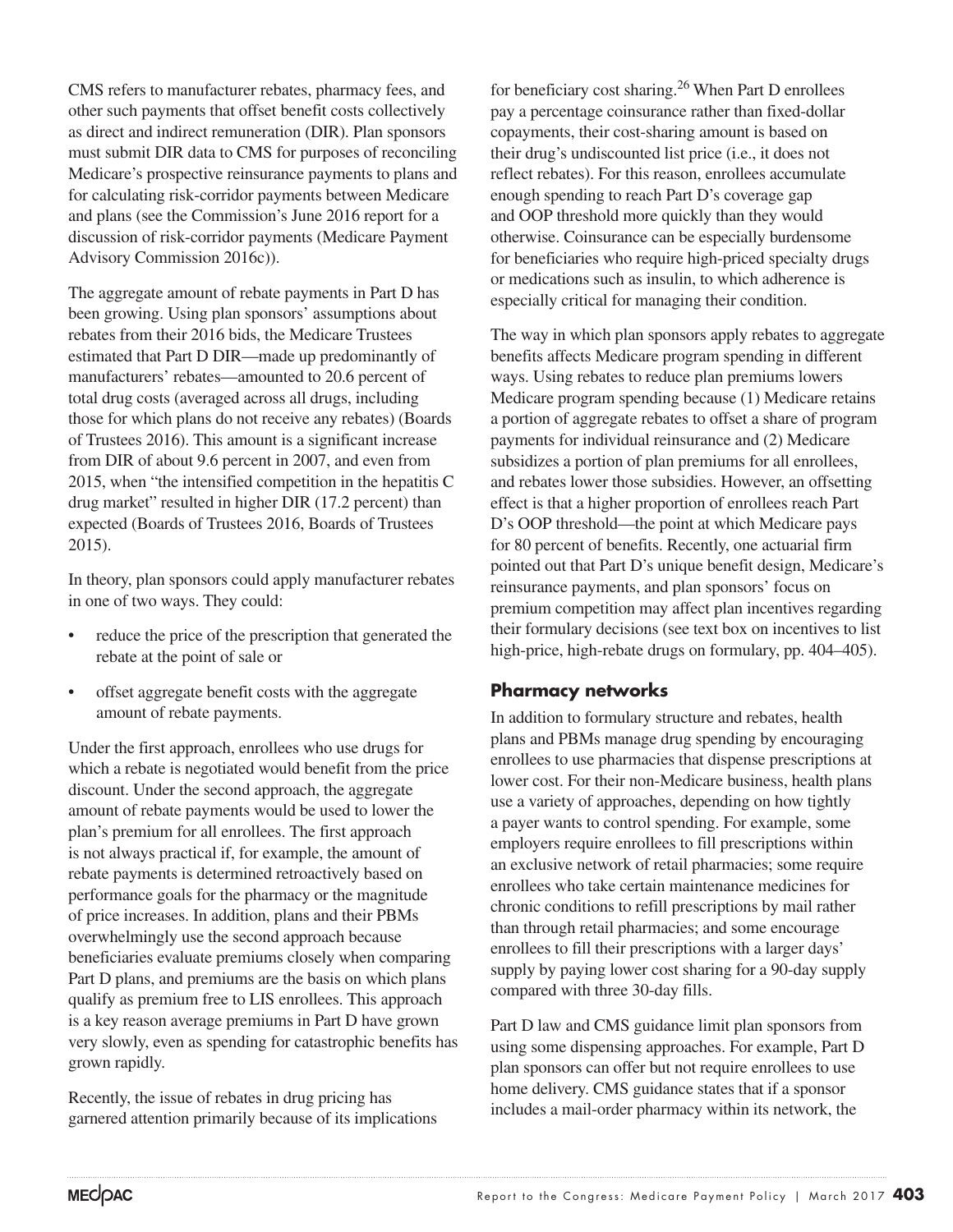# **Incentives to list high-price, high-rebate drugs on formulary**

Frecent analysis suggests that sponsors may<br>
in some cases prefer drugs with high prices<br>
at the point of sale (list prices) and large<br>
analysis to mediations with lower point of in some cases prefer drugs with high prices postsale rebates to medications with lower point-ofsale prices (Barnhart and Gomberg 2016). That is, sponsors' decisions to place certain higher priced drugs on their formularies may be a rational response to the financial incentives they face. The incentives arise because in Part D, sizable portions of the benefit are not paid by the plan. For example, in the coverage gap, enrollees and manufacturers pay for most of the prescription costs, even after 2020 when the coverage gap is scheduled to close.<sup>27</sup> Above the out-of-pocket (OOP) threshold, Medicare reinsurance pays for 80 percent of covered benefits. A further reason is that for purposes of reconciling Medicare's payments to plans, CMS requires plans to allocate a portion of rebate dollars to Medicare reinsurance based on how much of each plan's gross spending was above Part D's OOP threshold (Centers for Medicare & Medicaid Services 2011b). Plans must use this approach even if rebates are generated from drugs that are more likely to cause the beneficiary to reach the OOP threshold. If most of the plan's overall spending falls below the threshold but rebates were largely attributable to drugs that put beneficiaries above the threshold, CMS guidance leads sponsors to offset benefit costs (and reduce plan premiums) using a disproportionate share of rebates and pharmacy fees.

To illustrate, consider a beneficiary who takes just one prescription drug. In this hypothetical situation, we consider only the plan sponsor's financial incentives and assume that the drugs being compared are close therapeutic substitutes. In its negotiations with drug manufacturers, the plan has a choice of putting on its formulary either a brand-name drug that has a list price of \$1,000 per month (\$12,000 annually) with a 25 percent rebate or a generic drug at \$250 per month (\$3,000 annually) but with no rebate (Table 14-9, Example 1). The beneficiary's cost sharing would be lower with the generic drug. It would appear initially that between the two alternatives, the plan sponsor would also find it more desirable to put the generic drug on its formulary. However, after offsetting

plan costs with manufacturer rebates and pharmacy discounts and fees, and after deducting Medicare's individual reinsurance payments to the plan, the sponsor's net liability would be lower with the highprice, high-rebate brand-name drug (\$1,313) than with the generic  $($1,950)$ <sup>28</sup>

The Commission's June 2016 recommendation to change how Medicare's overall subsidy of Part D is composed would remedy these financial incentives (see text box on the Commission's June 2016 recommendations, p. 389). Table 14-9 shows the net effects if Medicare paid for 20 percent of catastrophic costs through reinsurance rather than the current 80 percent. (Under the Commission's recommendations, Medicare would simultaneously increase plans' monthly capitated payments to keep Medicare's overall subsidy at 74.5 percent. CMS would also need to recalibrate its Part D risk adjustment system for the higher capitated payments.) From a sponsor's perspective, including the generic drug on its formulary would lower plan costs relative to the higher priced brand-name drug. That selection would also reduce beneficiary cost sharing (\$1,050, rather than \$3,089 for the brand-name drug).

Table 14-9 shows a similar comparison for a plan sponsor negotiating with drug manufacturers between including a brand-name drug with a list price of \$60,000 with a 25 percent rebate on its formulary compared with a \$30,000 drug that is also offered with a 25 percent rebate. In this scenario, the rebate and reinsurance amounts are so large that the sponsor could actually reduce its plan liability (and help lower its premiums or increase profits) by placing the more expensive drug on its formulary: a net liability of –\$287 (i.e., savings), compared with a net cost of \$713 for the medicine with the lower price. The table's "net effect" shows that if Medicare's reinsurance were reduced to 20 percent from the current 80 percent, the sponsor would face much higher costs if it placed the more expensive brand on its formulary (net plan liability of \$28,010 compared with \$12,510). By selecting the lower priced medicine, beneficiaries who use that drug would also experience lower cost sharing (\$3,989 rather than \$5,489). ■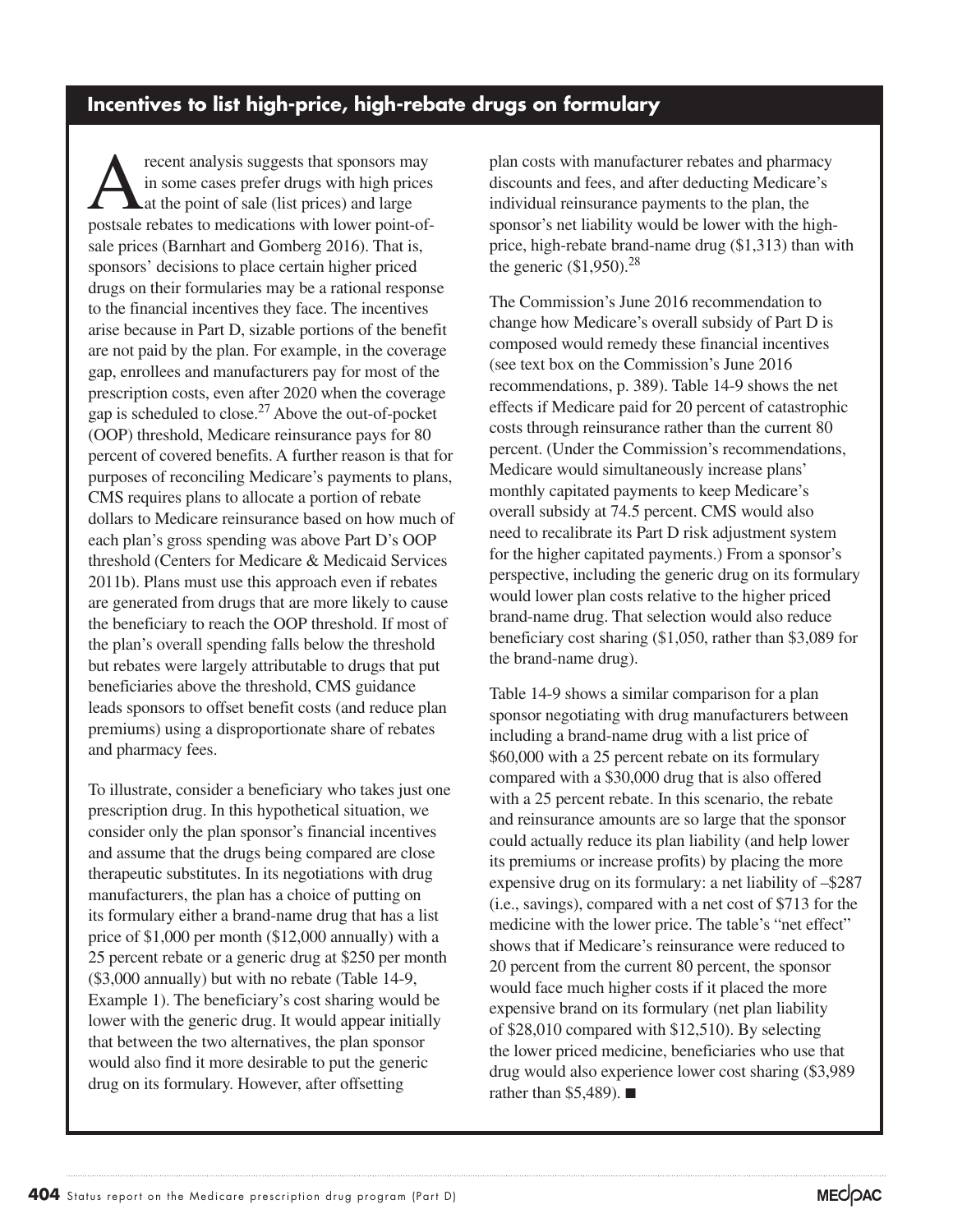# **Incentives to list high-price, high-rebate drugs on formulary (cont.)**

# **TABLE**

### **14–9 Examples of how plan sponsors may have incentives to include certain drugs with high list prices and high rebates on their formularies**

|                                                                       | <b>Example 1: Brand versus generic</b>                     |                                                            | <b>Example 2: Brand versus brand</b>                       |                                                            |  |  |
|-----------------------------------------------------------------------|------------------------------------------------------------|------------------------------------------------------------|------------------------------------------------------------|------------------------------------------------------------|--|--|
| Spending for a<br>beneficiary who takes<br>one prescription drug      | <b>Brand with list</b><br>price of \$12,000,<br>25% rebate | <b>Generic with list</b><br>price of \$3,000,<br>no rebate | <b>Brand with list</b><br>price of \$60,000,<br>25% rebate | <b>Brand with list</b><br>price of \$30,000,<br>25% rebate |  |  |
| <b>Gross drug spending</b>                                            |                                                            |                                                            |                                                            |                                                            |  |  |
| Beneficiary cost sharing                                              | \$3,089                                                    | \$1,050                                                    | \$5,489                                                    | \$3,989                                                    |  |  |
| Coverage gap discount                                                 | 2,069                                                      | 0                                                          | 2,069                                                      | 2,069                                                      |  |  |
| Covered benefits                                                      | 6,842                                                      | 1,950                                                      | 52,442                                                     | 23,942                                                     |  |  |
| Subtotal                                                              | 12,000                                                     | 3,000                                                      | 60,000                                                     | 30,000                                                     |  |  |
| <b>Allocation of rebates</b><br>and fees assuming 80%<br>reinsurance* |                                                            |                                                            |                                                            |                                                            |  |  |
| Medicare reinsurance (at 80%)                                         | 800                                                        | 0                                                          | 4,000                                                      | 2,000                                                      |  |  |
| Plan liability                                                        | 2,200                                                      | $\overline{\phantom{0}}^0$                                 | 11,000                                                     | 5,500                                                      |  |  |
| Subtotal                                                              | 3,000                                                      | $\Omega$                                                   | 15,000                                                     | 7,500                                                      |  |  |
| Net effect                                                            |                                                            |                                                            |                                                            |                                                            |  |  |
| Beneficiary cost sharing                                              | 3,089                                                      | 1,050                                                      | 5,489                                                      | 3,989                                                      |  |  |
| Medicare reinsurance after rebates                                    | 2,529                                                      | $\Omega$                                                   | 37,729                                                     | 15,729                                                     |  |  |
| Plan liability after rebates and<br>reinsurance                       | 1,313                                                      | 1,950                                                      | $-287$                                                     | 713                                                        |  |  |
| <b>Allocation of rebates</b><br>and fees assuming 20%<br>reinsurance* |                                                            |                                                            |                                                            |                                                            |  |  |
| Medicare reinsurance (at 20%)                                         | 200                                                        | 0                                                          | 1,000                                                      | 500                                                        |  |  |
| Plan liability                                                        | 2,800                                                      | $\overline{0}$                                             | 14,000                                                     | 7,000                                                      |  |  |
| Subtotal                                                              | 3,000                                                      | $\Omega$                                                   | 15,000                                                     | 7,500                                                      |  |  |
| Net effect                                                            |                                                            |                                                            |                                                            |                                                            |  |  |
| Beneficiary cost sharing                                              | 3,089                                                      | 1,050                                                      | 5,489                                                      | 3,989                                                      |  |  |
| Medicare reinsurance after rebates                                    | 632                                                        | 0                                                          | 9,432                                                      | 3,932                                                      |  |  |
| Plan liability after rebates and                                      |                                                            |                                                            |                                                            |                                                            |  |  |
| reinsurance                                                           | 3,210                                                      | 1,950                                                      | 28,010                                                     | 12,510                                                     |  |  |

Note: Both examples estimate financial effects using Part D's defined standard benefit for 2017.

\*Medicare reduces its reinsurance payments to plans by a portion of the rebates and fees plan sponsors receive from manufacturers and pharmacies. CMS first calculates the share of each plan's gross covered spending that occurred above Part D's out-of-pocket (OOP) threshold. In these examples, we assume one-third of the plan's gross covered spending was above the cap. Medicare's share of the rebates and fees is calculated as the reinsurance rate (80 percent in the top panels, 20 percent in the lower panels) multiplied by the rebate amount multiplied by the percentage of gross spending above the OOP threshold. An individual's gross covered spending at the OOP threshold depends on the mix of brand-name and generic prescriptions they fill in the coverage gap. In Example 1, if the beneficiary takes the generic rather than the brand-name drug, he or she would not receive any coverage-gap discount and would not reach the OOP threshold. These examples do not display effects on enrollees' and Medicare's payments for premiums. However, in the Commission's June 2016 recommendations for Part D, Medicare would increase capitated monthly payments to plans at the same time that it reduced reinsurance to maintain an overall subsidy of 74.5 percent.

Source: MedPAC analysis.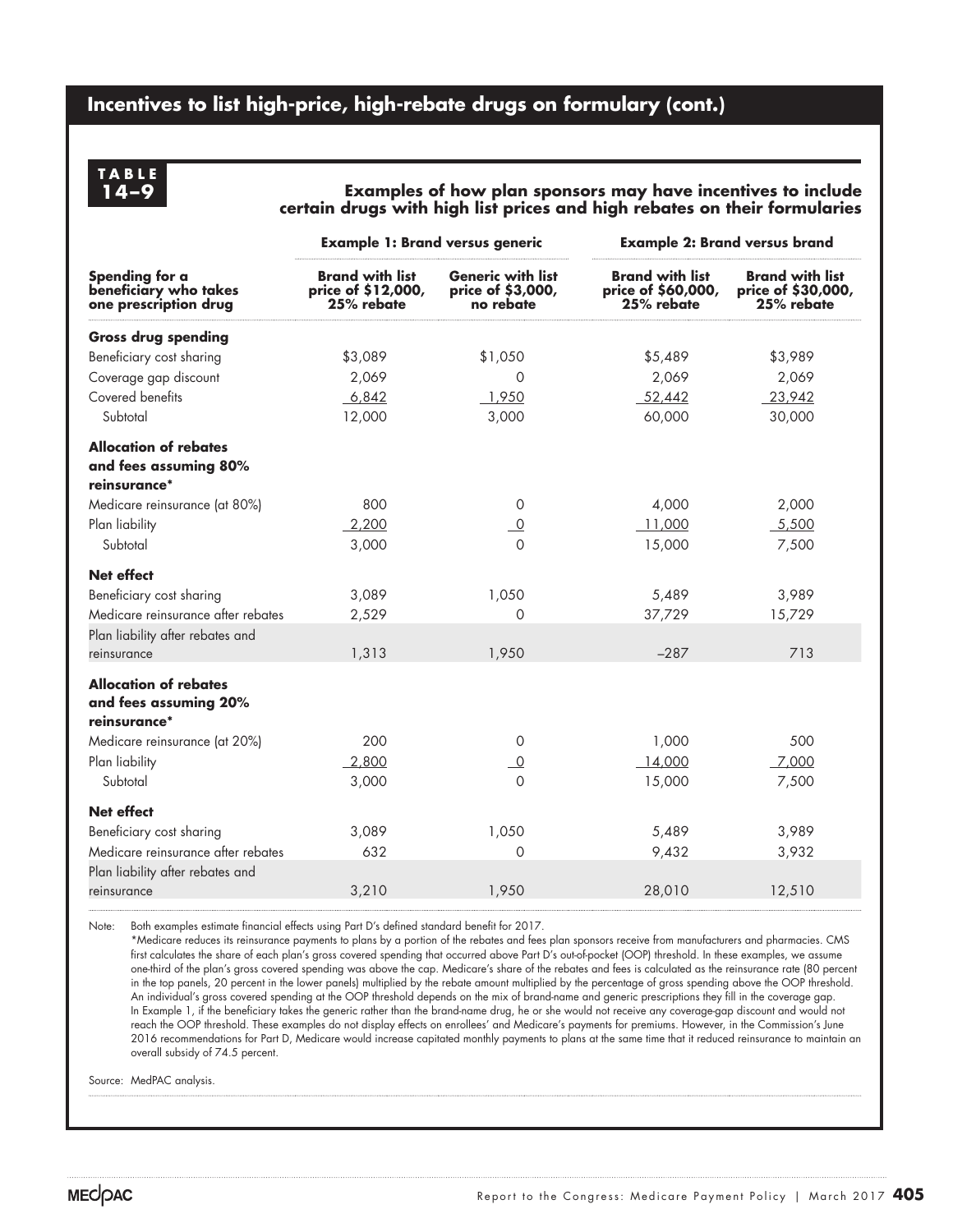plan must also permit enrollees to receive similar benefits (such as an extended 90-day supply) through a network retail pharmacy.29 Economies of scale at mail pharmacies are large, so encouraging beneficiaries to receive their prescriptions through home delivery could help to lower dispensing costs. However, few Part D enrollees take advantage of home delivery options: In 2014, about 5 percent of Part D prescriptions were filled by mail pharmacies.

Most notably, Part D law requires that plan sponsors permit within their networks any pharmacy that is willing to accept the sponsors' terms and conditions.<sup>30</sup> In other words, plan sponsors cannot use exclusive pharmacy contracts. However, sponsors can designate a subset of network pharmacies that offer preferred (lower) cost sharing. The strategy of designating certain "preferred cost-sharing pharmacies" (subsequently referred to as preferred pharmacies) has the potential to lower costs for Medicare and enrollees if it encourages enrollees to fill prescriptions at more efficient pharmacies. Differences between cost sharing at preferred pharmacies and other network pharmacies can vary substantially among plans, with some plans providing much stronger incentives to use preferred pharmacies than others (Medicare Payment Advisory Commission 2016d).

Humana was the first Part D plan sponsor to use a tiered pharmacy network when it introduced a PDP cobranded with Walmart for 2011. Subsequently, most other large plan sponsors adopted the same strategy. Between 2011 and 2017, use of tiered pharmacy networks in Part D grew from about 7 percent of PDPs to 85 percent (Fein 2016c). Among the top 10 PDPs with the highest enrollment in 2016, all but 2 (SilverScript Choice and WellCare Classic) use tiered pharmacy networks in 2017.

For 2017, some pharmacies seem less willing to participate as preferred pharmacies than in 2016. Despite intense competition for pharmacy business, retail pharmacy chains CVS and Rite Aid signed up as preferred pharmacies for relatively few PDPs (Fein 2016e). Smaller independent pharmacies participate in pharmacy services administration organizations (PSAOs) to combine their leverage when negotiating with plan sponsors for network contracts. The four largest PSAOs account for about three-quarters of all independent retail pharmacy locations (Fein 2016e). Although independent pharmacies represented by these PSAOs are participating in some Part D plans as preferred pharmacies in 2017, they were preferred in only 1 of the 10 most popular plans in 2016. In contrast, Walgreens

and Walmart are major chains that participate as preferred pharmacies with a variety of plan sponsors in 2017.

A key reason for lower participation by some pharmacies may be postsale fees they pay to plan sponsors to obtain preferred status in tiered networks (Fein 2016e). When setting up networks, plan sponsors negotiate additional price concessions and incentive payments, called "pharmacy DIR fees" since they must be reported to CMS as "other direct and indirect remuneration." According to independent pharmacies, pharmacy DIR fees have grown steadily in recent years (National Community Pharmacists Association 2016a). CMS reports that in 2014, Part D DIR totaled \$17.4 billion and, of that amount, manufacturer rebates made up \$16.3 billion (Centers for Medicare & Medicaid Services 2017a, Centers for Medicare & Medicaid Services 2016a). The difference in amounts suggests that pharmacy DIR fees could have been on the order of \$1 billion in 2014. By not participating as a preferred pharmacy in a Part D plan's tiered network, pharmacies can avoid the fees, but they may also lose prescription volume associated with customers who shop for lower prescription cost sharing (Fein 2016a).

As with rebates from drug manufacturers, DIR fees are collected after the point of sale. DIR fees can include amounts that are a condition for participating as a preferred cost-sharing pharmacy; "true-up" payments related to drug reimbursement rates; and performance fees that are assessed on quality measures, such as rates of dispensing generics and preferred drugs, or adherence measures (Fein 2016a, National Community Pharmacists Association 2016a). Critics contend that the way in which plan sponsors and their PBMs calculate pharmacy DIR fees is not transparent (National Community Pharmacists Association 2016c). Moreover, they believe that plan sponsors tend to ignore or understate DIR fees when preparing Part D bids, leading to enrollee premiums that are too high (National Community Pharmacists Association 2016b). PBMs and sponsors that support the use of pharmacy DIR fees counter that they are a means by which to encourage greater use of generics and reduce enrollees' premiums and OOP spending (Holtz-Eakin 2014). To the extent that beneficiaries select plans with tiered networks and use preferred pharmacies that are more efficient, the approach may also lower Medicare spending (Kaczmarek et al. 2013).

Tiered networks have been controversial because of past concerns that some enrollees do not have adequate access to preferred pharmacies with lower cost sharing. Because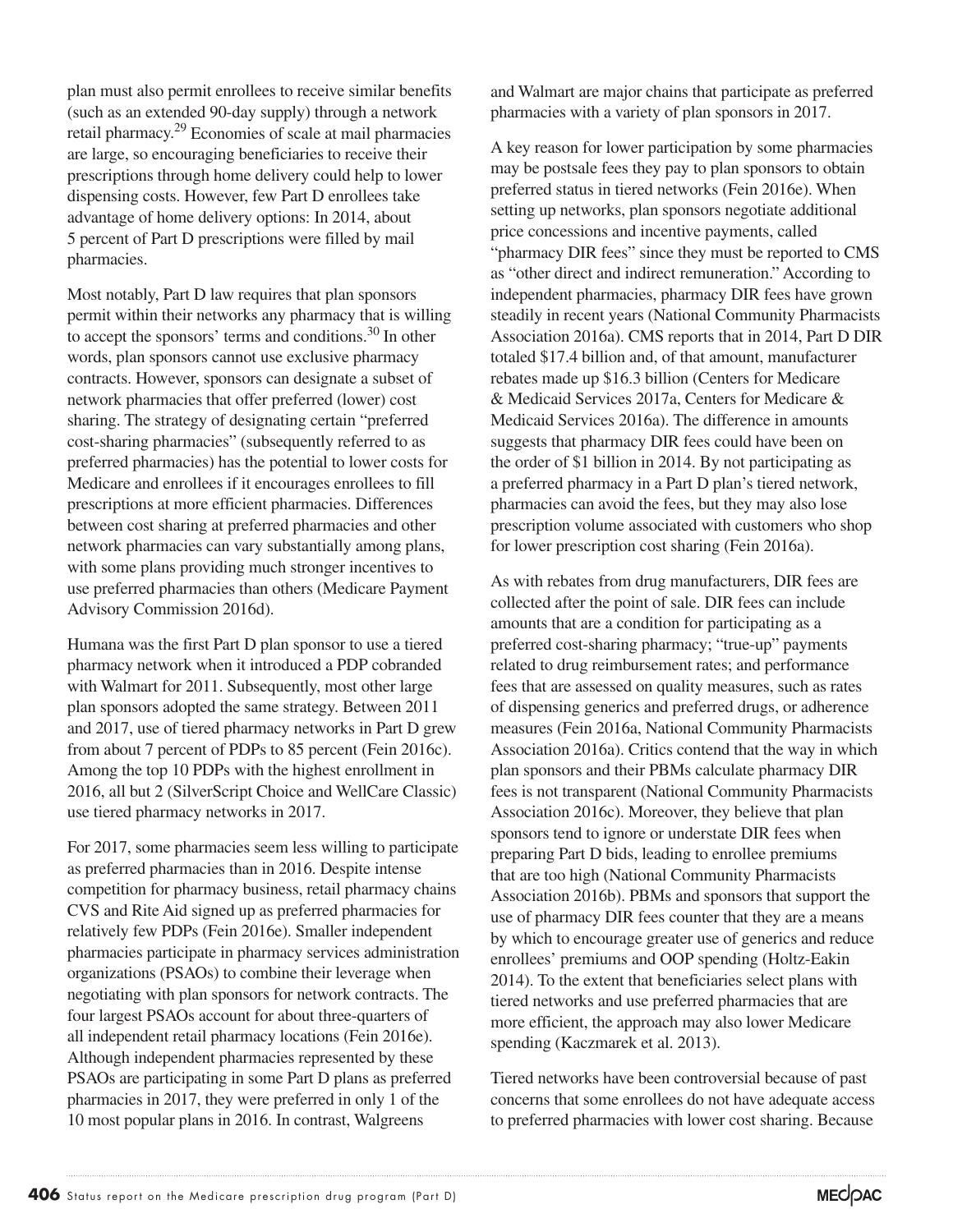Part D pays for most or all of LIS enrollees' cost sharing, if LIS enrollees have less opportunity to use preferred pharmacy networks, the strategy could also lead to higher Medicare spending. Out of these concerns, CMS guidance directs that plans are permitted to offer lower cost sharing at preferred pharmacies only if the approach does not raise Medicare payments (Centers for Medicare & Medicaid Services 2015b, Centers for Medicare & Medicaid Services 2014d).

To participate in Part D, plan sponsors must set up pharmacy networks that meet convenient access standards.<sup>31</sup> Access standards apply to a plan's entire network rather than to its preferred network. Among plans offered in 2015, CMS found that on average, enrollees living in urban (rather than rural) areas were less likely to have convenient access to preferred pharmacies that offered lower cost sharing (Centers for Medicare & Medicaid Services 2015a, Centers for Medicare & Medicaid Services 2014a). That result may reflect fewer "big-box" retailers with pharmacies in urban centers. For plans with particularly low access, CMS began requiring that marketing materials disclose that information, among other measures. For the 2016 benefit year, CMS found that access to preferred pharmacies had increased dramatically (Centers for Medicare & Medicaid Services 2016e).<sup>32</sup> CMS has not yet released an analysis of sponsors' pharmacy networks for their 2017 plans.

# **Specialty pharmacies**

Manufacturers of many specialty drugs manage the pharmacy channels permitted to dispense their medications by establishing a limited distribution network of specialty pharmacies (Fein 2016b). Specialty pharmacies largely provide complex therapies to patients with conditions such as cancer, hepatitis C, multiple sclerosis, and HIV/AIDS (National Association of Specialty Pharmacy 2016). Although some offer retail locations, most specialty pharmacies deliver prescriptions to the patient by mail and offer additional support services such as connecting them with patient assistance programs that may reduce their OOP cost sharing.<sup>33</sup> Advocates contend that specialty pharmacies can lead to better patient education and improved adherence and can maintain product integrity and security. Manufacturers also collect data from specialty pharmacies in their limited distribution networks as part of their Risk Evaluation and Mitigation Strategy (REMS) or as a way to help monitor adherence and effectiveness under newer value-based payment contracts.34

There are many varieties of specialty pharmacies. Some are owned by PBMs, pharmacy chains, or health plans that, by virtue of representing so many covered lives, may be able to negotiate for sizable rebates from drug manufacturers in drug classes that have competing therapies. The largest specialty pharmacies are owned by CVS Health, Express Scripts, Walgreens Boots Alliance, OptumRx, Diplomat Pharmacy (a publicly traded independent specialty pharmacy), Prime Therapeutics, and Humana (Fein 2016d). Other specialty pharmacies tend to be smaller and specialize in dispensing medicines for a subset of diseases. Some operate regionally. Smaller chain and independent retail pharmacies also dispense specialty drugs that can be purchased through the wholesale channel.

For their commercial business, payers and PBMs typically try to manage specialty costs and patient adherence by setting up a narrower network of specialty pharmacies.<sup>35</sup> Specialty pharmacies can help ensure that patients meet specific clinical criteria through their plans' prior authorization process before dispensing the prescription. They can also reduce waste by, for example, initially dispensing a 7- or 14-day supply and observing the patient for side effects, treatment effectiveness, and adherence before providing a 30-day supply.

In Part D, plan sponsors may not set up a narrower network of specialty pharmacies. With a few exceptions, Part D's convenient access standards apply to the dispensing of all types of drugs, including specialty drugs. Unless dispensing of a drug requires "extraordinary specialty handling, provider coordination, or patient education that cannot be met by a network pharmacy," the sponsor may not restrict access to a subset of network pharmacies (Centers for Medicare & Medicaid Services 2011a). An exception is made if a manufacturer uses a limited distribution network: In this situation, the Part D enrollee would be able to fill that prescription at only one of the designated specialty pharmacies.

If Part D plan sponsors were permitted to use narrower networks of specialty pharmacies, the implications for cost and beneficiary access would depend, in large part, on the nature of pharmacies that participated in the networks. Some businesses labeled as specialty pharmacies have attracted attention to the industry. One example was Philidor Rx Services, affiliated with Valeant Pharmaceuticals, which gained notoriety because it was manufacturer controlled and was used to dispense primarily its owner's products at high prices (Nisen 2015). Recently, PBMs have actively "pruned" specialty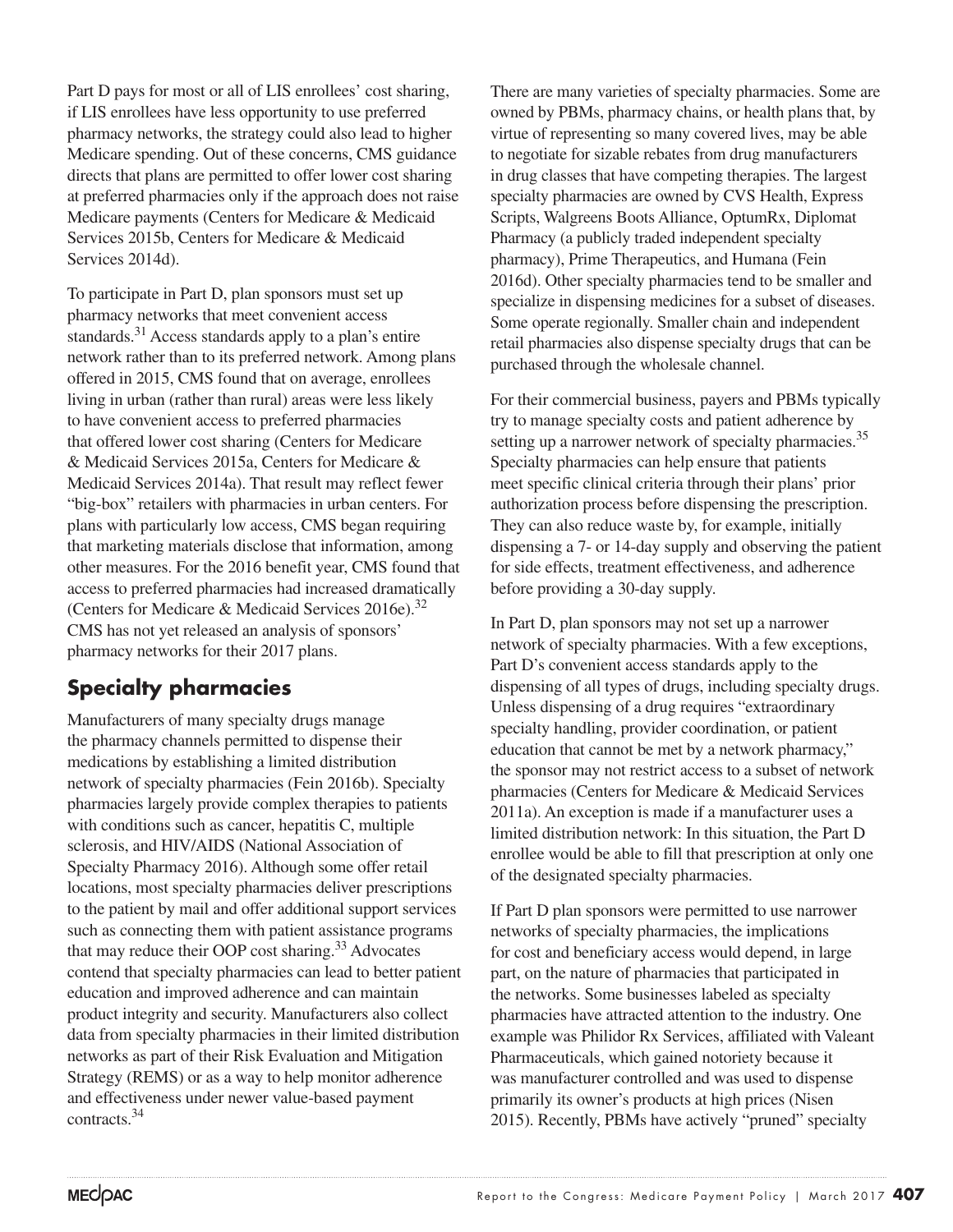pharmacies from their commercial networks that they believe have especially close ties to drug manufacturers. Smaller independent specialty pharmacies counter that PBMs are trying to divert those prescriptions to their own larger specialty pharmacies (Staton 2015, Thomas 2017).

More representative of the industry are specialty pharmacies that dispense drugs from a variety of manufacturers. However, financial incentives can differ across companies. Some pharmacies may earn relatively more revenue from drug manufacturers (e.g., for monitoring patient adherence or collecting REMS data) and may have weaker incentives to negotiate for lower drug prices. Other firms have incentives more closely tied to payers and PBMs.

As with general retail pharmacies, Part D plan sponsors negotiate agreements with specialty pharmacies that include DIR fees that are typically collected after the prescription has been filled. The growing dollar amounts of those fees, their retrospective nature, and the criteria plan sponsors use for setting performance-based fees have led to strong criticism from independent specialty pharmacies (Blank 2016, Seeking Alpha 2016).<sup>36</sup>

# **Drug pricing**

The end of the patent cliff (the period around 2012 when sales of brand-name medicines fell dramatically as the drugs lost patent protection) and the diminishing opportunity for new generic savings has coincided with a pipeline shift toward higher cost medications, resulting in aggressive growth in prices. In recent years, a number of biopharmaceutical manufacturers have transformed their research and development strategies toward markets for orphan drugs (special status given to drugs under development to treat rare diseases or conditions) and targeted therapies (EvaluatePharma 2016). The Food and Drug Administration's (FDA's) approvals of innovative medicines in the last few years have included an increasing number of biologics and specialty drugs, with new medicines focused on treatments for a range of cancers, hepatitis C, autoimmune diseases, and heart disease, among others.<sup>37</sup> Many of these new entrants command higher prices than existing therapies and generally have few or no lower cost alternatives. This trend is likely behind the recent growth in spending accounted for by biologics and specialty-tier drugs. Between 2011 and 2014, Part D spending on biologics grew by 31 percent per year, on average. During the same period, specialty-tier drugs, some of which are biologics, grew by 37 percent per year, on average.38

Another factor that is likely contributing to the growth in prices is the increasing use of price-protection rebates that may exacerbate the inflationary trend (see section on manufacturer rebates, pp. 401–403). While the arrangement allows more predictability in benefit costs for plan sponsors, that protection could allow manufacturers to increase their prices with less resistance from plan sponsors.

Changes in the market dynamics of the supply and distribution channels are putting upward pressure on prices and rebates, driving the growing divergence between gross (or list) prices and net prices (prices net of rebates and discounts obtained from manufacturers and pharmacies). This phenomenon is not limited to the Part D program. According to the estimates from IMS Health's Institute for Healthcare Informatics, between 2014 and 2015, total spending based on invoice (list) prices grew by 12.2 percent compared with 8.5 percent growth in net prices (IMS Institute for Healthcare Informatics 2016).39

The cost of providing the Part D benefit is affected both by prices net of rebates and discounts and by gross (or list) prices paid at the pharmacies. While the former affects plan premiums, the latter affects patient cost sharing and the rate at which patients reach the catastrophic phase of the benefit, where Medicare pays 80 percent of the costs in individual reinsurance. Thus, gross prices paid at the pharmacies are also an important indicator of Part D's costs from beneficiaries' and Medicare's perspectives.

To track gross drug prices paid to pharmacies, the Commission has contracted with Acumen LLC for many years to construct a series of volume-weighted price indexes. The indexes do not reflect retrospective rebates or discounts from manufacturers and pharmacies; they reflect total amounts paid to the pharmacies, including ingredient costs and dispensing fees.

# **In 2014, price increases for brand-name drugs overwhelmed the effects of using lower priced generics**

Measured by individual national drug codes (NDCs) and excluding manufacturers' rebates, between 2006 and 2014, Part D drug prices rose by an average of 57 percent cumulatively (an index value of 1.57) (Figure 14-5). $^{40}$  As measured by a price index that takes the substitution of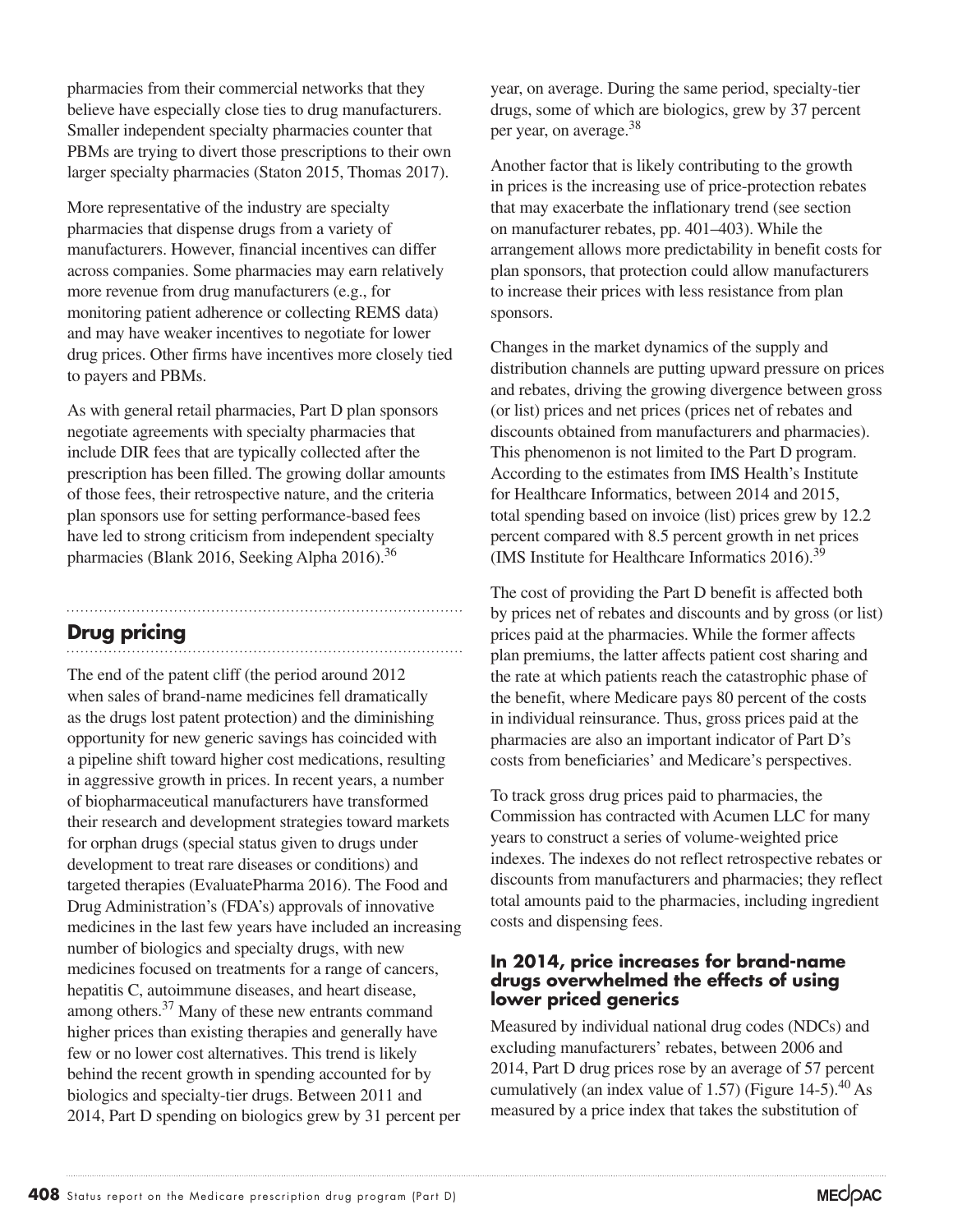

generics for brand-name drugs into account, Part D prices manufacture increased by 8 percent cumulatively.<sup>41</sup> The uptick in this Factors price index during 2013 and 2014 is a dramatic shift from prior years when increased generic use had offset the increases in prices of brand-name drugs to keep overall prices stable.

On average, generic drugs have prices that are 75 percent In average, generic drugs have prices that are 75 percent<br>to 90 percent lower than the prices of brand-name drugs, and those prices tend to decline over time (Government  $\frac{p}{2006}$  (Figure 14.5) Accountability Office 2016). However, in recent  $\frac{1}{2}$ years, several analysts have noted that certain generic medications now have high prices or have experienced sharp price increases (Alpern et al. 2014, Fein 2014b, 142 Kesselheim 2014). A number of factors explain price increases for generics, such as drug shortages, disruptions in the supply of drugs, and consolidations among

manufacturers of generic drugs (Alpern et al. 2014). Factors associated with decreased market competition can index during 2013 and 2014 is a dramatic shift from lead to high and rising prices. Overall, the Commission's generic price index decreased at a slower rate between example the lines with a pattern by and the lines with a pattern by applying graphic styles in the lines with a pattern by applying set in the lines with a pattern by applying styles from the styles from the styles from th stable. **For a pattern (e.g., dotted lines in a line graph)** compared with double-digit declines in  $\frac{1}{2000}$  and 2012. Still, between  $\frac{1}{2000}$  and 2012. Still, between 2006 and 2014, prices of generic drugs decreased to 27 percent of the average prices observed at the beginning of 2006 (Figure 14-5).

> In comparison, prices of drugs with no generic substitutes (single-source, brand-name drugs) grew by a cumulative 142 percent during the same period. The price increases for brand-name drugs are overwhelming the effects of using lower priced generic drugs, even as the share of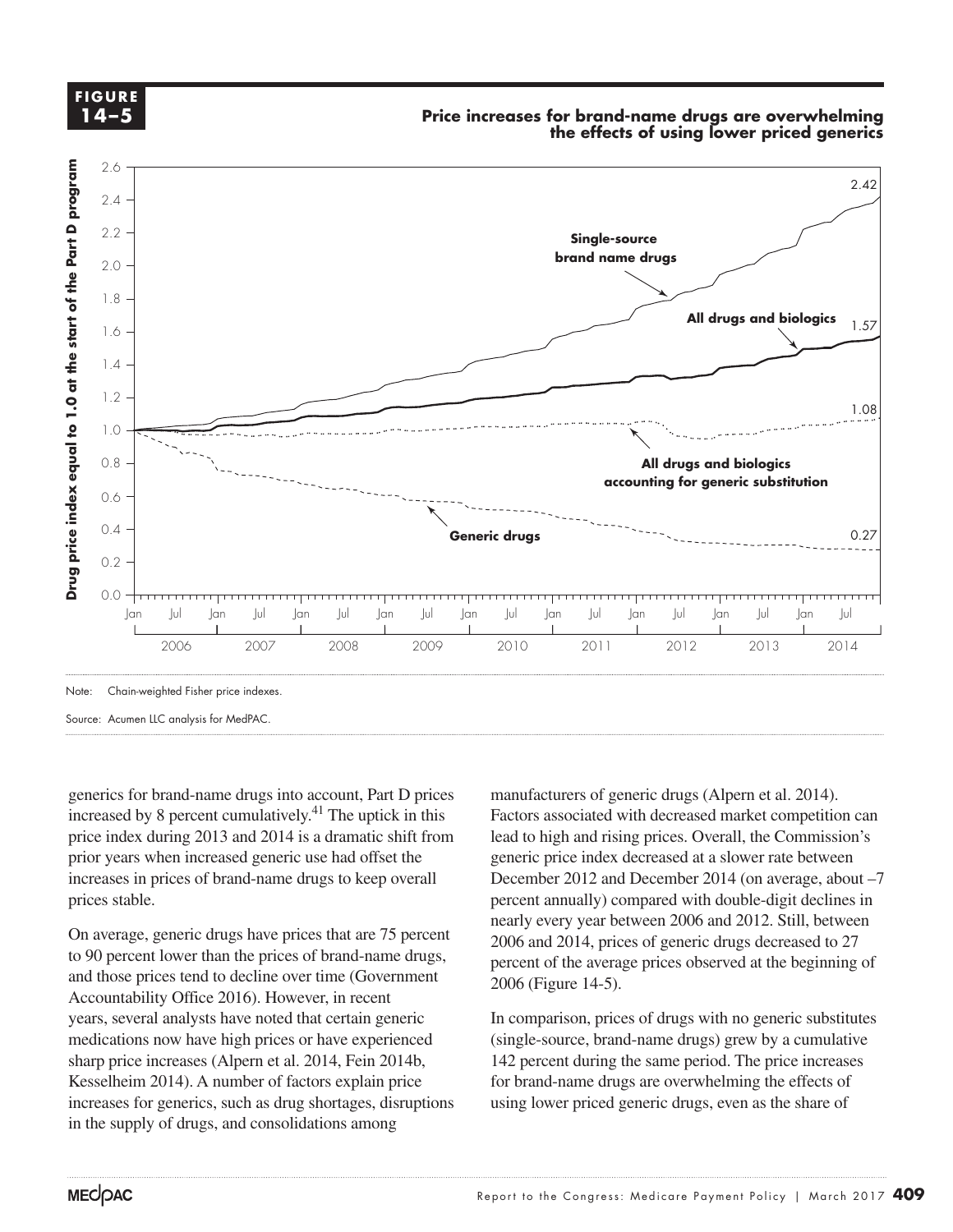# **Generic use has risen but varies across plan types and enrollees**

In moderating Part D spending growth. Between<br>2007 and 2014, the average generic dispensing rate<br>(GDB) defined as the share of Bart D prescriptions ncreased use of generics has played a major role in moderating Part D spending growth. Between (GDR)—defined as the share of Part D prescriptions dispensed that are generic drugs—increased from 61 percent to 85 percent (Table 14-10). During this period, some of the most popular brand-name drugs lost patent protection, affording more opportunities for generic substitution.

GDRs vary across categories of beneficiaries. For example, Medicare Advantage–Prescription Drug plan (MA−PD) enrollees are more likely to use generics than prescription drug plan (PDP) enrollees. Between 2007 and 2014, the average GDR for MA−PD enrollees consistently exceeded those of PDP enrollees by 4 percentage points to 6 percentage points. The average GDR of low-income subsidy (LIS) enrollees has been consistently lower than that for non-LIS enrollees, and the difference has remained stable at about 4 percentage points to 5 percentage points since 2008.<sup>42</sup>

In both PDPs and MA−PDs, LIS enrollees are less likely than non-LIS enrollees to use generic drugs. For example, among PDP enrollees in 2014, the GDR for

LIS enrollees was nearly 3 percentage points below that of non-LIS enrollees. Among MA−PD enrollees in the same year, the GDR for LIS enrollees was more than 5 percentage points lower (data not shown).

Multiple factors likely contribute to the higher or lower GDRs among groups of beneficiaries. For example, differences in health status may limit the opportunity for clinically appropriate therapeutic substitutions for some beneficiaries. There can also be differences in prescribing behavior between physicians who are part of a managed care organization and those who are not. Another factor may be the difference in financial incentives faced by LIS and non-LIS enrollees. Because cost sharing for LIS enrollees is set statutorily, that factor may limit how well plan sponsors can manage drug spending for their LIS enrollees.

One of the Commission's June 2016 recommendations was intended to encourage LIS enrollees to use generics when they are available. Greater use of generics would likely reduce Medicare spending for the LIS. It could also reduce the amount Medicare pays in individual reinsurance since about three-fourths of enrollees who reach the catastrophic phase of the benefit receive the LIS. ■

| <b>TABLE</b><br>$14 - 10$ |      |      |      |      |      |      | Generic dispensing rate by plan type and LIS status, 2007-2014 |      |
|---------------------------|------|------|------|------|------|------|----------------------------------------------------------------|------|
|                           | 2007 | 2008 | 2009 | 2010 | 2011 | 2012 | 2013                                                           | 2014 |
| All Part D                | 61%  | 67%  | 70%  | 74%  | 77%  | 81%  | 84%                                                            | 85%  |
| By plan type              |      |      |      |      |      |      |                                                                |      |
| <b>PDP</b>                | 60   | 66   | 69   | 72   | 75   | 80   | 82                                                             | 84   |
| MA-PD                     | 66   | 71   | 74   | 77   | 80   | 84   | 86                                                             | 88   |
| By LIS status             |      |      |      |      |      |      |                                                                |      |
| LIS                       | 60   | 65   | 68   | 71   | 74   | 78   | 81                                                             | 83   |
| Non-LIS                   | 62   | 69   | 72   | 76   | 79   | 83   | 85                                                             | 87   |

Note: LIS (low-income subsidy), PDP (prescription drug plan), MA−PD (Medicare Advantage–Prescription Drug [plan]). Shares are calculated as a percentage of all prescriptions standardized to a 30-day supply. "Generic dispensing rate" is the proportion of Part D prescriptions dispensed that are generic prescriptions.

Source: MedPAC analysis of Medicare Part D prescription drug event data and Part D denominator file from CMS.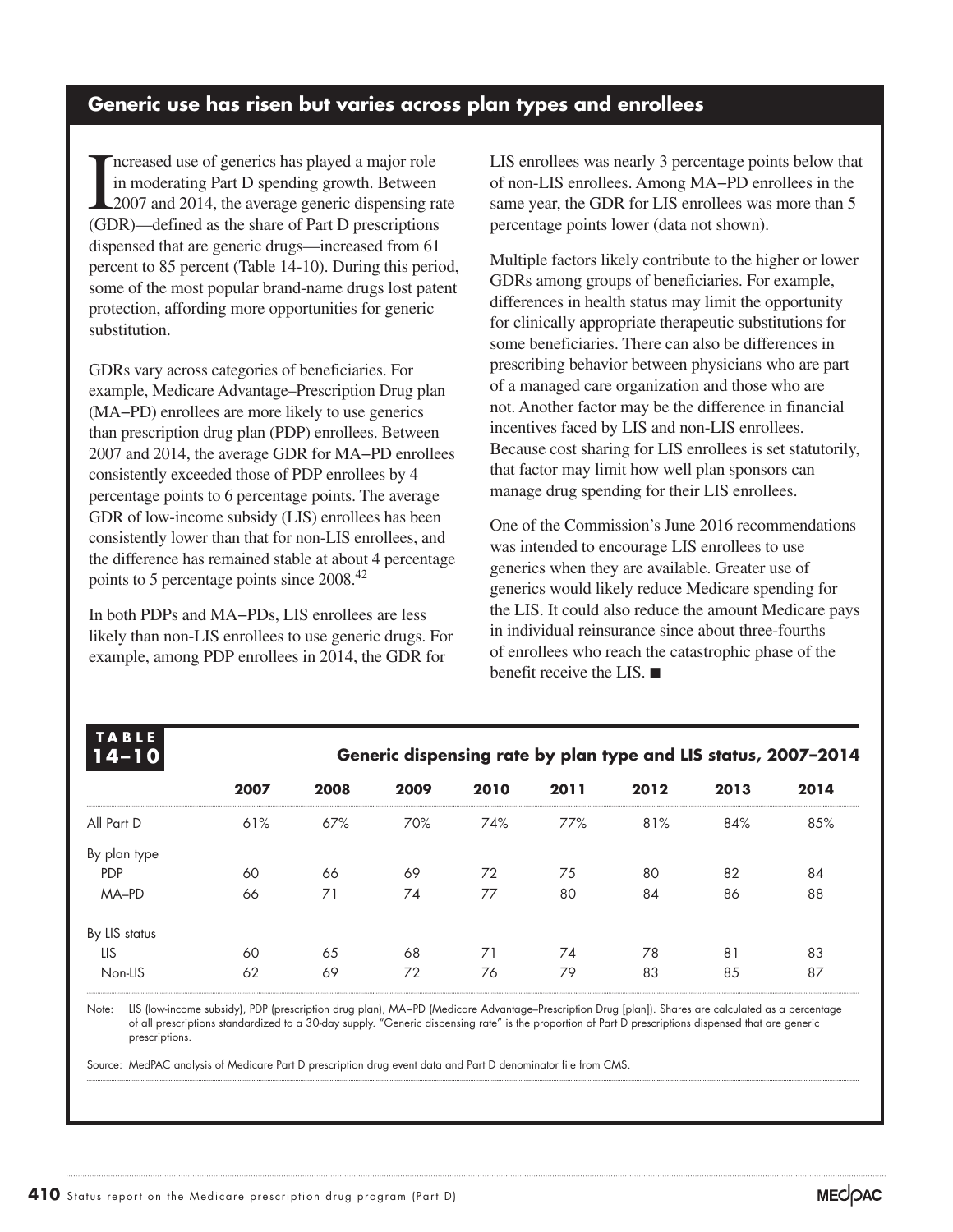**FIGURE 14-X FIGURE 14–6**

**Prices of biologics, including insulin products, have grown aggressively**

**Mixed success...**



generic prescriptions continues to rise (see text box on growth generic use). In 2012, the Part D price index experienced its largest ever decline (8.2 percent) as a result of the socalled "patent cliff." Subsequent changes between 2012 and 2014 suggest a strong uptick in prices of medicines taken by enrollees that more than offset the moderating effects of switching to generic medications.

### **Prices of biologics and drugs in certain** exposite the across all drugs and biologies **therapeutic classes have grown more aggressively** default when you change the data.

Patterns of price growth across classes of drugs suggest that prices for drugs with few or no lower cost generic or the cate biosimilar alternative have grown rapidly. In the last few years, spending for biologics has increased more rapidly than overall (gross) drug spending in Part D. This spending

growth has been driven by increases in the average price per biologic dispensed, which reflects both price inflation experiment of the use of a more expensive mix of therapies. Among experiments are expensive mix of therapies. Among experiments and the use of a more expensive mix of therapies. Among "patent cliff." Subsequent changes between 2012 biologic products covered through Part D, few have  $\frac{1}{2}$  follow-on products on the market that compete with them  $\frac{1}{2}$  and  $\frac{1}{2}$  are to compete to contrary it on a line from the graph of line from the graph, over the line from the graph, over the market that c by enrollees that more than offset the moderating through price. Our price index for biologic products grew  $\frac{125}{100}$ between 2006 and 2014 by a cumulative 175 percent (index value of 2.75)—much higher than the 57 percent growth across all drugs and biologics covered under Part D apeutic classes have grown more during the same period (Figure 14-6).<br>reserve black

> Biologics covered under Part D fall into two broad categories. The first group includes older molecules, such as insulin, human growth hormone, and other hormones. These products tend to have larger markets and lower prices than many of the newer biologics. The second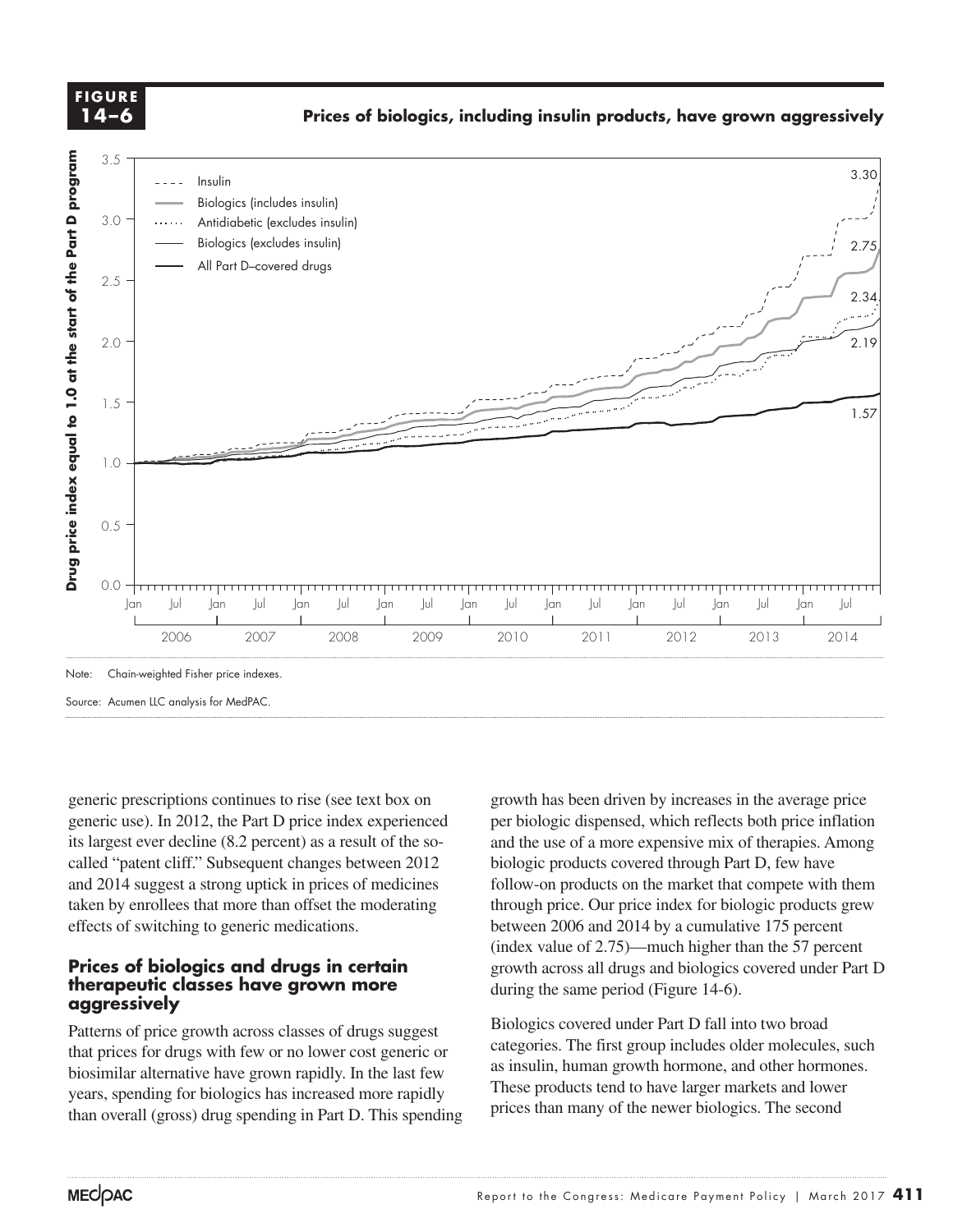# **14–11 Availability of generics, rather than protected status, is key to slower price growth under Part D**

|                             | Chant weighted Handi price made |      |      |      |            |      |      |       |      |
|-----------------------------|---------------------------------|------|------|------|------------|------|------|-------|------|
| <b>Protected</b><br>classes | January<br>2006                 | 2007 | 2008 | 2009 | 2010       | 2011 | 2012 | 2013  | 2014 |
| All six protected classes   | 1.00                            | 1.05 | 1.12 | 1.14 | $\cdot$ 21 | 1.27 | .30  | l .40 | .44  |
| Antidepressants             | .00                             | 0.87 | 0.87 | 0.91 | 0.94       | 0.90 | 0.97 | 1.03  | 0.73 |
| Antipsychotics              | .00                             | 1.14 | 1.25 | 1.32 | .43        | 1.60 | 1.50 | 1.52  | 1.63 |
| <b>Anticonvulsants</b>      | .00.                            | 1.00 | 1.06 | 0.87 | 0.83       | 0.80 | 0.81 | 0.94  | 1.03 |
| Antineoplastics             | .00                             | 1.14 | .24  | 1.37 | .53        | 1.67 | 1.81 | 2.00  | 2.21 |

**Chain-weighted Fisher price index**

Note: Two other drug classes are not shown but also have protected status: antiretrovirals and immunosuppressants for the treatment of transplant rejection. In 2014, 80 percent or more of prescriptions dispensed for antidepressants, antipsychotics, and anticonvulsants were generic.

Source: Acumen LLC analysis for MedPAC.

group includes newer, more complex biologics, such as monoclonal antibodies and other therapeutic proteins that tend to have more limited markets and high launch prices.

Insulin (used for the treatment of diabetes) is the largest therapeutic class of biologics in Part D. During the 2011 to 2014 period, prescriptions for insulin accounted for nearly 90 percent of all prescriptions for biologics, and the share of biologics spending accounted for by insulin grew from 55 percent to 59 percent (data not shown). Our price index for insulin (measured at individual NDCs) for that period more than tripled. This level of growth far exceeds the price index growth observed for other biologics (in December 2014, price index of 2.19 compared with 3.30 for insulin) and for other (noninsulin) antidiabetics (in December 2014, price index of 2.34) (Figure 14-6, p. 411).

In general, plan sponsors have had success at moving enrollees toward generics, which helps to slow the growth in prices, even when a drug has protected status. As measured by individual NDCs, prices for drugs in the six protected classes showed a moderate trend between 2006 and 2014, rising by a cumulative 44 percent (Table 14-11). When protected-class drugs were grouped to take generic substitution into account, their prices fell by a cumulative 13 percent over the nine-year period (data not shown).

These trends are influenced heavily by three classes of drugs: antidepressants, antipsychotics, and anticonvulsant medications, which accounted for over 90 percent of the volume of prescriptions in the six protected classes.

In 2014, 80 percent or more of prescriptions dispensed for these three classes of drugs were generic. In the case of anticancer drugs, however, growth in prices for very expensive brand-name medications has driven overall growth in the category. Our price index for antineoplastics (measured at individual NDCs) between 2006 and 2014 grew by more than 120 percent.

While the drugs' protected status does not appear to affect plan sponsors' ability to encourage the use of generics, it may limit the amount of rebates plan sponsors are able to obtain from manufacturers for drugs in these classes. We lack rebate information to test this hypothesis.

# **Program costs**

Costs of providing Part D benefits are shared by Medicare and the enrollees. Medicare pays plan sponsors three major subsidies on behalf of each of their enrollees:

- *Direct subsidy***—Medicare pays plans a monthly** prospective amount set as a share of the national average bid for Part D basic benefits, adjusted for the risk of the individual enrollee.
- *• Reinsurance*—Medicare reimburses plans for 80 percent of drug spending above an enrollee's annual OOP threshold. Plans receive prospective payments for reinsurance that are reconciled after the end of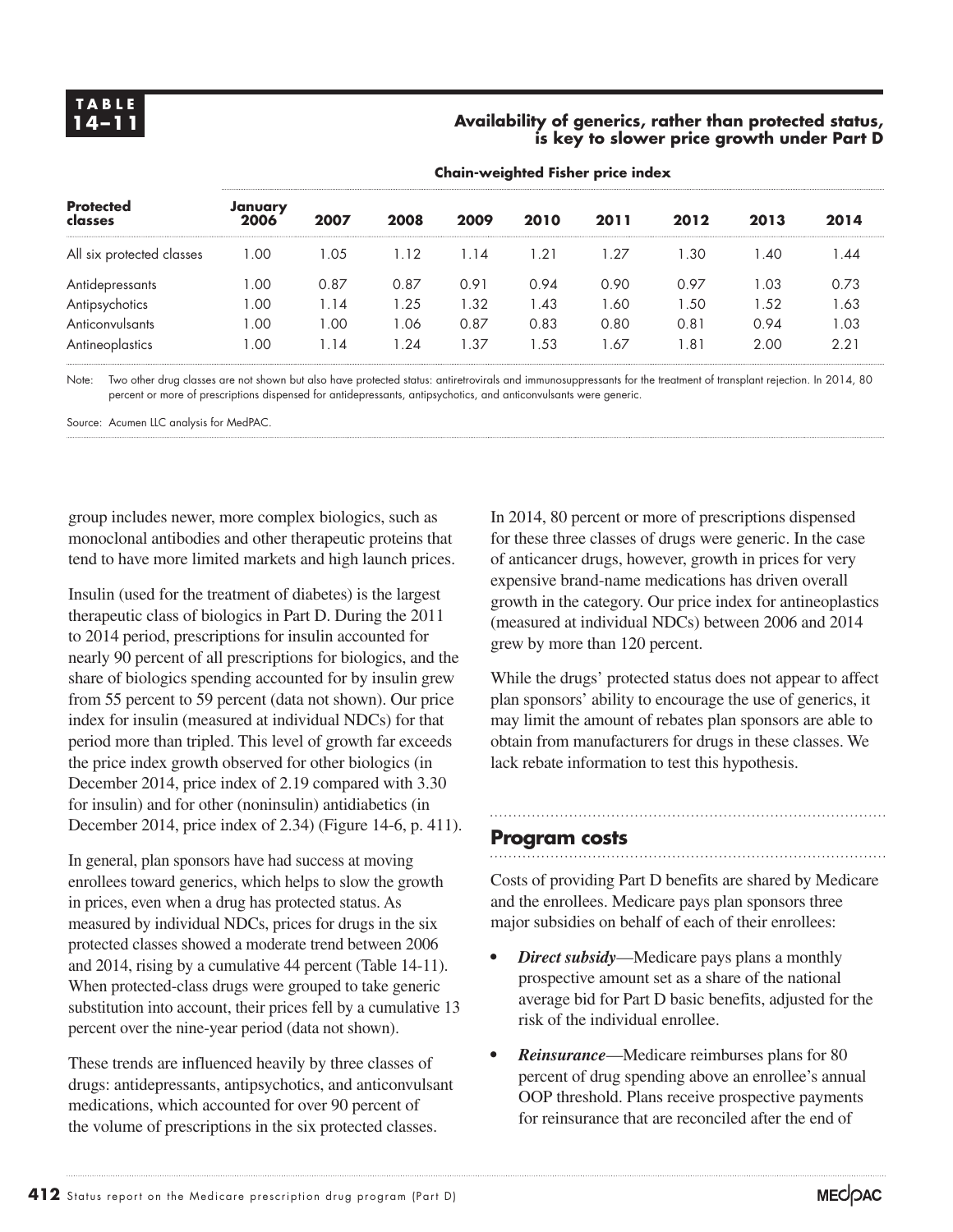# **14–12 Medicare's reimbursement amounts for Part D**

|                                     | 2007   | 2009   | 2011       | 2012   | 2013   | 2014   | 2015   | <b>Average</b><br>annual<br>growth rate<br>2007-2015 |
|-------------------------------------|--------|--------|------------|--------|--------|--------|--------|------------------------------------------------------|
| Reimbursement amount (in billions): |        |        |            |        |        |        |        |                                                      |
| Direct subsidy*                     | \$17.6 | \$18.2 | \$19.2     | \$19.7 | \$19.6 | \$18.5 | \$18.6 | 0.7%                                                 |
| Reinsurance                         | 8.0    | 10.1   | 13.7       | 15.5   | 19.2   | 27.2   | 34.3   | 20.0                                                 |
| Low-income subsidy                  | 16.7   | 19.6   | 22.2       | 22.5   | 23.2   | 24.3   | 25.8   | 5.6                                                  |
| Retiree drug subsidy                | 3.9    | 3.9    | <u>3.6</u> | 3.0    | 1.7    | 1.5    | 1.4    | $-12.0$                                              |
| Total                               | 46.2   | 51.8   | 58.7       | 60.7   | 63.7   | 71.5   | 80.1   | 7.1                                                  |
| Enrollee premiums                   | 4.1    | 6.1    | 7.3        | 7.8    | 9.3    | 10.5   | 11.5   | 13.8                                                 |

Note: Numbers above reflect reconciliation. Components may not sum to stated totals due to rounding. \*Net of risk-sharing payments using Part D's risk corridors.

Source: MedPAC based on Table IV.B10 of the 2016 annual report of the Boards of Trustees of the Medicare trust funds.

the benefit year to reflect actual spending for each enrollee that reached the OOP threshold.

*• LIS*—Medicare pays plans to cover cost sharing and premiums for enrollees eligible for the low-income subsidy.

Combined, the direct subsidy and expected reinsurance payments are designed to cover 74.5 percent of the expected cost of basic benefits.

Beneficiary premiums cover the remaining 25.5 percent of the expected cost of basic benefits. Part D enrollees also pay any cost sharing required by plan sponsors.

# **Higher effective subsidy rates increasing overall program costs**

Evidence on program spending gives a mixed picture of the success of Part D plans at containing costs. In the Commission's June 2015 report to the Congress, we noted regular patterns in Medicare's reconciliation payments with plans (Medicare Payment Advisory Commission 2015a). First, many plan sponsors bid too low on the amount of benefit spending they expected above Part D's catastrophic threshold relative to their enrollees' actual catastrophic spending. Second, plan sponsors bid too high on the rest of benefit spending other than catastrophic benefits. Spending for the competitively derived directsubsidy payments on which sponsors bear the most insurance risk has grown slowly, while benefit spending

on which sponsors bear no insurance risk (low-income cost sharing) or limited risk (the catastrophic portion of the benefit, for which Medicare provides 80 percent reinsurance) has grown much faster (Medicare Payment Advisory Commission 2015a).

Between 2009 and 2015, the majority of parent organizations returned a portion of their prospective payments to Medicare through risk corridors.43 Actuaries interviewed by Commission staff suggested that there is significant uncertainty behind the assumptions they make when projecting drug spending for their bids. At the same time, we suggested Part D's risk-sharing mechanisms may provide incentives to bid too low on catastrophic spending and too high on spending for the remainder of the Part D benefit. This dynamic and the open-ended nature of retrospective payments for reinsurance have resulted in effective Medicare subsidy rates for Part D that have been higher than 74.5 percent in most years.

# **Trends in program subsidies and costs**

Between 2007 and 2015, program spending (including the retiree drug subsidy (RDS)) rose from \$46.2 billion to \$80.1 billion (Table 14-12). In 2015, Medicare paid \$18.6 billion for direct subsidies, \$34.3 billion for individual reinsurance, \$25.8 billion for the LIS, and \$1.4 billion for the RDS (Boards of Trustees 2016). Medicare's overall program spending grew by an average of 7.1 percent per year.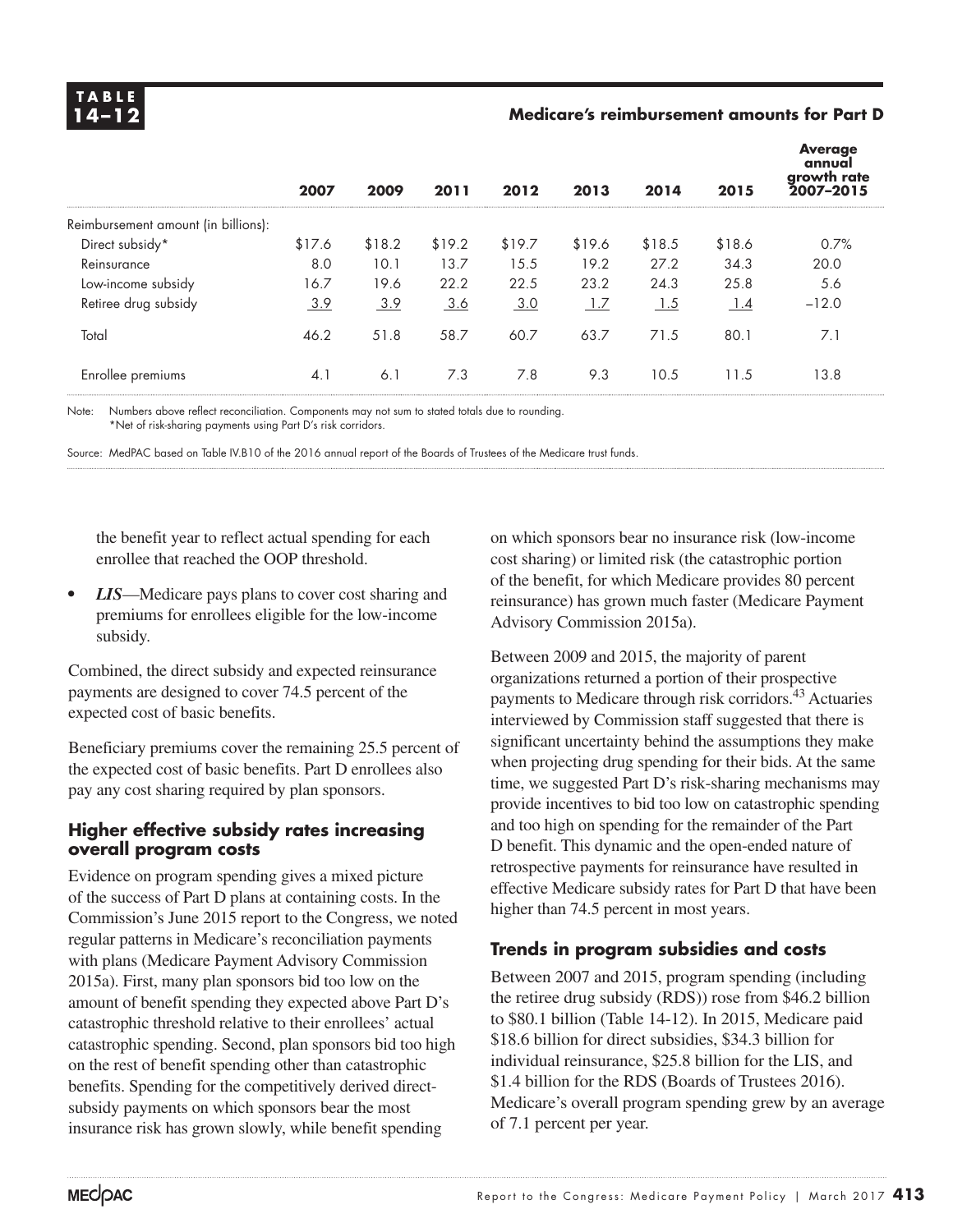### **CURE X-X 14–7FIGURE**

# **National average plan bid for basic Part D benefits**



Note: The averages shown are weighted by the previous year's plan enrollment. Amounts do not net out subsequent reconciliation amounts with CMS. Components may not sum to stated totals due to rounding.

Source: MedPAC based on data from CMS.

In 2015, premiums paid by Part D enrollees (not including the premiums paid by Medicare on behalf of LIS enrollees) totaled \$11.5 billion (Boards of Trustees 2016). This amount grew by an average 13.8 percent per year since 2007, reflecting both increases in benefit costs and growth in enrollment, particularly among beneficiaries who do not receive the LIS.

In addition to monthly premiums, most enrollees are responsible for paying cost sharing as set by plan sponsors or, in the case of LIS enrollees, an amount set in law. (On behalf of LIS enrollees, Part D's low-income cost-sharing subsidy pays for the difference between cost sharing set by plan sponsors and the nominal amounts they pay out of pocket.) In 2015, OOP spending by enrollees for cost sharing totaled \$15.1 billion (Centers for Medicare & Medicaid Services 2016b).<sup>44</sup>

# **Continued rapid growth in spending for reinsurance**

Medicare payments for individual reinsurance have grown faster than other components of Part D spending. Between

2007 and 2015, payments for individual reinsurance increased at an annual average of 20 percent and have been the largest component of Part D spending since 2014 (Table 14-12, p. 413). This growth appears to have accelerated in recent years, growing at an annual average of 25 percent between 2010 and 2015 compared with 12 percent for 2007 through 2010 (data not shown). This faster growth is due, in part, to the gradual phase-out of the coverage gap that began in 2011. Since 2010, there has been a double-digit increase in the number of non-LIS enrollees who reach the catastrophic phase of the benefit, which, in turn, triggers Medicare's individual reinsurance (see text box on beneficiaries who reach the coverage gap or out-of-pocket threshold (opposite page) and Table 14- 13, p. 416).

Changes in the national average bid also reveal higher growth in individual reinsurance. Between 2007 and 2016, expected total benefit spending per member per month has grown at a modest rate of about 3 percent annually, from \$103 to \$140 (Figure 14-7). During that period, the monthly amount that plans expect to receive through the direct subsidy has fallen 6.6 percent annually, from about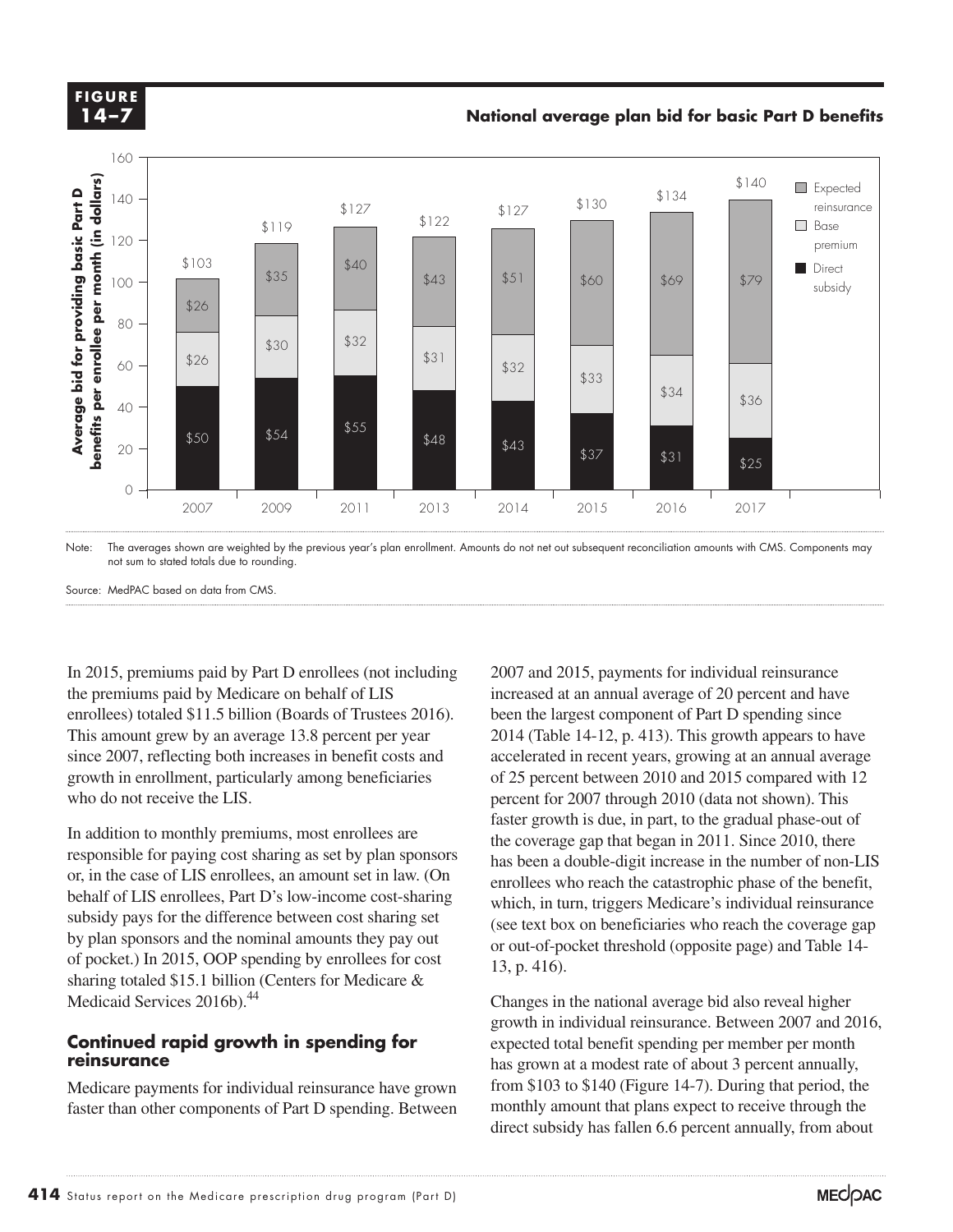# **Beneficiaries who reach the coverage gap or out-of-pocket threshold**

In 2014, 10.6 million, or 28 percent, of Part D<br>enrollees incurred spending high enough to reach<br>the coverage gap, up from about a quarter in<br>2013 (Figure 14-8). Of those, 3.4 million, or almost 9 n 2014, 10.6 million, or 28 percent, of Part D enrollees incurred spending high enough to reach the coverage gap, up from about a quarter in percent, of Part D enrollees had spending high enough to reach the catastrophic phase of the benefit, up from 2.9 million in 2013. We refer to individuals who reach the catastrophic phase as high-cost enrollees.

# **Most high-cost enrollees received the LIS, but number of non-LIS enrollees growing faster**

In 2014, slightly over 2.5 million, or 73 percent, of highcost enrollees received Part D's low-income subsidy

(LIS). That is, nearly 20 percent of LIS enrollees are high cost compared with less than 4 percent among non-LIS enrollees. Because LIS enrollees are more likely to be enrolled in prescription drug plans (PDPs), a large share of high-cost enrollees (75 percent) were in PDPs (data not shown). High-cost enrollees were also more likely to reside in an institution and be non-White disabled beneficiaries under age 65 compared with other enrollees (data not shown).

The number of high-cost enrollees has been rising since 2010, growing at an average annual rate of 10 percent between 2010 and 2014, compared with an annual average rate of 1 percent before 2010 (Table 14-13, p. 416). Gross spending above the catastrophic

*(continued next page)*

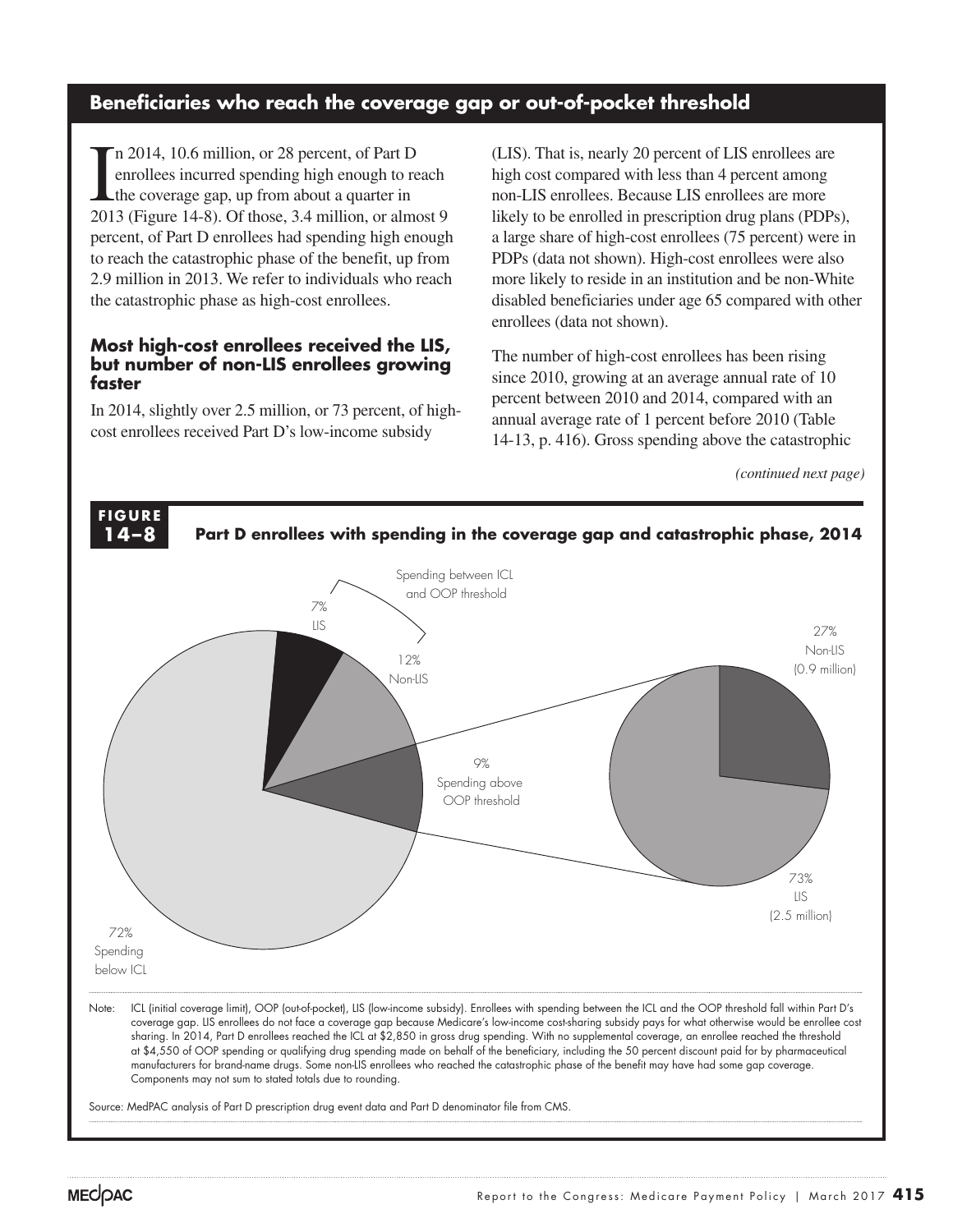# **Beneficiaries who reach the coverage gap or out-of-pocket threshold (cont.)**

(i.e., out-of-pocket (OOP)) threshold also grew more rapidly during that period, rising at an annual 26 percent, compared with an annual 12 percent before 2010 (data not shown). Growth in the number of high-cost enrollees between 2010 and 2014 has been more rapid among non-LIS enrollees compared with LIS enrollees—24 percent annually compared with 6 percent annually.

Gross (or retail) prices affect enrollee cost sharing and the rate at which they reach the catastrophic phase of the benefit. As such, the trend in the number of high-cost enrollees appears to generally follow the (gross) price trend. For example, in 2012, when the Part D price index experienced its largest ever decline (–8.2 percent), the number of high-cost enrollees also declined (–1.4 percent). The uptick in prices observed after 2012 was accompanied by an increase in the

**TABLE**

number of high-cost enrollees, particularly among the non-LIS enrollees.

The growth of employer group waiver plans (EGWPs) and the Patient Protection and Affordable Care Act of 2010 (PPACA) OOP threshold changes have contributed to rapid growth in the number of non-LIS enrollees with high costs. From 2010 to 2014, the number of Part D enrollees increased as baby boomers began to retire and employers that had previously provided primary drug coverage to their former workers shifted their retirees to Part D by setting up EGWPs. Between 2010 and 2014, about 40 percent of the growth in the number of high-cost, non-LIS enrollees was due to growth in Part D EGWPs.<sup>45</sup> In addition, PPACA changes allowed manufacturers' discounts on brand-name drugs to count toward an enrollee's OOP spending in meeting the OOP threshold. ■

| $14 - 13$   | 2007 | 2010 | 2011 | 2012 | 2013 | 2014 | Part D enrollees reaching the benefit's catastrophic phase, 2007-2014<br><b>Average annual</b><br>growth rate |                  |
|-------------|------|------|------|------|------|------|---------------------------------------------------------------------------------------------------------------|------------------|
|             |      |      |      |      |      |      | $2007 -$<br>2010                                                                                              | $2010 -$<br>2014 |
| In millions |      |      |      |      |      |      |                                                                                                               |                  |
| LIS         | 1.9  | 2.0  | 2.1  | 2.1  | 2.1  | 2.5  | $\frac{9}{6}$                                                                                                 | 6%               |
| Non-LIS     | 0.4  | 0.4  | 0.5  | 0.5  | 0.7  | 0.9  | $-2$                                                                                                          | 24               |
| All         | 2.3  | 2.4  | 2.6  | 2.6  | 2.9  | 3.4  |                                                                                                               | 10               |

Note: LIS (low-income subsidy). Growth rates were calculated using figures before rounding was applied. Components may not sum to stated totals due to rounding.

Source: Enrollee counts from 2007 are based on published figures from CMS. Enrollee counts from 2010 to 2014 are based on MedPAC analysis of Part D prescription drug event data.

\$50 to \$25. Over the same period, the amount per member per month that sponsors expect to receive in reinsurance has grown 11.6 percent annually, from \$26 to about \$79. The expected reinsurance amount has increased more rapidly in recent years, growing by about 17 percent annually between 2013 and 2017.

# **High-cost enrollees driving overall Part D spending growth**

The growth in Part D spending for reinsurance reflects the underlying trend that high-cost enrollees—those who reach the catastrophic phase of the benefit—have started to drive overall program spending. The share of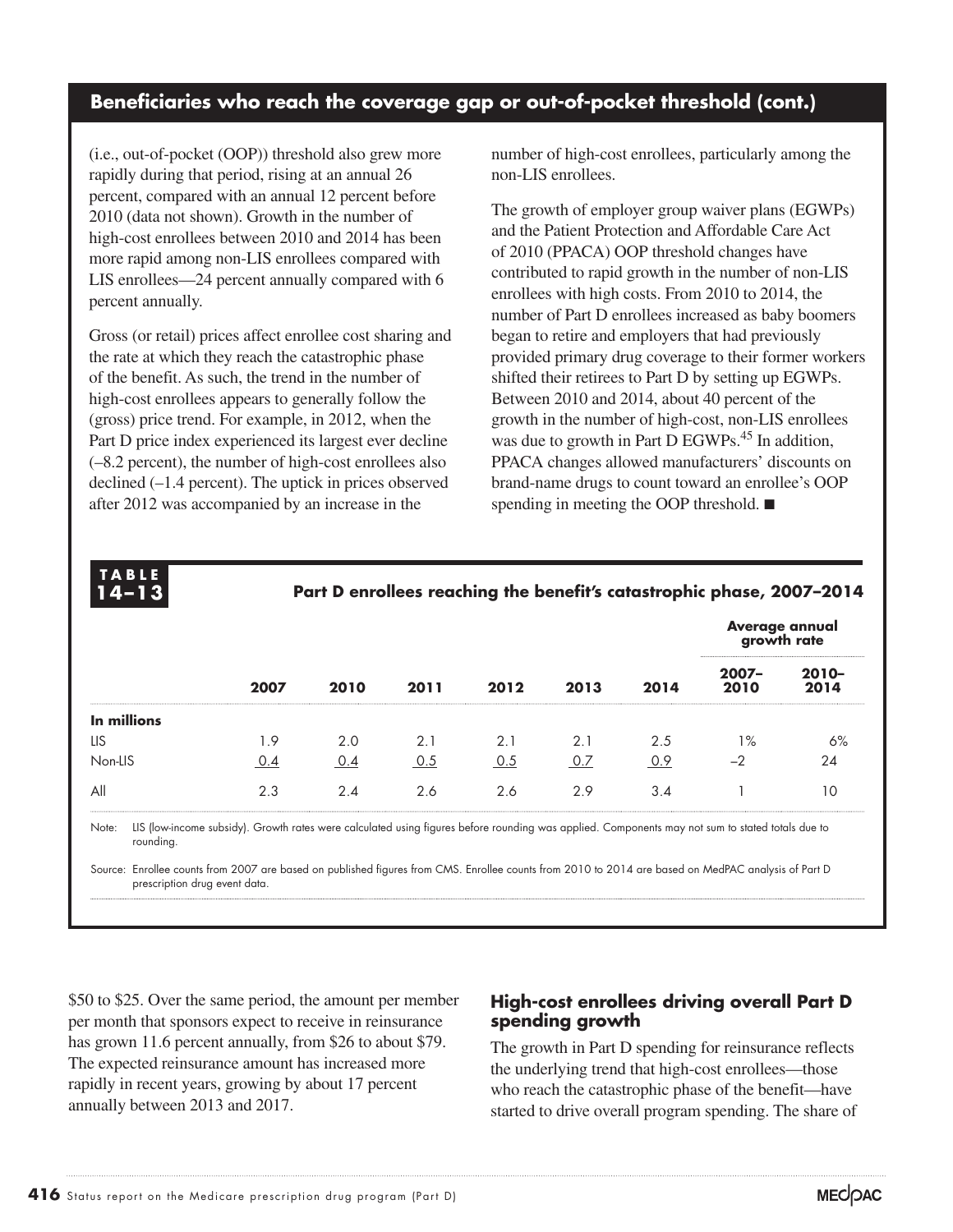

# **14–14 Spending for high-cost enrollees driving overall Part D spending, 2010–2014**

|                                            |         |         | <b>Average annual</b><br>growth rate, |
|--------------------------------------------|---------|---------|---------------------------------------|
|                                            | 2010    | 2014    | 2010-2014                             |
| <b>High-cost enrollees</b>                 |         |         |                                       |
| Average price per 30-day prescription      | \$118   | \$166   | 8.8%                                  |
| Prescriptions per enrollee per month       | 9.4     | 9.5     | 0.4                                   |
| Gross drug spending per enrollee per month | \$1,103 | \$1,570 | 9.2                                   |
| Lower cost enrollees                       |         |         |                                       |
| Average price per 30-day prescription      | \$41    | \$35    | $-3.9%$                               |
| Prescriptions per enrollee per month       | 3.7     | $-4.0$  | 1.6                                   |
| Gross drug spending per enrollee per month | \$151   | \$138   | $-2.3$                                |
| <b>All Part Denrollees</b>                 |         |         |                                       |
| Average price per 30-day prescription      | \$55    | \$60    | 2.1%                                  |
| Prescriptions per enrollee per month       | $-4.2$  | 4.5     | 1.6                                   |
| Gross drug spending per enrollee per month | \$231   | \$268   | 3.7                                   |

Note: Spending includes all payments to pharmacies, including payments by drug plans, Medicare's low-income subsidy, and beneficiary out of pocket. Changes in the average price per prescription reflect both price inflation and changes in the mix of drugs used.

Source: MedPAC analysis of Part D prescription drug event data and denominator file from CMS.

spending (including spending both above and below the OOP threshold) accounted for by high-cost enrollees has grown in recent years, from about 40 percent of the gross spending before 2011, to 44 percent in 2011, and to about 53 percent in 2014. As a result, average per capita spending across all Part D enrollees is increasingly affected by spending for high-cost enrollees. Between 2010 and 2014, per capita spending for all Part D enrollees grew an annual 3.7 percent (Table 14-14). That growth reflects an annual 9.2 percent increase for high-cost enrollees and an annual 2.3 percent decrease for enrollees who did not reach the OOP threshold.

# **Most of the growth in spending for high-cost enrollees is due to higher prices**

Increases in the average price of prescriptions filled by high-cost enrollees have contributed to growth in their gross spending. That growth likely reflects increases in the prices of their medications, greater availability of higher priced drugs, and other changes in the mix of medications they were prescribed.

Between 2010 and 2014, the average price per standardized, 30-day prescription for high-cost enrollees grew at an average annual rate of 8.8 percent, while the number of prescriptions filled per enrollee per month grew an annual 0.4 percent (Table 14-14). That is, the growth in prices explains nearly all of the spending growth (9.2 percent) for high-cost enrollees during this period. This pattern is in stark contrast to enrollees who did not reach the OOP threshold. The average price per prescription for enrollees who did not reach the OOP threshold fell by an annual 3.9 percent, while the number of prescriptions used grew by a modest 1.6 percent per year. In other words, the change (decrease) in average per capita spending for these enrollees was driven by a decrease in the average price per prescription.

The higher growth in prices of drugs taken by high-cost enrollees can be partially explained by their tendency to use more brand-name drugs. For example, in 2014, the average generic dispensing rate (GDR) among high-cost enrollees was slightly less than 73 percent, or nearly 13 percentage points below the overall Part D average.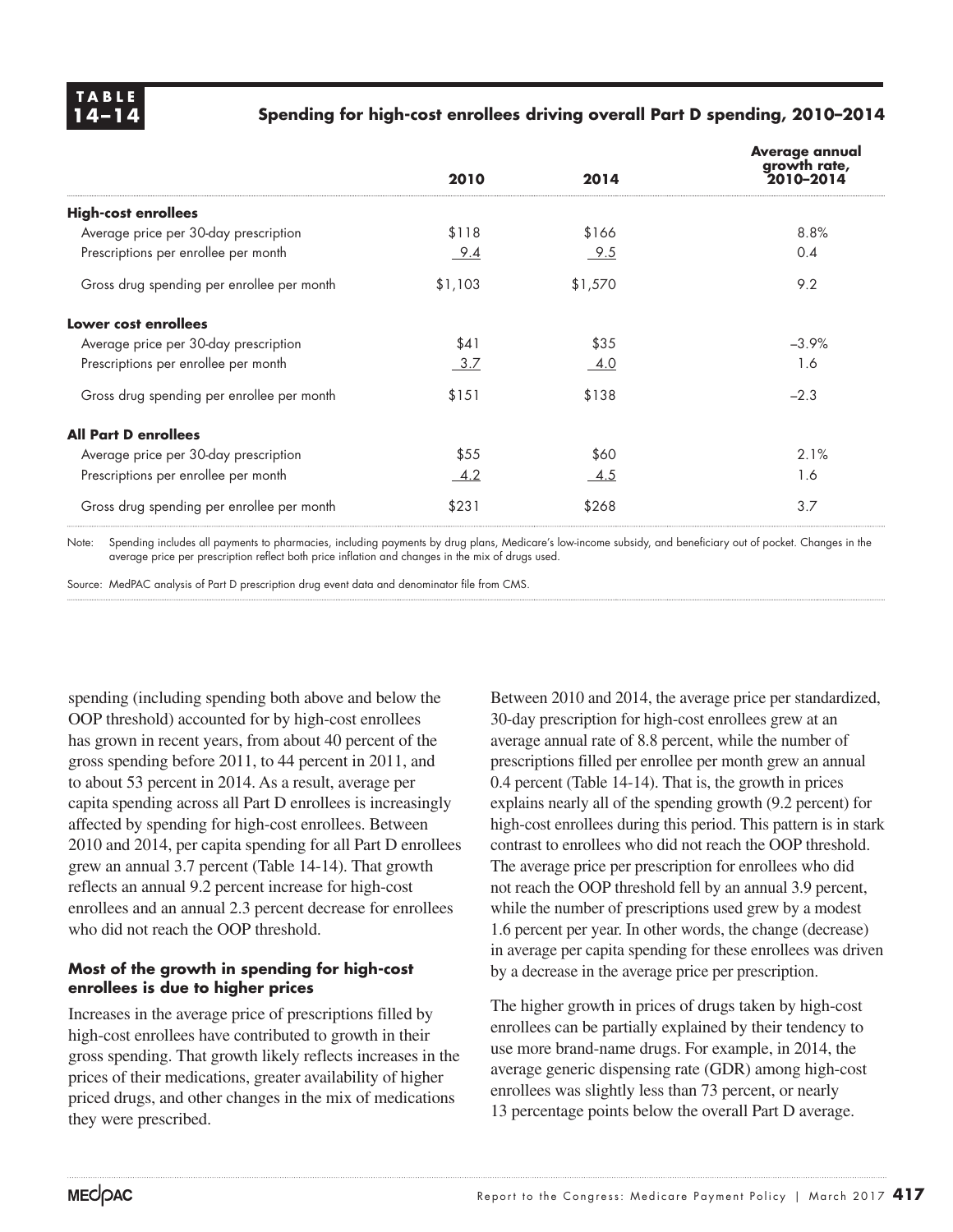# **Drug classes used by high-cost enrollees**

In 2014, 3.4 million high-cost enrollees (about 9 percent of all Part D enrollees) accounted for \$64.6 billion, or 53 percent, of total gross spen under the Part D program. Ten therapeutic classes n 2014, 3.4 million high-cost enrollees (about 9 percent of all Part D enrollees) accounted for **L**\$64.6 billion, or 53 percent, of total gross spending accounted for 60 percent of that total (Table 14-15). Some of the top 10 therapeutic classes coincide with those that are widely used by enrollees with lower drug spending, such as therapy agents to treat asthma or chronic obstructive pulmonary disease and antihyperlipidemics to treat high cholesterol.

Other therapeutic classes, such as antivirals and antineoplastics, are rarely used by enrollees with lower spending. Between 2013 and 2014, spending on antivirals for high-cost enrollees more than doubled, from \$4 billion to \$8.9 billion (data not shown). Most of that increase was attributable to the use of new hepatitis C drugs, which totaled about \$4.6 billion in 2014.

Use of cancer treatments (antineoplastics) was more prevalent among high-cost, non-LIS enrollees, accounting for more than 20 percent of their spending, compared with less than 5 percent among high-cost enrollees with LIS (not all therapeutic classes used for cancer treatments are shown in the table). Other notable differences between the therapeutic classes that are heavily used by high-cost enrollees with and without the LIS include heavy use of antipsychotics and peptic ulcer therapies (data not shown). Enrollees with the LIS accounted for over 90 percent of highcost enrollee spending for these two classes. For certain drug classes, underlying differences in health status, such as a higher prevalence of behavioral health conditions, may explain much of this use by LIS enrollees. ■

# **TABLE**

# **14–15 Top 10 drug classes used by high-cost enrollees, by spending, 2014**

|                                |                                                          | Share of spending by high-cost enrollees |            |                |  |
|--------------------------------|----------------------------------------------------------|------------------------------------------|------------|----------------|--|
|                                | <b>Drug class</b>                                        | All                                      | <b>LIS</b> | <b>Non-LIS</b> |  |
|                                | Antivirals                                               | 14%                                      | 15%        | 11%            |  |
|                                | Diabetic therapy                                         | 11                                       | 11         | 10             |  |
| 3                              | Antipsychotics (neuroleptics)                            | 8                                        | 11         | $\lt2$         |  |
| 4                              | Antineoplastic-systemic enzyme inhibitors                | 5                                        | 3          | 11             |  |
| 5                              | Asthma/COPD therapy agents                               |                                          | 6          |                |  |
| 6                              | Analgesic, anti-inflammatory or antipyretic-Non-narcotic |                                          | 4          |                |  |
|                                | Analgesics-Narcotic                                      |                                          |            |                |  |
| 8                              | Antihypertensive therapy agents                          | 3                                        | 3          |                |  |
| 9                              | Anticonvulsants                                          |                                          |            | $\lt2$         |  |
| 10                             | Antihyperlipidemics                                      | 3                                        | 3          | 3              |  |
|                                | Total top 10 classes for all high-cost enrollees         | 60                                       | 60         | 55             |  |
| Total gross spending, billions |                                                          | \$64.6                                   | \$43.1     | \$21.5         |  |

Note: LIS (low-income subsidy), COPD (chronic obstructive pulmonary disease). Spending includes all payments to pharmacies, including payments by drug plans, Medicare's low-income subsidy, and beneficiary out of pocket. Therapeutic classification is based on the First DataBank Enhanced Therapeutic Classification System 1.0.

Source: MedPAC analysis of Part D prescription drug event data and denominator file from CMS.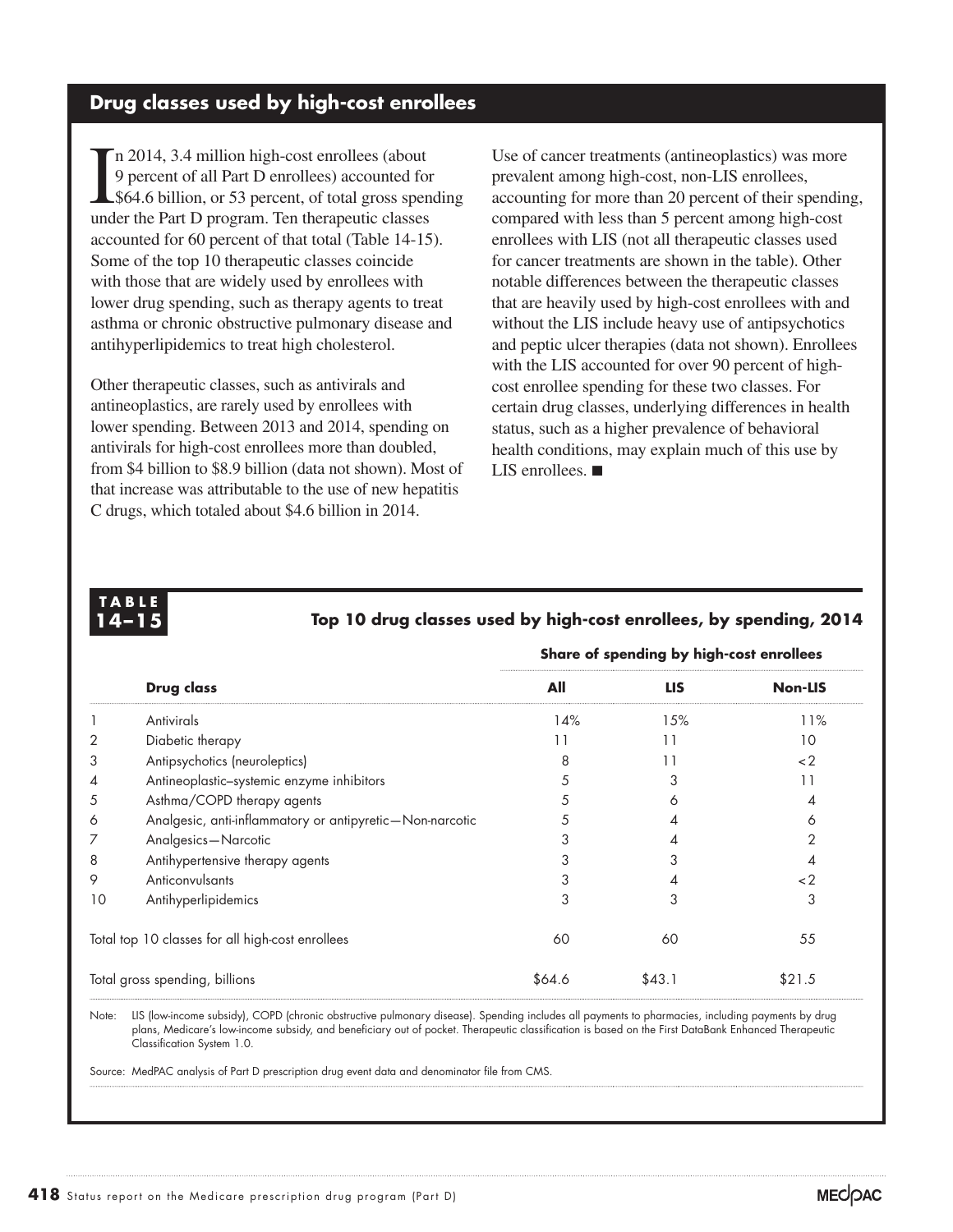# **14–16 High-cost enrollees and their prescription use and spending, 2014**

|                                                    | <b>High-cost enrollees</b> |            |                |  |
|----------------------------------------------------|----------------------------|------------|----------------|--|
|                                                    |                            | LIS status |                |  |
|                                                    | All                        | <b>LIS</b> | <b>Non-LIS</b> |  |
| Beneficiaries, in millions                         | 3.4                        | 2.5        | 0.9            |  |
| Share of total for high-cost enrollees             |                            | 73%        | 27%            |  |
| Total gross spending, in billions of dollars       | \$64.6                     | \$43.1     | \$21.5         |  |
| Share of total for high-cost enrollees             |                            | 67%        | 33%            |  |
| Total numbers of 30-day prescriptions, in millions | 390.4                      | 296.7      | 93.7           |  |
| Share of total for high-cost enrollees             |                            | 76%        | 24%            |  |
| Gross annual spending per enrollee, in dollars     | \$18,845                   | \$17,222   | \$23,247       |  |
| Average number of prescriptions per enrollee       | 114                        | 118        | 101            |  |
| Average price per prescription, in dollars         | \$166                      | \$145      | \$229          |  |
| Average annual OOP spending per enrollee           | \$837                      | \$116      | \$2,794        |  |

Note: LIS (low-income subsidy), OOP (out-of-pocket). Components may not sum to totals due to rounding. A beneficiary is classified as "LIS" if that individual received Part D's LIS at some point during the year. Numbers of prescriptions are standardized to a 30-day supply.

Source: MedPAC analysis of Part D prescription drug event data and denominator file from CMS.

Some of the difference reflects situations in which brandname medications are the dominant standard of care for a therapeutic drug class. Prices of many brand-name drugs that do not have generic substitutes are typically much higher and grow more rapidly compared with other drug products.

While generic substitution is not available for certain classes of drugs, many of the drugs used by high-cost enrollees are the same as those used heavily by all Part D enrollees (see text box on drug classes used by high-cost enrollees). For example, antihypertensive therapy agents for high blood pressure and antihyperlipidemics to treat high cholesterol are both classes of drugs commonly used by all Part D enrollees, including those who reach the OOP threshold. We have consistently found that highcost enrollees tend to use more brand-name drugs than other enrollees, even in classes with generic substitutes. This lower GDR is due, in part, to the fact that most highcost enrollees are individuals who receive the LIS. The cost-sharing subsidy, while helping these beneficiaries to afford medications, also minimizes or eliminates the financial incentives plans employ to encourage the use of lower cost drugs. One of the Commission's June 2016

recommendations was intended to encourage LIS enrollees to use lower cost alternatives (including generic drugs and biosimilars) when they are available through moderate changes to financial incentives (see text box on the Commission's June 2016 recommendations, p. 389).

# **Patterns of spending differ between high-cost enrollees with and without the LIS**

Patterns of drug spending among high-cost enrollees vary depending on LIS status. For example, in 2013, of the 20 therapeutic classes that accounted for about 80 percent of spending by high-cost LIS enrollees, only 4 classes (e.g., antineoplastics and multiple sclerosis agents) were typically associated with specialty-tier drugs or biologic products. Spending for drugs in those four classes accounted for less than 8 percent of high-cost LIS enrollees' total spending compared with nearly 30 percent of spending by high-cost enrollees without the LIS. This pattern is reflected in the higher average spending in 2014 by high-cost enrollees without the LIS: \$229 per prescription and \$23,247 per year compared with \$145 per prescription and \$17,222 per year for high-cost enrollees with the LIS (Table 14-16).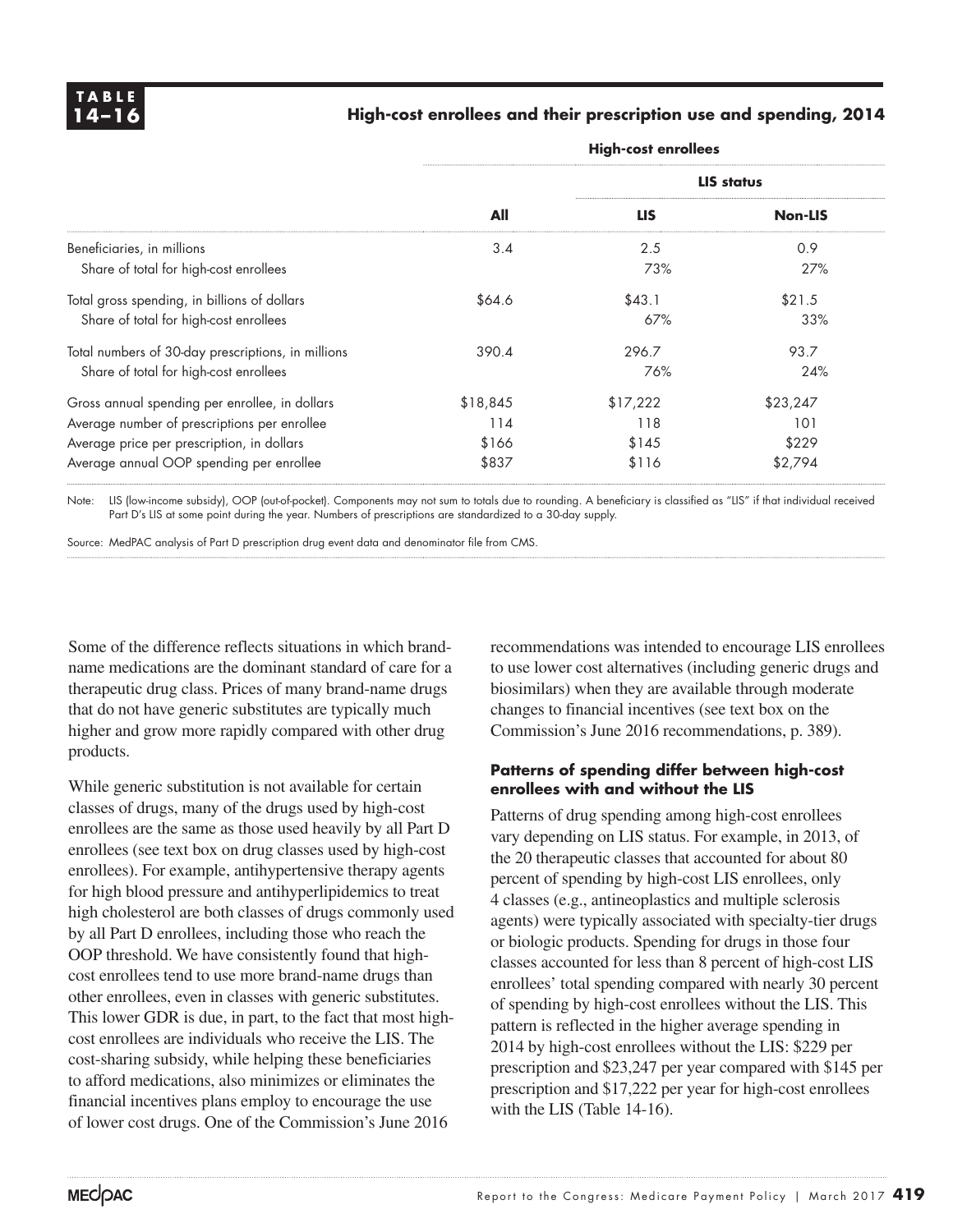High-cost LIS enrollees pay lower cost sharing out of pocket than high-cost non-LIS enrollees. Average annual OOP cost-sharing amounts for high-cost LIS enrollees were \$116 compared with \$2,794 among non-LIS enrollees. One might expect average annual OOP spending for high-cost non-LIS enrollees to be higher than \$4,550, which was Part D's OOP threshold in 2014. The average amount is lower primarily because those enrollees received credit that counted as OOP spending for the 50 percent discount provided by brand-name manufacturers in the coverage gap.

# **Use of higher cost drugs poses challenges for Part D**

Drugs with very high prices pose a particular challenge for Part D. As more expensive therapies become available, larger numbers of beneficiaries will reach the catastrophic phase of the benefit, when Medicare pays for 80 percent of the costs through individual reinsurance. The use of higher cost drugs and biologics has already been growing rapidly in the last few years. Between 2010 and 2014, the use of drugs placed on specialty tiers has grown by an annual average of more than 20 percent, compared with about 2 percent before 2010. In general, spending for high-cost drugs has grown rapidly in the last few years. Between 2010 and 2015, drugs with average monthly prices of \$1,000 or more accounted for two-thirds of spending in the catastrophic phase of the benefit in 2015 compared with just one-third in 2010 (Office of Inspector General 2017).

For the future, the high and increasing cost of specialty drugs poses a big challenge in Part D because these drugs are concentrated in drug classes that treat conditions that are prevalent in the Medicare population such as rheumatoid arthritis and other inflammatory diseases, cancer, and HIV (Express Scripts 2014). Many payers project that growth in price and use of specialty drugs will continue to drive trends in spending.46 In the drug pipeline, fewer blockbuster drugs face expiring patents, and more than half of the FDA's approvals of new drugs in 2013 were for specialty drugs (CatamaranRx 2014). Because many of these therapies have few substitutes, prices for specialty drugs tend to be high, affording PBMs and insurers less ability to exert downward pressure on price.

As the use of specialty drugs increases, Part D enrollees and the Medicare program will face increasingly higher costs. Coinsurance on high-priced medicines could become so burdensome that some non-LIS enrollees could be discouraged from initiating or completing treatment.<sup>47</sup>

If larger numbers of beneficiaries begin to use specialty drugs at the same time that Part D's coverage gap is eliminated, the number who reach the OOP threshold will continue to rise. In turn, Medicare spending for individual reinsurance and low-income cost sharing will also rise.

# **Beneficiaries' access to prescription drugs**

A key goal for the Part D program is to provide Medicare beneficiaries with good access to clinically appropriate medications while remaining financially sustainable to taxpayers. That goal involves finding a balance between managing medication therapies to encourage adherence to drugs with good therapeutic value while being judicious about whether the overall number and mix of medicines prescribed is beneficial to a particular patient (Medicare Payment Advisory Commission 2016c). Formulary management is one of the most important tools used by plan sponsors to strike this balance.

Greater flexibility to use management tools could help ensure that prescribed medicines are safe and appropriate for the patient, potentially reducing overuse and misuse. However, for some beneficiaries, those same tools could also limit access to needed medications. To ensure beneficiary access, CMS reviews and approves each plan's formulary to ensure that Part D plans are providing good access to a wide range of therapeutic classes used by the Medicare population. Part D law also requires sponsors to have a transition process to ensure that new enrollees, as well as current members whose drugs are no longer covered or are subject to new restrictions, have access to the medicines they have already been taking.<sup>48</sup> Medicare requires plan sponsors to establish coverage determination and appeals processes with the explicit goal of ensuring that plan formularies do not impede access to needed medications.

# **Part D's exceptions and appeals process**

Part D's exceptions and appeals process is complex, involving multiple levels (Medicare Payment Advisory Commission 2014b). It begins when an enrollee's prescription is denied at the pharmacy because of a plan's utilization management or cost-sharing requirements, or because the drug is not listed on the plan's formulary. The pharmacy is required to provide the enrollee with written information on how to obtain a detailed written notice from the enrollee's plan about why the benefit was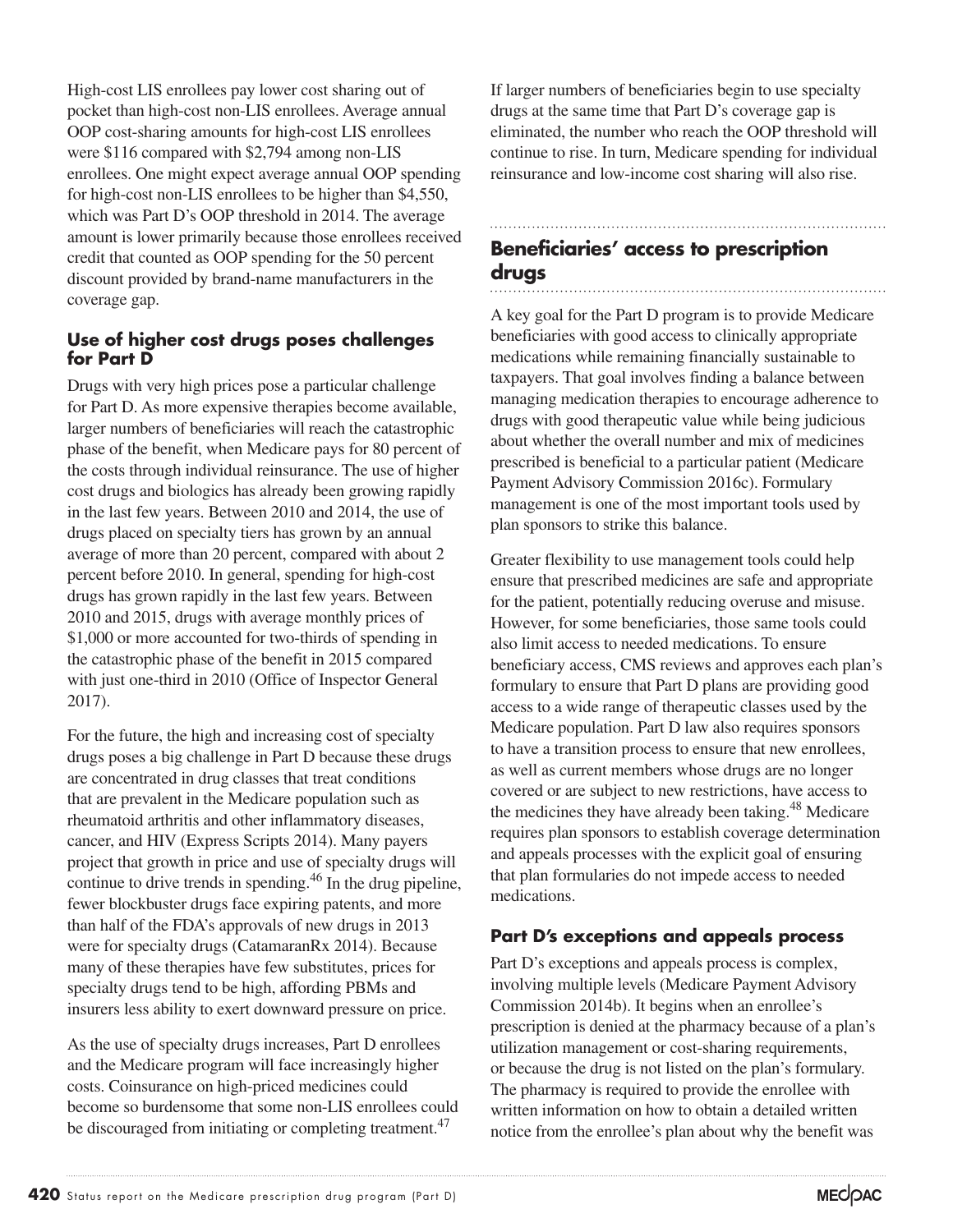denied and the right to appeal. To initiate a request for an appeal, the enrollee must contact the plan for the basis of the denial of benefits and initiate a request for a coverage determination with supporting justification from the prescriber.

Part D requires quicker adjudication time frames than Medicare Advantage medical benefits because "the majority of Part D coverage requests involve prescription drugs an enrollee has not yet received, which increases the risk of adverse clinical outcomes if access to the drug is delayed" (Centers for Medicare & Medicaid Services 2016d, Centers for Medicare & Medicaid Services 2016e). Plan sponsors must make a decision about exceptions and coverage determination within 72 hours of a request or within 24 hours for expedited requests. If the plan contacts the prescriber but is not able to obtain the supporting information needed to make a coverage determination within the allotted time, the plan must issue a denial and then process any subsequent information it receives as a redetermination.

After examining Part D's exceptions and appeals process, we found insufficient data to evaluate how well the process is working for beneficiaries to gain access to needed medications (Medicare Payment Advisory Commission 2015b, Medicare Payment Advisory Commission 2014b). We also found that the process can be time consuming and frustrating and is burdensome for some individuals (Hargrave et al. 2015, Hargrave et al. 2012). CMS continues to find that a significant share of audited plans have difficulties in the areas of Part D transition fills, coverage determinations, appeals, and grievances. For example, a common shortfall is that many plans provide enrollees with too little information about the rationale for a coverage denial or do not demonstrate that they have reached out to prescribers for additional information to make a coverage decision (Centers for Medicare & Medicaid Services 2016f). At the start of benefit year 2016, CMS applied intermediate sanctions against several Part D plan sponsors for failure to comply with regulations in multiple areas, including Part D formulary and benefit administration and Part D coverage determinations, appeals, and grievances (Centers for Medicare & Medicaid Services 2017b). The sanctions imposed immediate suspension of marketing to and enrollment of Medicare beneficiaries, and they remain in effect until corrective actions are taken.

At the same time, exceptions and appeals that routinely overturn plans' coverage decisions could undermine

plans' efforts to manage drug spending. A plan sponsor's representative described for us the sponsor's experience in which the plan's decisions denying coverage of drugs because they were not on the plan's formulary were routinely overturned by an independent review entity (IRE). The plan sponsor was generally not successful in appealing IRE decisions; appeals were typically denied on the grounds that supporting statements provided by prescribers proved the medical necessity for the drug even when those statements were extremely general such as, "this is the right drug for the patient." Because a Part D plan's star rating includes how often its coverage decisions are overturned by the IRE, such cases can have a chilling effect on a plan's willingness to use formulary tools—including on-formulary or off-formulary status—to manage the use of expensive medications. That reluctance to use formulary tools, in turn, can affect the rebate negotiations with pharmaceutical manufacturers.

In our discussions, stakeholders—beneficiary advocates, prescribers, plan sponsors, and CMS—have all noted frustrations with Part D coverage determinations, exceptions, and appeals. A more efficient approach would be to resolve such issues at the point of prescribing through e-prescribing and electronic prior authorization rather than at the pharmacy counter. Such tools could reduce the need for coverage determinations and appeals and increase the likelihood that beneficiaries receive an appropriate medicine at the pharmacy. Automated processes could also lower the administrative burden and lead to a more uniform approach for beneficiaries, prescribers, and plans (American Medical Association 2015). Part D plan sponsors are required to support electronic prescribing, but e-prescribing is optional for physicians and pharmacies.49 While beneficiary advocates are generally supportive of such steps, some contend that they would not be sufficient to address persistent challenges (Medicare Rights Center 2016).

# **Quality in Part D**

CMS collects quality and performance data to monitor sponsors' operations. A subset of data is used to rate plans in a 5-star system, from which CMS determines Medicare Advantage (MA) quality bonus payments (quality bonus payments do not apply to stand-alone PDPs). Quality data are also made available to the public to help beneficiaries evaluate their plan options during Part D's annual open enrollment. CMS also requires plan sponsors to carry out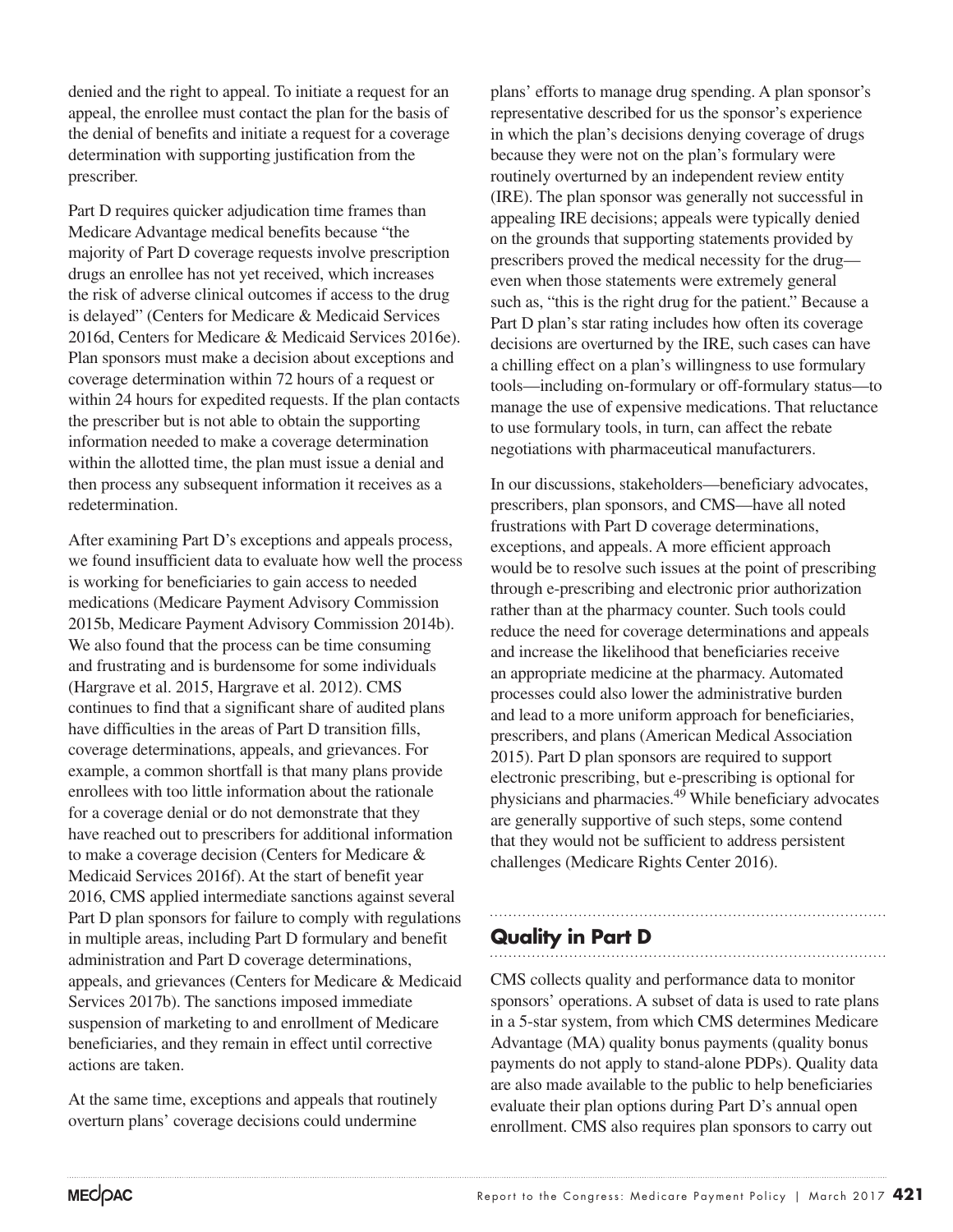medication therapy management (MTM) programs to improve the quality of the pharmaceutical care for highrisk beneficiaries. Although the Commission supports CMS's goal of improving medication management, we have ongoing concerns about the effectiveness of plans' MTM programs. In 2017, CMS began a new enhanced MTM model. We plan to examine the effectiveness of the new MTM program once additional information becomes available.

# **Measuring plan performance**

CMS collects Part D plan quality and performance data from several sources—the Consumer Assessment of Healthcare Providers and Systems<sup>®</sup> (CAHPS<sup>®</sup>) survey, agency monitoring of plans, data furnished by plan sponsors, and claims information (Centers for Medicare & Medicaid Services 2014c). Selected performance measures are available on the Plan Finder at www.medicare.gov to help beneficiaries evaluate their plan options during Part D's annual open enrollment. The lowest rated plans are flagged to caution beneficiaries about choosing those plans. The highest rated plans can enroll beneficiaries outside the annual open enrollment period. In addition, for MA−PDs, Part D performance data affect the MA program's overall plan ratings to determine the amount of bonus payment.

For 2017, Part D plan ratings are based on up to 15 metrics that measure plan performance on intermediate outcomes, patient experience and access, and process (Centers for Medicare & Medicaid Services 2016c). Intermediate outcome measures (four metrics, e.g., adherence to selected class of medications) each receive a weight of 3, while the eight measures related to patient experience and access (e.g., CAHPS survey results on ease with which plan members get needed medicines) each receive a weight of 1.5. Two process measures (e.g., accuracy of drug prices posted on the Plan Finder) receive a weight of 1. Finally, drug plan quality improvement, a measure reflecting changes in drug plans' performance from one year to the next, is assigned the highest weight (5). Most MA−PDs are rated on up to 32 measures that assess the quality of medical services provided under Part C (i.e., the MA program), in addition to the 15 measures used to assess the quality of prescription drug (Part D) services provided. CMS aggregates individual scores for each measure (15 for PDPs and 44 for MA−PDs) on the Plan Finder in a 5-star system; 5 stars reflects excellent performance, and 1 star reflects poor performance.

Among PDPs, the average star rating for 2017 (weighted by 2016 enrollment) increased to 3.55 from 3.40 a year earlier (Centers for Medicare & Medicaid Services 2016c). About 40 percent of PDP enrollees (based on the 2016 enrollment) are in contracts with 4 or more stars. Among MA−PDs offered for 2017, the average star rating remained stable at 4.00. (See the Medicare Advantage chapter for a discussion of star ratings for MA plans and MA–PDs.) About 68 percent of MA–PD enrollees are in contracts with 4 or more stars.

Star ratings could provide useful information when enrollees are choosing among plan options or when plan sponsors are evaluating certain areas for improvement. However, none of the beneficiaries who participated in the Commission's focus groups mentioned using the Medicare star ratings as a source of information to choose a health plan (Wesolowski 2016). Further, the utility of star ratings to measure quality of prescription drug services tends to be limited. For example, one measure of intermediate outcomes in star ratings is use of high-risk medications (HRMs). The measure is defined as the share of beneficiaries 65 years and older who received two or more prescription fills for the same drug with a high risk of serious side effects in the elderly (Centers for Medicare & Medicaid Services 2016h). CMS notes that while its HRM measure is endorsed by both the Pharmacy Quality Alliance and National Quality Forum, "the addition of a drug to the HRM list is not a contraindication to use, rather an encouragement to avoid use in the senior population without consideration of risks and benefits based on individual patient characteristics" (Centers for Medicare & Medicaid Services 2016e). Because quality measures calculated only from prescription claims (i.e., without the corresponding medical claim(s)) cannot account for all clinically relevant factors, such a metric "may create unintended consequences including the inappropriate encouragement of certain non-HRM medications, which may not be the best choice for an individual beneficiary's clinical circumstances" (Centers for Medicare & Medicaid Services 2016e). Further, changes in the composition of the measures CMS uses to rate plans over the years makes it difficult to use the star ratings to measure changes in quality of services provided by plans over time.

# **Medication therapy management programs**

Part D plans are required to implement MTM programs to improve the quality of the pharmaceutical care for beneficiaries who may be at risk for adverse drug events, including adverse drug interactions. These programs are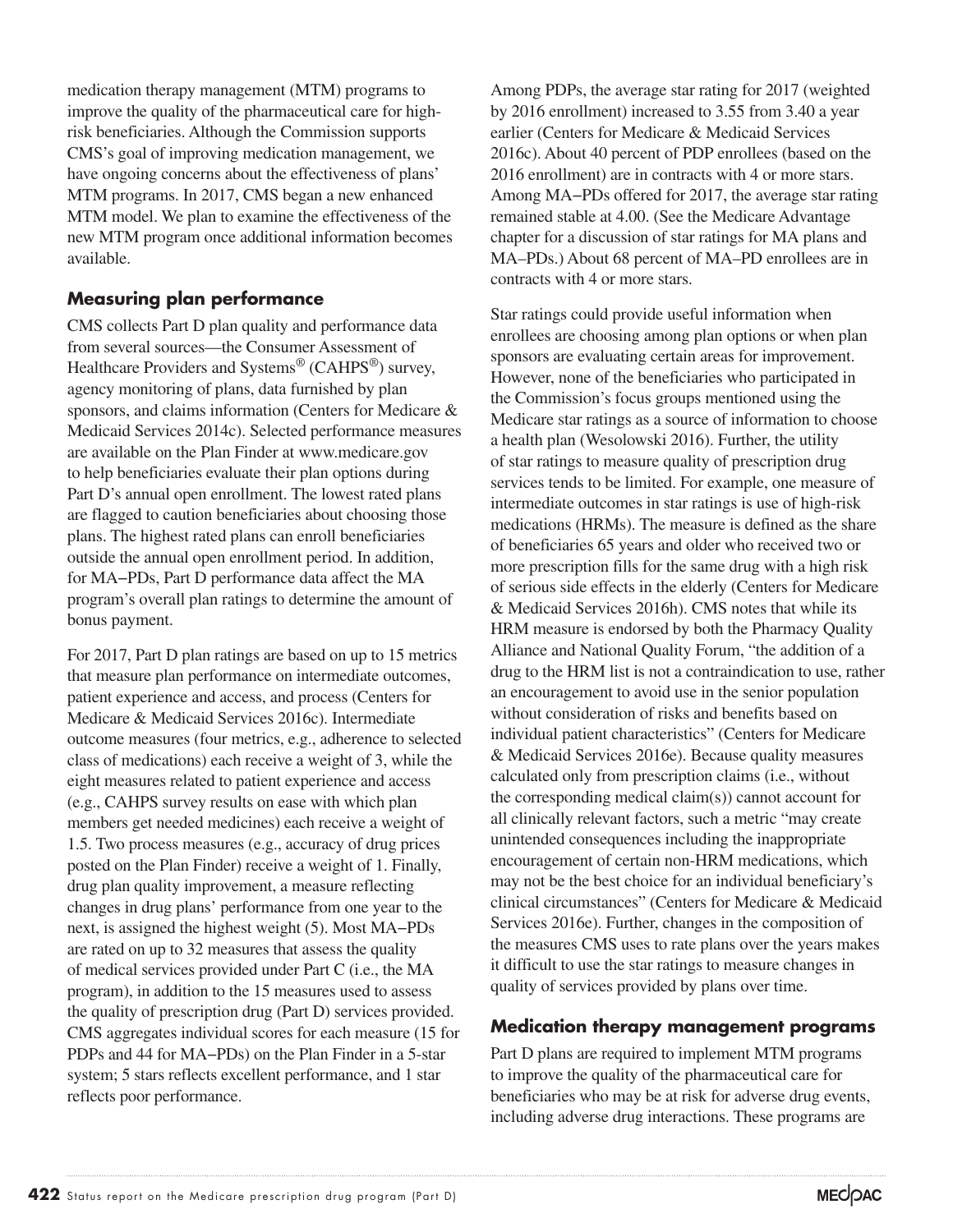intended to optimize therapeutic outcomes and reduce adverse drug events through improved medication use among beneficiaries who have multiple chronic conditions, take multiple medications, and are likely to have annual drug spending that exceeds the annual cost threshold (\$3,919 for 2017). Our earlier review of MTM programs revealed wide variations in eligibility criteria and the kinds of interventions provided to enrollees (Medicare Payment Advisory Commission 2009).

Plan sponsors are required to offer all eligible enrollees a comprehensive medication review (CMR) at least annually and a targeted medication review (TMR) at least quarterly for ongoing monitoring and follow-up of any medicationrelated issues.50 CMS has changed criteria for plans' MTM programs over time to broaden eligibility. Currently, plan sponsors can no longer set narrower eligibility criteria than requiring beneficiaries to have more than three chronic conditions or use more than eight medications. Eligible enrollees must opt out of participation.

Although the Commission supports CMS's goal of improving medication management, we have longstanding concerns about the overall outreach and effectiveness of Part D's MTM program. As CMS has noted in the past, plans are often unable to reach eligible beneficiaries, and many refuse the service. In 2014, 11.9 percent of Part D enrollees were eligible for MTM services using Part D's standard criteria, and another 0.7 percent were eligible through expanded plan-specific criteria (Centers for Medicare & Medicaid Services 2016k). Among those eligible for the services that year, 19 percent received a CMR, or just 2 percent of all Part D enrollees. A recent analysis of MTM programs found

wide variation in participation across sponsors and plans. The authors contend that most sponsors have chosen to offer services to a narrow segment of enrollees, missing opportunities to improve medication management (Stuart et al. 2016). A concern is that sponsors of stand-alone PDPs do not have financial incentives to engage in MTM or other activities that, for example, increase adherence to appropriate medications. In addition, physicians may be reluctant to accept recommendations from drug plans with which they have no direct relationship. Evidence suggests that the effectiveness of the MTM services currently offered by Part D plans "fall[s] short of their potential to improve quality and reduce unnecessary medical expenditures" (Centers for Medicare & Medicaid Services 2015c, Marrufo et al. 2013).

In 2017, CMS began an enhanced MTM model in five regions of the country to test whether payment incentives and greater regulatory flexibility in designing MTM programs will "achieve better alignment of PDP sponsor and government financial interests, while also creating incentives for robust investment and innovation in better MTM targeting and interventions" (Center for Medicare & Medicaid Innovation 2015). Regulatory flexibility combined with financial incentives provided under the model have the potential to address some of the Commission's concerns regarding coordination with a beneficiary's care team and plans' incentive to offer MTM programs (Medicare Payment Advisory Commission 2014a) (see text box, p. 424). We plan to continue to monitor how well the current MTM program is working and report on the new enhanced MTM model as more information becomes available. ■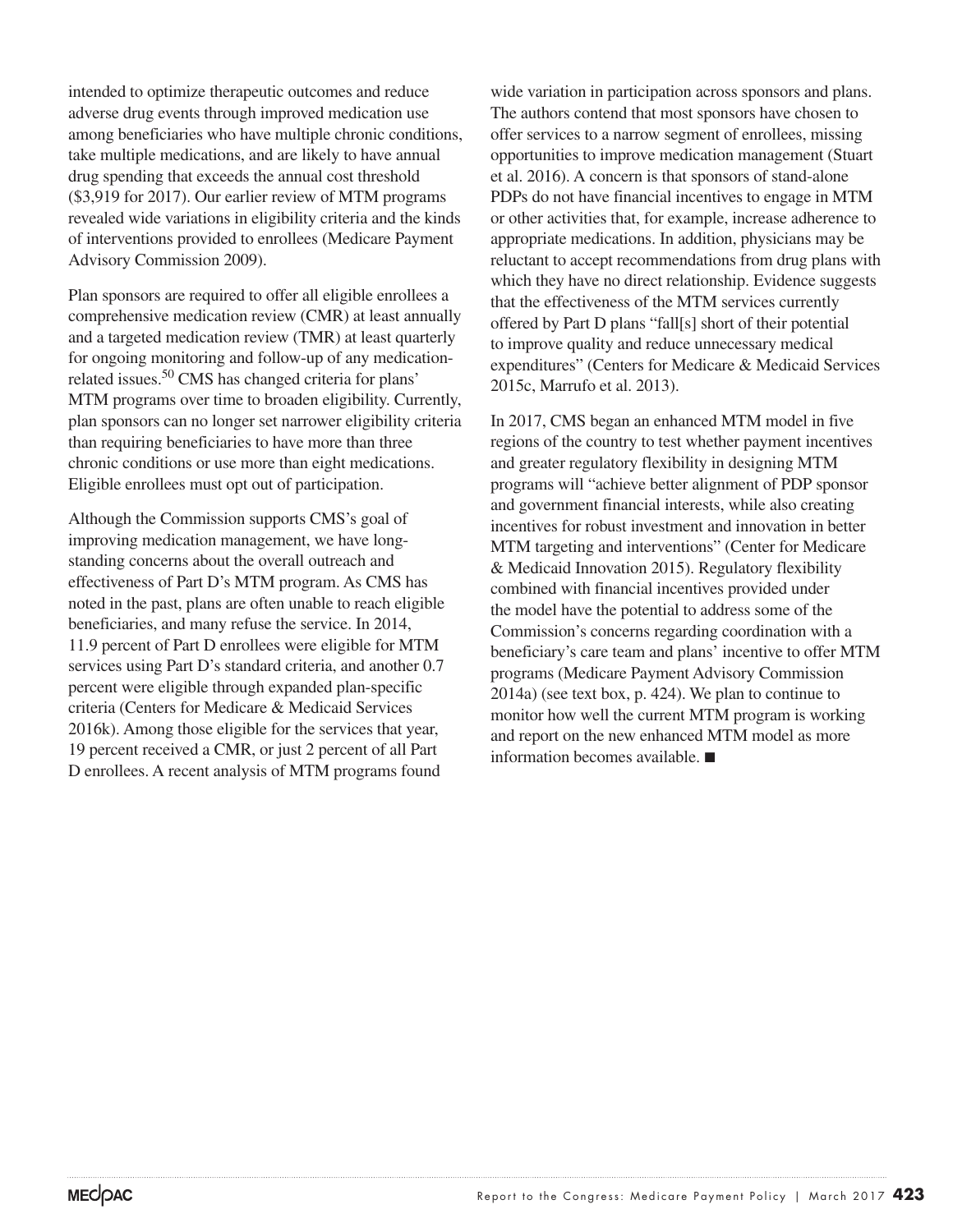# **2017 launch of enhanced medication therapy management**

IN EXT D sponsors operating prescription drug<br>plans (PDPs) in five regions of the country are<br>participating in CMS's enhanced medication<br>thereony management (MTM) model over a five year. plans (PDPs) in five regions of the country are participating in CMS's enhanced medication therapy management (MTM) model over a five-year period.51 (Not every sponsor is participating in each region.) An estimated 1.6 million enrollees will be eligible to participate in the first year (Centers for Medicare & Medicaid Services 2016l). Part D's program requirements related to uniformity of benefits and cost sharing will be waived for participating PDPs, which would provide plan sponsors with the ability to offer MTM interventions tailored to an individual's needs, including cost-sharing assistance to financially needy beneficiaries (Centers for Medicare & Medicaid Services 2015c).

CMS's stated goal is for the participating PDPs to explore different communication strategies to improve beneficiary, pharmacist, and medical provider coordination and engagement. To aid that effort, CMS can provide participating PDPs with their enrollees' Part A and Part B claims data and information on beneficiaries' participation in integrated care models such as accountable care organizations (Center for Medicare & Medicaid Innovation 2017).

Because stand-alone PDPs may not necessarily benefit financially from providing MTM services that could improve enrollees' health outcomes and lower costs for the Medicare program, the model test also includes financial incentives for participating PDPs:

- a plan-specific prospective payment for MTM services that is outside the annual Part D bid and does not therefore impact plan premiums and
- a performance-based payment in the form of an increased beneficiary premium subsidy (in a future year) for plans that successfully achieve a 2 percent reduction in expected beneficiary fee-for-service expenditures (net of model prospective payments).

Sponsors participating in the enhanced MTM model will be required to collect and submit MTM-related encounter data for both monitoring and evaluation purposes, including "whether the plan interventions are correlated with outcomes such as mortality, emergency department utilization, hospital readmissions, or beneficiary satisfaction measures" (Centers for Medicare & Medicaid Services 2016l). ■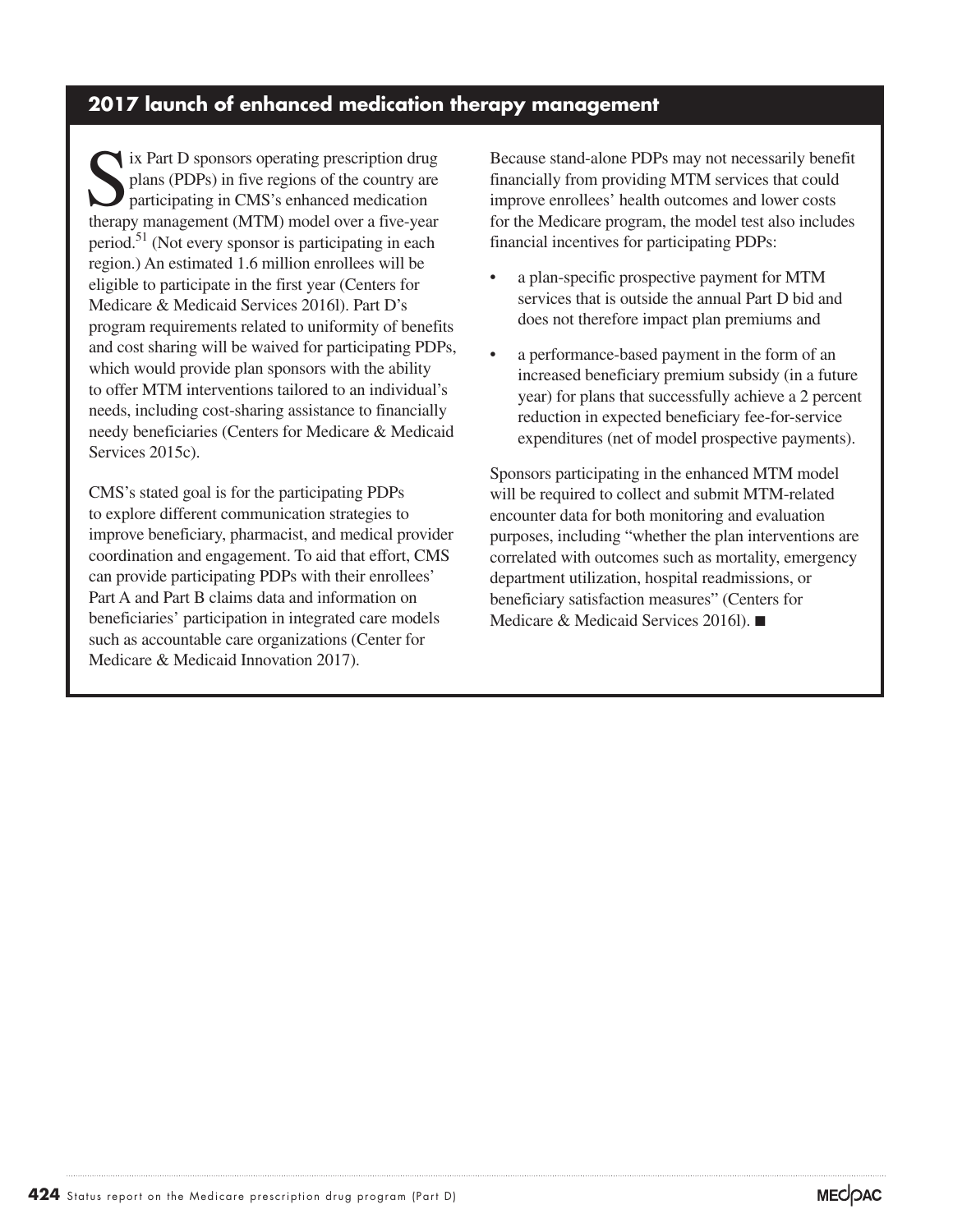# **Endnotes**

- 1 The prescription drug coverage that beneficiaries had before 2006 may or may not have been as generous as the Part D benefit. Since implementation of Part D, nearly 90 percent of beneficiaries have drug coverage that is as generous as Part D's basic benefit.
- 2 Table II.B.1 of the Medicare Trustees' 2016 report lists Part D expenditures for 2015 as \$89.8 billion (Boards of Trustees 2016). That larger amount includes reconciliation payments made during 2015 between Medicare and plan sponsors for benefits delivered in previous years.
- 3 In 2017, the Part D benefit provides gap coverage of 10 percent for brand-name drugs, in addition to a 50 percent discount provided by drug manufacturers, reducing cost sharing in the gap to about 40 percent (Centers for Medicare & Medicaid Services 2016e). Cost sharing for brand-name drugs filled depends on the dispensing fee charged since the 10 percent covered by Part D applies to both the ingredient cost and the dispensing fee, while the 50 percent manufacturer discount applies only to ingredient costs.
- 4 CMS's de minimus policy (codified under Section 3303(a) of PPACA) allows plan sponsors to voluntarily waive the portion of the monthly adjusted basic beneficiary premium that is above the low-income subsidy (LIS) benchmark for a subsidyeligible individual, up to a de minimis amount (Centers for Medicare & Medicaid Services 2016i). The de minimis amount for 2017 is \$2.
- 5 The Commission recommended removing protected status from two out of the six drug classes in which plan sponsors must now cover all drugs on their formularies (antidepressants and immunosuppressants for transplant rejection), streamlining the process for formulary changes, requiring prescribers to provide supporting justifications with more clinical rigor when applying for exceptions, and permitting plan sponsors to use selected tools to manage specialty drug benefits while maintaining appropriate access to needed medications (Medicare Payment Advisory Commission 2016c).
- 6 If an employer agrees to provide primary drug coverage to retirees with an average benefit value equal to or greater than Part D (called "creditable coverage"), Medicare provides a tax-free subsidy to the employer for 28 percent of each eligible retiree's drug costs that fall within a specified range of spending. Under PPACA, employers still receive the RDS tax free, but as of 2013, they can no longer deduct drug expenses for which they receive the subsidy as a cost of doing business. However, they can still deduct prescription drug expenses not covered by the subsidy.
- 7 Other sources of coverage include the Federal Employees Health Benefits Program, TRICARE for Life, and the Department of Veterans Affairs.
- 8 Employer group waiver plans, or EGWPs, are Part D plans sponsored by employers that contract directly with CMS or with an insurer or a pharmacy benefit manager to administer a drug benefit on the employer's behalf. EGWPs differ from employer plans that receive the RDS in that they are considered Part D plans; that is, Medicare Part D is the primary payer rather than the employer. However, unlike other Part D plans, EGWPs are offered only to Medicare-eligible retirees of a particular employer (i.e., the requirement that anyone be allowed to enroll in such a plan is waived).
- 9 Under the Part C payment system, a portion of the difference between the plan's benchmark payment and its bid for providing Part A and Part B services is referred to as Part C rebate dollars. The rebate dollars can be used to supplement benefits or lower premiums for services provided under Part C or Part D.
- 10 Extra coverage in the gap (beyond what is required by the PPACA) is typically restricted to a subset of formulary drugs.
- 11 MA−PD premiums reflect Medicare Advantage plans' total monthly premium attributable to Part D benefits for plans that offer Part D coverage. The premiums are net of Part C rebate dollars that were used to offset Part D premium costs.
- 12 CMS allows sponsors to offer several plans in a given service area if the plans are "meaningfully different." To be considered meaningfully different for 2017, a beneficiary's expected OOP costs between basic and enhanced PDPs must differ by at least \$23 per month. If a sponsor is offering two enhanced PDPs in the same service area, the second plan must have a higher value than the first, with an OOP difference of at least \$34 per month.
- 13 Twenty-five of the benchmark plans are offered by Cigna-HealthSpring Rx, which CMS currently has placed under sanction, meaning that those plans cannot accept new enrollees.
- 14 More than half of LIS enrollees who paid a premium in 2016 were in enhanced plans (Hoadley et al. 2016).
- 15 The company itself is a product of the acquisition of the PBM Caremark by CVS in 2007. Since the beginning of Part D, CVS Health acquired Longs Drug Stores' RxAmerica plans,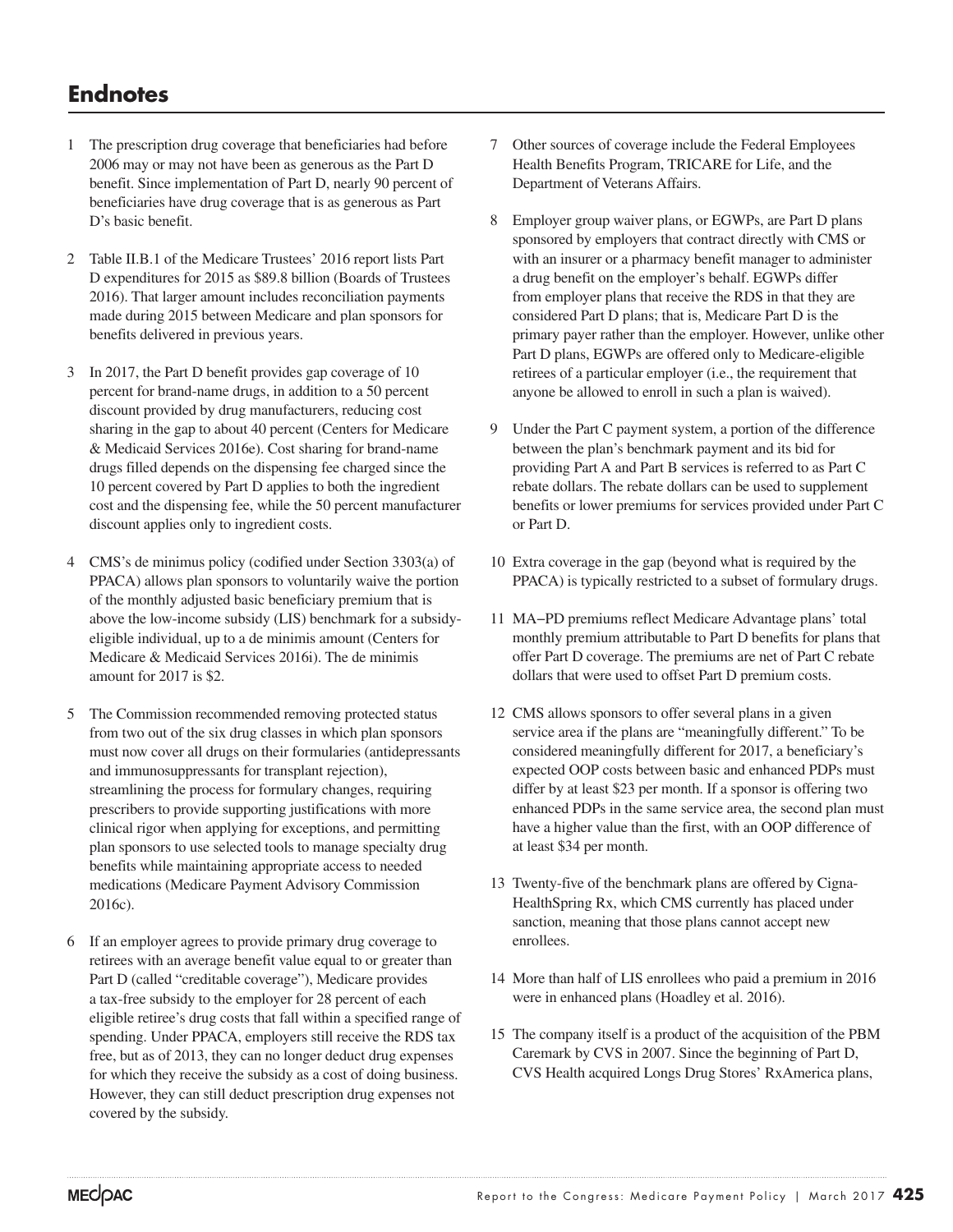Universal American's Community CCRx and Pennsylvania Life product lines, and Health Net Orange PDPs.

- 16 Another plan sponsor with large numbers of LIS enrollees is Rite Aid. That company became a plan sponsor in 2015 when it acquired EnvisionRx, a PBM that was already participating in Part D. In 2016, 76 percent of Rite Aid's enrollees (0.3 million) received the LIS, and plans offered by Rite Aid accounted for 2 percent of all LIS enrollment. Rite Aid currently operates a chain of about 4,600 drugstores and is due to be acquired by Walgreens Boots Alliance, which operates 8,200 U.S. drugstores (Mattioli et al. 2015). The merger has been under regulatory review and is scheduled to close in 2017.
- 17 Some in-house PBMs also provide PBM services under contract to other payers. For example, OptumRx has won recent contracts with General Electric and the California Public Employees' Retirement System.
- 18 PBMs can earn revenues in a number of ways, including administrative fees from payers and manufacturers, retaining a portion of manufacturers' rebates, and through the "spread" between what the PBM receives from a payer for a prescription and what the PBM pays the pharmacy. Under newer arrangements for conditions such as hepatitis C, PBMs may refund drug costs to payers if a patient is not adherent to treatment (Rubenfire 2016). Some investment analysts contend that over time, a greater share of PBM revenue has come from administrative fees than from rebates and spread. Critics of the industry argue that the opacity of drug pricing and rebates makes it difficult to monitor whether the PBM is obtaining the lowest prices possible and sharing revenues appropriately with clients (Applied Policy 2015). PBMs counter that their contracts provide transparency and pass along rebates to the extent demanded in the competitive market and in response to negotiations with individual clients.
- 19 A recent dispute between one major insurer and its PBM over repricing provisions in their 10-year contract has been acrimonious. In 2009, Express Scripts purchased Anthem's (then WellPoint's) in-house PBM, NextRx (Anthem 2009). As part of the agreement, Anthem signed a 10-year contract to use Express Scripts as its PBM. In March 2016, Anthem filed suit against Express Scripts for pricing and operational contract breaches, requesting damages of \$13 billion and permission to end the contract (Silverman 2016). Express Scripts filed a countersuit, alleging that Anthem did not negotiate repricing in good faith (Walker 2016). In July 2016, a lawsuit against both Anthem and Express Scripts seeking class-action status was launched on behalf of insured employees whose employers used the services of Anthem. The suit alleges that insured employees paid too much because of "above competitive pricing levels" (Appleby 2016). Express Scripts and Anthem both deny the allegations.
- 20 When using a mail pharmacy, enrollees generally receive a 90-day rather than a 30-day prescription.
- 21 CVS Health purchased the nation's largest long-term care pharmacy company, Omnicare, in 2015.
- 22 The six protected classes include anticonvulsants, antidepressants, antineoplastics, antipsychotics, antiretrovirals, and immunosuppressants for the treatment of transplant rejection.
- 23 For 2017, CMS permits plans to place a drug on a specialty tier if its average cost is at least \$670 per month. If a plan uses the same deductible as in Part D's defined standard benefit, it must charge 25 percent coinsurance for drugs on its specialty tier. Plans with no deductible may charge up to 33 percent coinsurance on their specialty tier.
- 24 These measures need to be used with caution because they can be misleading in some circumstances. For example, some plan sponsors list relatively few drugs on their formulary but have an exceptions process that permits good access to other medications. Alternatively, other sponsors list most drugs on their formulary but require prior authorization for a relatively larger number of drugs.
- 25 For this calculation, we define drugs at the level of chemical entities—a broad grouping that encompasses all of a chemical's forms, strengths, and package sizes—that combine brand and generic versions of the same specific chemical entity (Medicare Payment Advisory Commission 2008).
- 26 Recent controversy over price growth for certain brand-name drugs has led to concern about the use of rebates. According to one analysis, list prices for the epinephrine autoinjection device EpiPen grew by 150 percent between 2013 and 2016 (CVS Health 2016). The EpiPen drew attention because commercially insured individuals in high-deductible plans often pay for full increases in list prices. However, the chief executive officer of Mylan (EpiPen's manufacturer) defended the company's pricing on the grounds that net prices (that is, list prices after rebates to PBMs and payments to wholesalers and distributors) were substantially smaller (Bresch 2016). PBMs counter that the price concessions they negotiate lower overall costs to the health care system (*American Pharmacy News* 2016).
- 27 After 2020, in the range of spending that was formerly the coverage gap, manufacturers of brand-name drugs will continue to provide a 50 percent discount and plan sponsors will be liable only for 25 percent of spending, compared with plan liability of 75 percent between the deductible and initial coverage limit.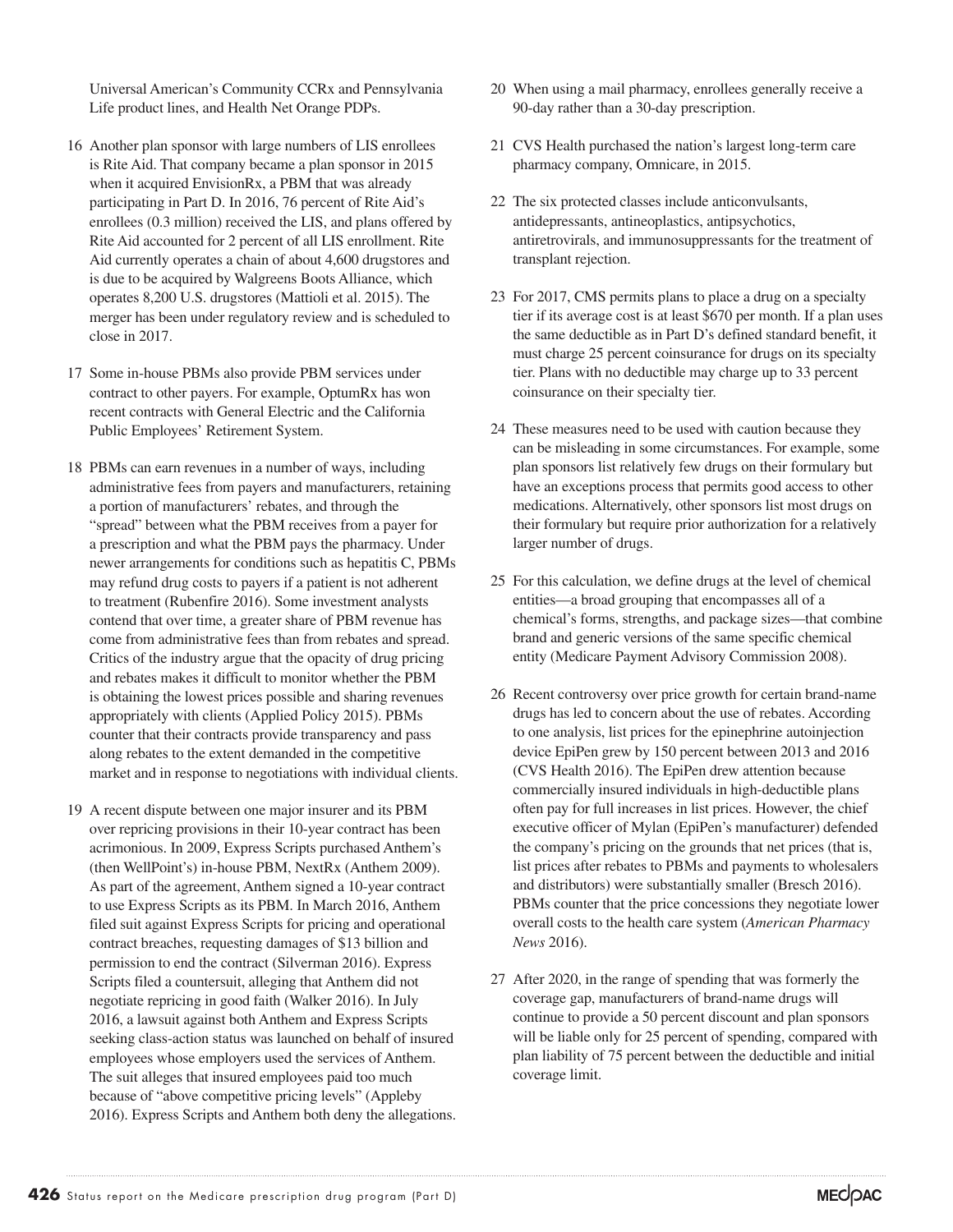- 28 Note that, if many enrollees used certain drugs with higher list prices, it could affect the share of rebates and pharmacy fees that Medicare would keep, and correspondingly could affect plan costs.
- 29 However, if the cost of dispensing an extended supply is higher at the retail pharmacy, the plan sponsor can charge the enrollee cost sharing that is higher by as much as that cost differential.
- 30 Some pharmacies may choose not to contract with certain plans because they do not like the terms and conditions the plans offer. Plan sponsors are not obligated to cover prescriptions at an out-of-network pharmacy, except under certain circumstances.
- 31 The minimum standard for pharmacy network access, based on the TRICARE standard, is as follows—urban areas: at least 90 percent of Medicare beneficiaries in the sponsor's service area reside within 2 miles of a network retail pharmacy; suburban areas: at least 90 percent of Medicare beneficiaries in the sponsor's service area reside within 5 miles of a network retail pharmacy; rural areas: at least 70 percent of Medicare beneficiaries in the sponsor's service area reside within 15 miles of a network retail pharmacy.
- 32 The Commission has expressed support for plan innovations that increase efficiency, and we agree with CMS that the competition created by preferred pharmacy networks should result in lower costs for the program and for Part D enrollees. However, we noted in a 2014 comment letter to CMS that a separate pharmacy access standard may be required to ensure that plan enrollees have reasonable access to preferred cost sharing (Medicare Payment Advisory Commission 2014a).
- 33 Part D enrollees may apply to bona fide independent charity patient assistance programs (PAPs) for help with cost sharing. Pharmaceutical manufacturers can provide cash donations to independent charity PAPs without invoking anti-kickback concerns if the charity is structured properly. Guidance from the Department of Health and Human Services Office of Inspector General states that independent charity PAPs must provide assistance to broad rather than narrow disease groups, manufacturers must not exert direct or indirect control over the charity, and the PAP must not limit assistance to a subset of available products (Office of Inspector General 2014).
- 34 A Risk Evaluation and Mitigation Strategy describes measures beyond labeling that are sometimes required as a condition of FDA approval to ensure that a new drug is dispensed to patients for whom benefits outweigh risks.
- 35 As of 2013, 66 percent of commercial health plans mandate that self-administered specialty drugs be dispensed by a specialty pharmacy, and about three-quarters of health plans

require beneficiaries to use designated specialty pharmacy providers (Fein 2015).

- 36 A specific concern raised by independent specialty pharmacies is that plans and PBMs are using performancebased criteria that do not apply to the types of drugs they dispense, such as adherence to drugs for treatment of cholesterol or diabetes.
- 37 The industry does not have one consistent definition of specialty drugs, but these drugs tend to be characterized as high cost and are used to treat a rare condition, require special handling, use a limited distribution network, or require ongoing clinical assessment. Most biologics are a subset of specialty drugs (see *American Journal of Managed Care* 2013).
- 38 These figures are based on the Acumen LLC analysis of the Part D prescription drug event data for the Commission. Most plans use specialty tiers for drugs and biologic products that meet the dollar per month cost threshold (\$670 in 2017) set by CMS. A specialty-tier drug is different from a specialty drug in that it is identified based on its placement on a plan's specialty tier and varies across plans. Typically, plans charge enrollees coinsurance of 25 percent to 33 percent for drugs placed on specialty tiers.
- 39 IMS Health defines invoice prices as the amounts paid to distributors by their pharmacy or hospital customers, which is different from gross spending reflected in Part D's prescription drug event data (total payments to pharmacies before accounting for any rebates or discounts pharmacies retain). Net prices measure the amount received by pharmaceutical manufacturers and therefore reflect rebates, off-invoice discounts, and other price concessions made by manufacturers to distributors, health plans, and intermediaries.
- 40 An individual NDC uniquely identifies the drug's labeler, drug, dosage form, strength, and package size. Typically, the same drug has many different NDCs.
- 41 For this index, Acumen grouped NDCs that are pharmaceutically identical, aggregating prices across drug trade names, manufacturers, and package sizes. As a result, brand-name drugs are grouped with their generics if they exist, and the median price more closely reflects the degree to which market share has moved between the two.
- 42 Differences in GDRs vary by therapeutic classes. In 2012, for some of the most commonly used classes of drugs, the average GDR for LIS enrollees was from 5 percentage points to 13 percentage points lower than for non-LIS enrollees. We observed this finding in both PDPs and MA−PDs.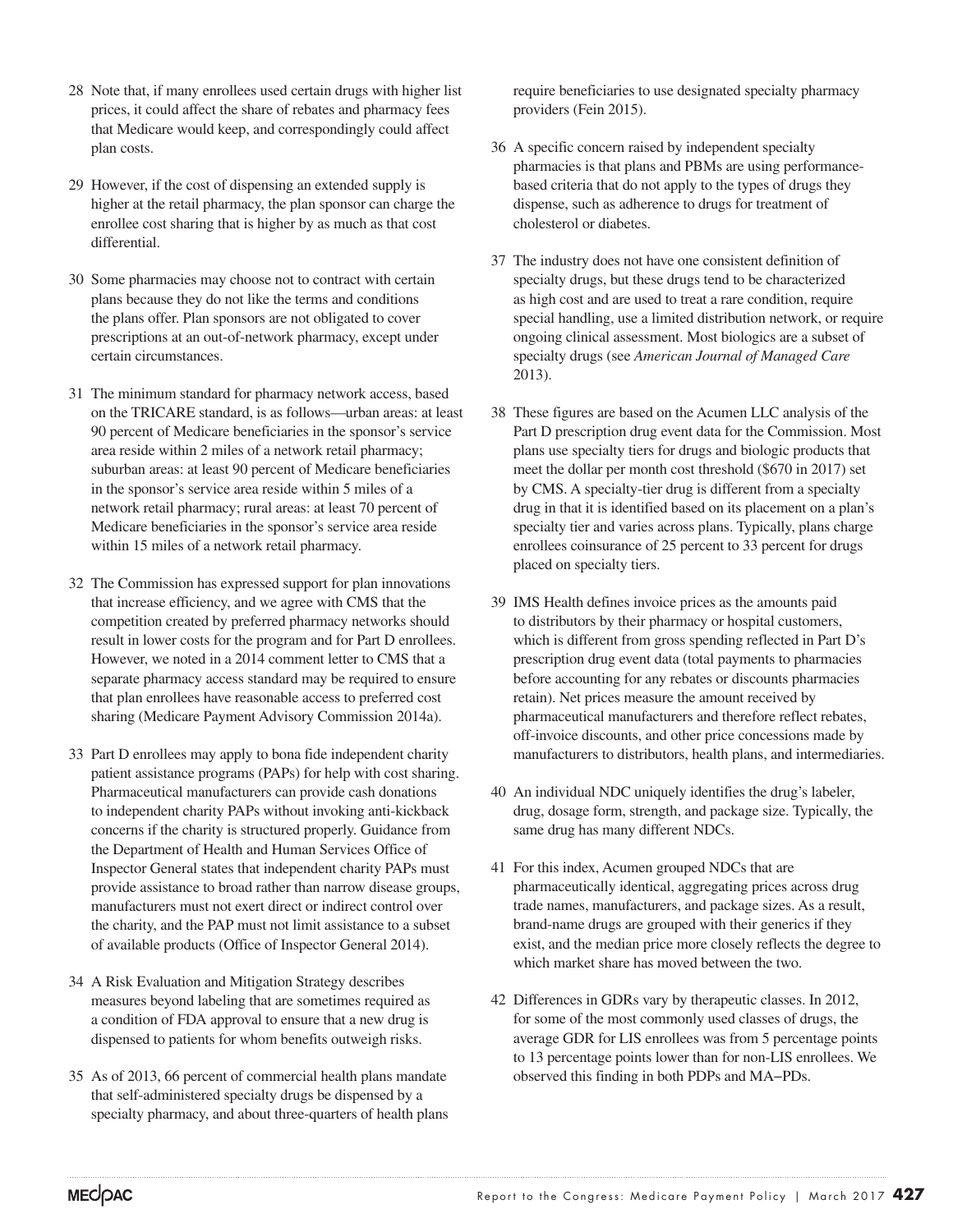- 43 For benefits delivered in 2014 and 2015, the majority of the plan sponsors received additional individual reinsurance payments from Medicare at reconciliation, much of which was because of higher than anticipated spending on new hepatitis C therapies and the continuing growth in cost for specialty drugs (Boards of Trustees 2016). Even with that unexpectedly higher spending, most plan sponsors made riskcorridor payments to Medicare.
- 44 Our analysis is based on CMS's dashboard. CMS's data excludes claims for all over-the-counter drugs.
- 45 The Patient Protection and Affordable Care Act of 2010 changed the tax treatment of Medicare's retiree drug subsidy and made the Part D benefit more generous through the phased closure of the coverage gap and the provision of brand discounts. These changes in the law likely motivated employers that had previously provided primary drug coverage to their former workers to move their retirees into Part D by setting up employer group waiver plans for them.
- 46 Among PBMs, growth in price and use of specialty drugs has been driving the overall trend in spending. Across their entire non-Medicare and Medicare books of business, PBMs' spending on specialty drugs reached about 30 percent in 2012 and may reach 50 percent of spending by 2018 (Seeking Alpha 2013).
- 47 Recall that enrollees typically face coinsurance of 25 percent to 33 percent until they reach the catastrophic phase of the benefit.
- 48 The transition fill is a temporary one-time supply of up to 30 days of medication provided during the first 90 days in a plan for new enrollees and during the first 90 days of the new contract year for existing enrollees. For individuals living in

long-term care facilities, the temporary supply may be for up to 31 days and may be renewed as necessary during the entire length of the 90-day transition period. Each year since 2012, CMS has conducted a transition monitoring program analysis to evaluate whether plan sponsors are following Part D transition requirements. In 2016, 6 percent of Part D contracts exceeded CMS's thresholds of noncompliance (Centers for Medicare & Medicaid Services 2016j).

- 49 The exception is New York, which mandates electronic prescribing.
- 50 CMRs must include an interactive, person-to-person, or telehealth consultation performed by a pharmacist or other qualified provider and a written summary of the review that includes a medication list and action plan, if any, provided to beneficiaries in CMS's standardized format. In 2014, 85 percent of CMRs were conducted by pharmacists over the telephone (Centers for Medicare & Medicaid Services 2016k). A TMR is distinct from a CMR because it is focused on specific medication-related problems, actual or potential. A TMR can be person to person or system generated, and interventions can be delivered by mail or faxed to the beneficiary or the prescriber, as appropriate (Centers for Medicare & Medicaid Services 2014b).
- 51 Participating plans are basic PDPs in the following five regions: Region 7 (Virginia), Region 11 (Florida), Region 21 (Louisiana), Region 25 (Iowa, Minnesota, Montana, Nebraska, North Dakota, South Dakota, Wyoming), and Region 28 (Arizona) (Centers for Medicare & Medicaid Services 2016l).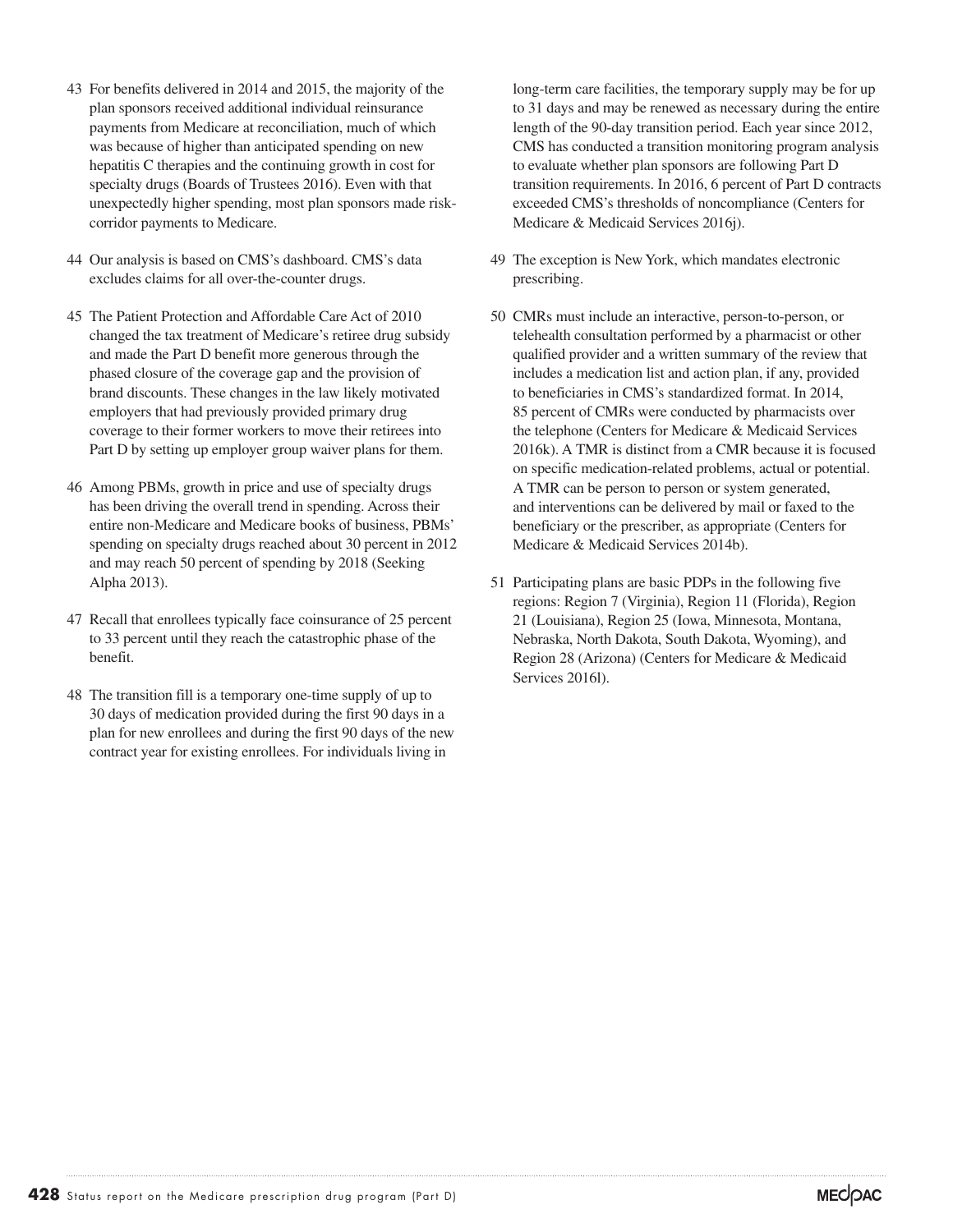# **References**

Alpern, J. D., W. M. Stauffer, and A. S. Kesselheim. 2014. Highcost generic drugs—Implications for patients and policymakers. *New England Journal of Medicine* 371, no. 20 (November 13): 1859–1862.

*American Journal of Managed Care*. 2013. The growing cost of specialty pharmacy: Is it sustainable? Published online February 18. http://www.ajmc.com/payer-perspectives/0213/The-Growing-Cost-of-Specialty-PharmacyIs-it-Sustainable#sthash.JGUiDV3K. pdf.

American Medical Association. 2015. *Prior authorization: The current landscape.* Chicago, IL: AMA.

*American Pharmacy News.* 2016. PCMA CEO challenges EpiPen price hike explanation. *American Pharmacy News*, September 21.

Anthem. 2009. Express Scripts completes acquisition of WellPoint's NextRx subsidiaries. December 1. http:// ir.antheminc.com/phoenix.zhtml?c=130104&p=irolnewsArticle&ID=1360094.

Appleby, J. 2016. Anthem, Express Scripts face legal challenge over prescription drug prices. *Kaiser Health News*, July 1.

Applied Policy. 2015. *Concerns regarding the pharmacy benefit management industry*. Policy brief. Alexandria, VA: Applied Policy.

Barnhart, A., and J. Gomberg. 2016. *The AIDS Institute: Financial incentives in Medicare Part D*. Brookfield, WI: Milliman.

Blank, C. 2016. Impossible task: Specialty pharmacists battle soaring costs, dwindling reimbursement and consolidation. *Drug Topics*, October 10. http://drugtopics.modernmedicine.com/ drug-topics/news/impossible-task?page=0,0&rememberme=1 &ts=18102016.

Boards of Trustees, Federal Hospital Insurance and Federal Supplementary Medical Insurance Trust Funds. 2016. *2016 annual report of the Boards of Trustees of the Federal Hospital Insurance and Federal Supplementary Insurance Trust Funds.* Washington, DC: Boards of Trustees.

Boards of Trustees, Federal Hospital Insurance and Federal Supplementary Medical Insurance Trust Funds. 2015. *2015 annual report of the Boards of Trustees of the Federal Hospital Insurance and Federal Supplementary Insurance Trust Funds.* Washington, DC: Boards of Trustees.

Bray, C., and R. Abelson. 2015. Aetna agrees to acquire Humana for \$37 billion in cash and stock. *New York Times*, July 3.

Bresch, H. 2016. Testimony of Mylan CEO Heather Bresch. Hearing testimony before the United States House of Representatives, Committee on Oversight and Government Reform. September 21. https://oversight.house.gov/wp-content/ uploads/2016/09/2016-09-21-Mylan-CEO-Bresch-Testimony.pdf.

CatamaranRx. 2014. *Informed trends: Moments of opportunity*. Schaumburg, IL: CatamaranRx. https://trendreport.catamaranrx. com/pdf/2014\_Trend\_Analysis\_Report.pdf.

Center for Medicare & Medicaid Innovation, Centers for Medicare & Medicaid Services, Department of Health and Human Services. 2017. Medicare Part D Enhanced Medication Therapy Management Model: Request for applications. https:// innovation.cms.gov/Files/x/mtm-rfa.pdf.

Center for Medicare & Medicaid Innovation, Centers for Medicare & Medicaid Services, Department of Health and Human Services. 2015. Announcement of Part D Enhanced Medication Therapy Management Model test. https://innovation. cms.gov/Files/x/mtm-announcement.pdf.

Centers for Medicare & Medicaid Services, Department of Health and Human Services. 2017a. Medicare Part D: Direct and indirect remuneration (DIR). Press release. January 19. https://www.cms. gov/Newsroom/MediaReleaseDatabase/Fact-sheets/2017-Fact-Sheet-items/2017-01-19-2.html.

Centers for Medicare & Medicaid Services, Department of Health and Human Services. 2017b. Part C and Part D enforcement actions. https://www.cms.gov/Medicare/Complianceand-Audits/Part-C-and-Part-D-Compliance-and-Audits/ PartCandPartDEnforcementActions-.html.

Centers for Medicare & Medicaid Services, Department of Health and Human Services. 2016a. 2014 Part D rebate summary for all brand-name drugs. https://www.cms.gov/Research-Statistics-Data-and-Systems/Statistics-Trends-and-Reports/Information-on-Prescription-Drugs/2014\_PartD\_Rebates.html.

Centers for Medicare & Medicaid Services, Department of Health and Human Services. 2016b. 2015 Medicare drug spending data. https://www.cms.gov/Research-Statistics-Data-and-Systems/ Statistics-Trends-and-Reports/Information-on-Prescription-Drugs/2015MedicareData.html.

Centers for Medicare & Medicaid Services, Department of Health and Human Services. 2016c. 2017 star ratings. October 7. Fact sheet. Baltimore, MD: CMS.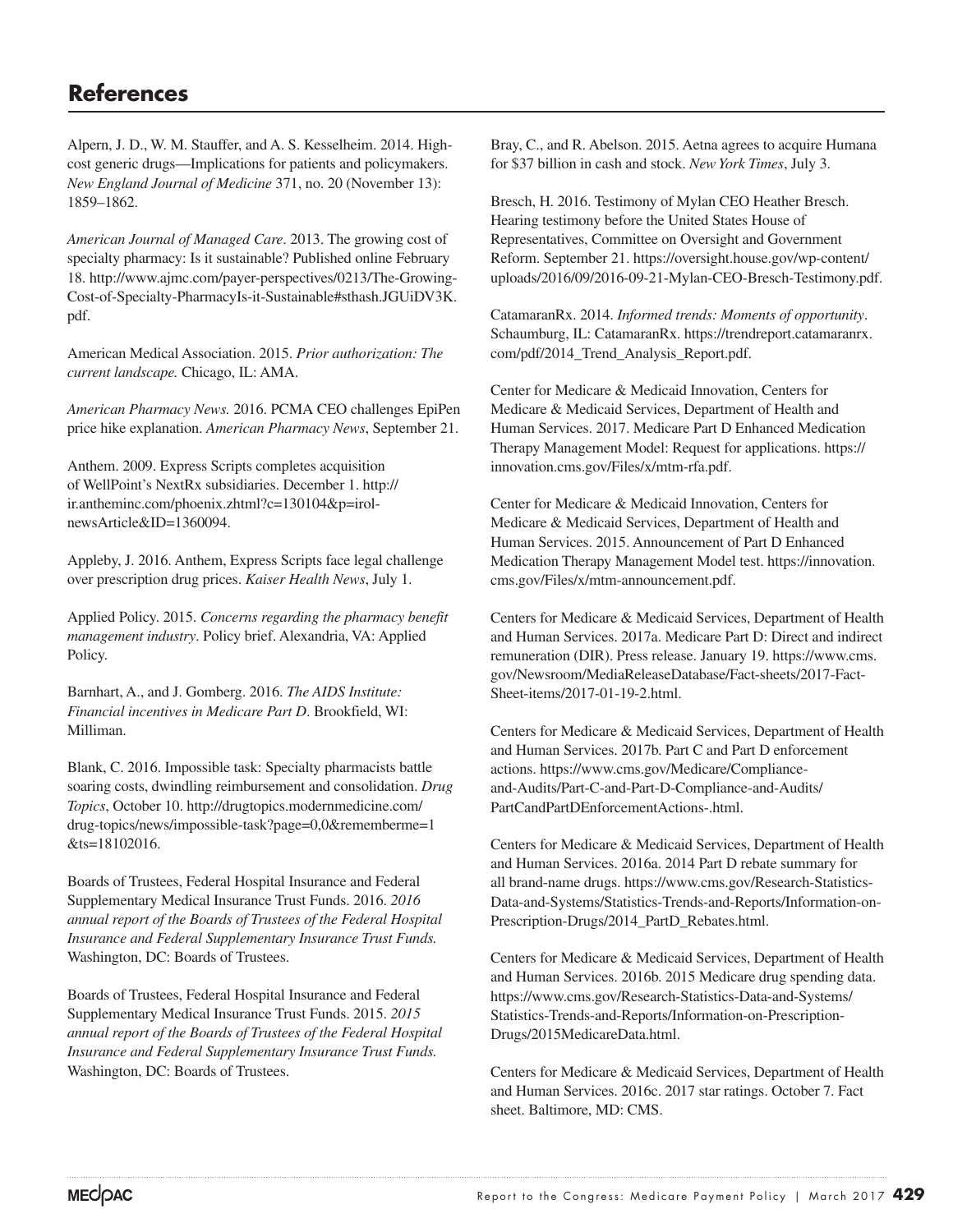Centers for Medicare & Medicaid Services, Department of Health and Human Services. 2016d. Advance notice of methodological changes for calendar year (CY) 2017 for Medicare Advantage capitation rates, Part C and Part D payment policies and 2017 call letter. https://www.cms.gov/Medicare/Health-Plans/ MedicareAdvtgSpecRateStats/Downloads/Advance2017.pdf.

Centers for Medicare & Medicaid Services, Department of Health and Human Services. 2016e. Announcement of calendar year (CY) 2017 Medicare Advantage capitation rates and Medicare Advantage and Part D payment policies and final call letter. https://www. cms.gov/Medicare/Health-Plans/MedicareAdvtgSpecRateStats/ Downloads/Announcement2017.pdf.

Centers for Medicare & Medicaid Services, Department of Health and Human Services. 2016f. Civil money enforcement actions for 2015 program audits. https://www.cms.gov/Medicare/Complianceand-Audits/Part-C-and-Part-D-Compliance-and-Audits/ Downloads/HPMS\_Memo-2015\_Program\_Audit\_CMPs.pdf.

Centers for Medicare & Medicaid Services, Department of Health and Human Services. 2016g. LIS formulary drug coverage. Fact sheet. https://www.cms.gov/Medicare/Prescription-Drug-Coverage/PrescriptionDrugCovGenIn/Downloads/LIS-Formulary-Drug-Coverage-Fact-Sheet.pdf.

Centers for Medicare & Medicaid Services, Department of Health and Human Services. 2016h. *Medicare 2017 Part C & D star rating technical notes*. September 26. Baltimore, MD: CMS. https://www.cms.gov/Medicare/Prescription-Drug-Coverage/ PrescriptionDrugCovGenIn/PerformanceData.html.

Centers for Medicare & Medicaid Services, Department of Health and Human Services. 2016i. Memo to all Medicare Advantage organizations and Medicare prescription drug plan sponsors regarding the release of the de minimis amount and operational guidance. https://www.cms.gov/Medicare/ health-Plans/MedicareAdvtgSpecRateStats/Downloads/ PartDandMABenchmarks2017.pdf.

Centers for Medicare & Medicaid Services, Department of Health and Human Services. 2016j. Memo to all Medicare Part D sponsors regarding the Part D transition monitoring program, December 29.

Centers for Medicare & Medicaid Services, Department of Health and Human Services. 2016k. Part C and D annual report. https://www.cms.gov/Medicare/Prescription-Drug-Coverage/ PrescriptionDrugCovContra/PartCDDataValidation.html.

Centers for Medicare & Medicaid Services, Department of Health and Human Services. 2016l. Participants selected for Part D Enhanced Medication Therapy Management Model. Press release. October 3. https://www.cms.gov/Newsroom/ MediaReleaseDatabase/Fact-sheets/2016-Fact-sheetsitems/2016-10-03.html.

Centers for Medicare & Medicaid Services, Department of Health and Human Services. 2015a. *Analysis of Part D beneficiary access to preferred cost sharing pharmacies (PCSPs).* Baltimore, MD: CMS. https://www.cms.gov/Medicare/Prescription-Drug-Coverage/PrescriptionDrugCovContra/Downloads/PCSP-Key-Results-Report-Final-v04302015.pdf.

Centers for Medicare & Medicaid Services, Department of Health and Human Services. 2015b. Announcement of calendar year (CY) 2016 Medicare Advantage capitation rates and Medicare Advantage and Part D payment policies and final call letter. Note from Sean Cavanaugh, Deputy Administrator, Centers for Medicare & Medicaid Services, and Jennifer Lazio, Director, Parts C & D Actuarial Group, Office of the Actuary, to Medicare Advantage organizations, prescription drug plan sponsors, and other interested parties, April 6. http://www.cms.gov/Medicare/ Health-Plans/MedicareAdvtgSpecRateStats/Downloads/ Announcement2016.pdf.

Centers for Medicare & Medicaid Services, Department of Health and Human Services. 2015c. Part D Enhanced Medication Therapy Management Model fact sheet. https://www.cms.gov/ Newsroom/MediaReleaseDatabase/Fact-sheets/2015-Fact-sheetsitems/2015-09-28.html.

Centers for Medicare & Medicaid Services, Department of Health and Human Services. 2014a. *Convenient access to retail pharmacies–Analysis on preferred cost-sharing pharmacy networks.* Baltimore, MD: CMS.

Centers for Medicare & Medicaid Services, Department of Health and Human Services. 2014b. CY 2015 Medication Therapy Management Program guidance and submission instructions. Memo from Jennifer R. Shapiro, MPH, Acting Deputy Director, Medicare Drug Benefit and C & D Data Group. May 7.

Centers for Medicare & Medicaid Services, Department of Health and Human Services. 2014c. *Medicare 2014 Part C & D star rating technical notes.* Baltimore, MD: CMS.

Centers for Medicare & Medicaid Services, Department of Health and Human Services. 2014d. Medicare program; contract year 2015 policy and technical changes to the Medicare Advantage and the Medicare prescription drug benefit programs. Proposed rule. *Federal Register* 79, no. 7 (January 10): 1918–2073.

Centers for Medicare & Medicaid Services, Department of Health and Human Services. 2011a. *Prescription Drug Benefit Manual. Chapter 5: Benefits and beneficiary protections.* Baltimore, MD: CMS. http://www.cms.gov/Medicare/Prescription-Drug-Coverage/PrescriptionDrugCovContra/Downloads/ MemoPDBManualChapter5\_093011.pdf.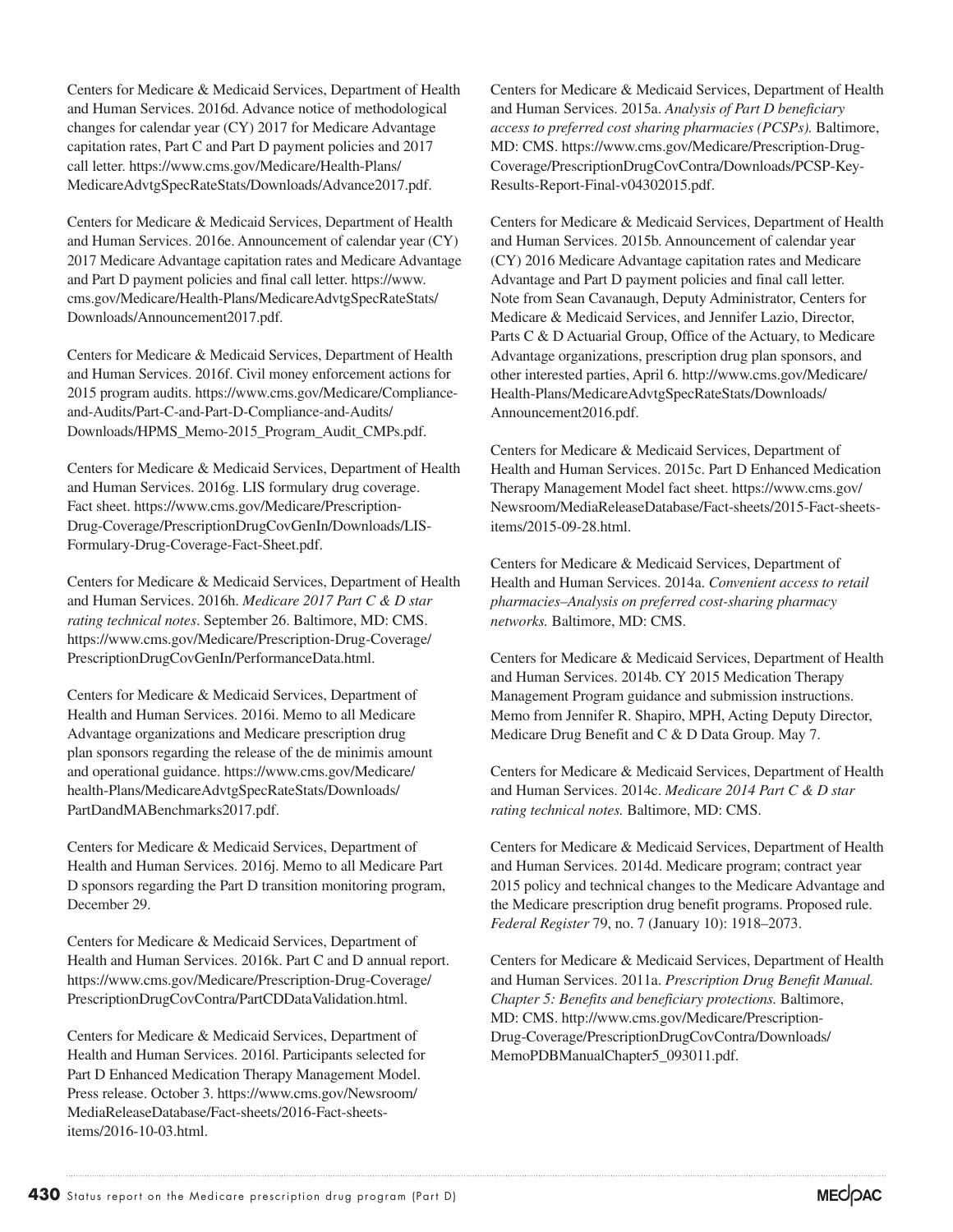Centers for Medicare & Medicaid Services, Department of Health and Human Services. 2011b. Prescription drug event job aids. http://www.csscoperations.com/Internet/Cssc3.Nsf/files/PDE\_ Job\_Aids\_050812.pdf/\$File/PDE\_Job\_Aids\_050812.pdf.

Credit Suisse. 2015. Global pharma. Equity research. May 1. https://doc.research-and-analytics.csfb.com/docView?language=E NG&format=PDF&source\_id=csplusresearchcp&document\_id= 1047911451&serialid=hfXhzuK6sK6xRrBsMZzLqZ96QTl7v2Y M0kkwWJRGRVU%3D.

CVS Health. 2016. EpiPen: What you need to know. *Insights Commentary*, October 11.

EvaluatePharma. 2016. *World preview 2016, Outlook to 2022*. London, UK: Evaluate Ltd.

Express Scripts. 2014. *The 2013 drug trend report.* Tempe, AZ: Express Scripts. http://lab.express-scripts.com/~/media/7f14884da 6ef434dbf30abd82dd7e655.ashx.

Fein, A. 2016a. Behind Diplomat Pharmacy's plunge: A primer on DIR fees in Medicare Part D. *Drug Channels* blog. November 8. http://www.drugchannels.net/2016/11/behind-diplomatpharmacys-plunge-primer.html.

Fein, A. 2016b. Five industry trends for U.S. drug wholesalers in 2017. *Drug Channels* blog. December 15. http://www. drugchannels.net/2016/12/five-industry-trends-for-us-drug.html.

Fein, A. 2016c. Preferred pharmacy networks are back in 85% of the 2017 Medicare Part D plans. *Drug Channels* blog. October 5. http://www.drugchannels.net/2016/10/exclusive-preferredpharmacy-networks.html.

Fein, A. 2016d. The top 10 specialty pharmacies of 2015. *Drug Channels* blog. March 8. http://www.drugchannels.net/2016/03/ the-top-10-specialty-pharmacies-of-2015.html.

Fein, A. 2016e. Walgreens plays to win: Our exclusive analysis of 2017's Part D preferred pharmacy networks. *Drug Channels* blog. October 25. http://www.drugchannels.net/2016/10/walgreensplays-to-win-our-exclusive.html.

Fein, A. 2016f. Why the Walgreens/Prime deal could transform the PBM industry. *Drug Channels* blog. September 7. http:// www.drugchannels.net/2016/09/why-walgreensprime-deal-couldtransform.html.

Fein, A. 2015. *2014–15 economic report on retail, mail, and specialty pharmacies.* Philadelphia, PA: Pembroke Consulting Inc. and Drug Channels Institute.

Fein, A. 2014a. *2014–2015 economic report on pharmaceutical wholesalers and specialty distributors.* Philadelphia, PA: Pembroke Consulting, Inc. and Drug Channels Institute.

Fein, A. 2014b. Retail generic drug inflation reaches new heights. *Drug Channels* blog. August 12. http://www.drugchannels. net/2014/08/retail-generic-drug-inflation-reaches.html.

Government Accountability Office. 2016. *Generic drugs under Medicare: Part D generic drug prices declined overall, but some had extraordinary price increases.* GAO–16–706. Washington, DC: GAO.

Hargrave, E., L. Summer, D. Liffmann, et al. 2015. *Findings from focus groups and interviews on access to care, coverage choices, the organization of care and urgent care.* Draft final report prepared by staff from NORC at the University of Chicago for the Medicare Payment Advisory Commission. Washington, DC: MedPAC.

Hargrave, E., L. Summer, D. Liffmann, et al. 2012. *Findings from focus groups with beneficiaries and physicians and site visits with physicians, care coordinators, and other staff.* Report prepared by staff from NORC at the University of Chicago for the Medicare Payment Advisory Commission. Washington, DC: MedPAC.

Herman, B. 2015. Anthem acquiring Cigna in largest ever health insurance deal: \$54.2 B. *Modern Healthcare*, July 24.

Hoadley, J., J. Cubanski, and T. Neuman. 2016. *Medicare Part D: A first look at prescription drug plans in 2017.* Issue brief. Washington, DC: Kaiser Family Foundation.

Hoadley, J., L. Summer, E. Hargrave, et al. 2014. *Medicare Part D in its ninth year: The 2014 marketplace and key trends, 2006– 2014.* Washington, DC: Kaiser Family Foundation.

Holtz-Eakin, D. 2014. CMS is at it again . . . Increasing Rx costs for seniors. American Action Forum Insight. https://www. americanactionforum.org/insight/cms-is-at-it-again-increasing-rxcosts-for-seniors/.

IMS Institute for Healthcare Informatics. 2016. *Medicines use and spending in the U.S.* Parsippany, NJ: IMS Institute.

*Indianapolis Business Journal.* 2016. Analysis: Diabetes drug price war likely to claim more casualties. September 30. http:// www.ibj.com/articles/60623-analysis-diabetes-drug-price-warlikely-to-claim-more-casualties.

Kaczmarek, S. 2015. Pharmacy manufacturer rebate negotiation strategies: A common ground for a common purpose. http:// www.milliman.com/insight/2015/Pharmacy-manufacturerrebate-negotiation-strategies-A-common-ground-for-a-commonpurpose/.

Kaczmarek, S., A. Sheldon, and D. Liner. 2013. *The impact of preferred pharmacy networks on federal Medicare Part D costs, 2014–2023*. Windsor, CT: Milliman.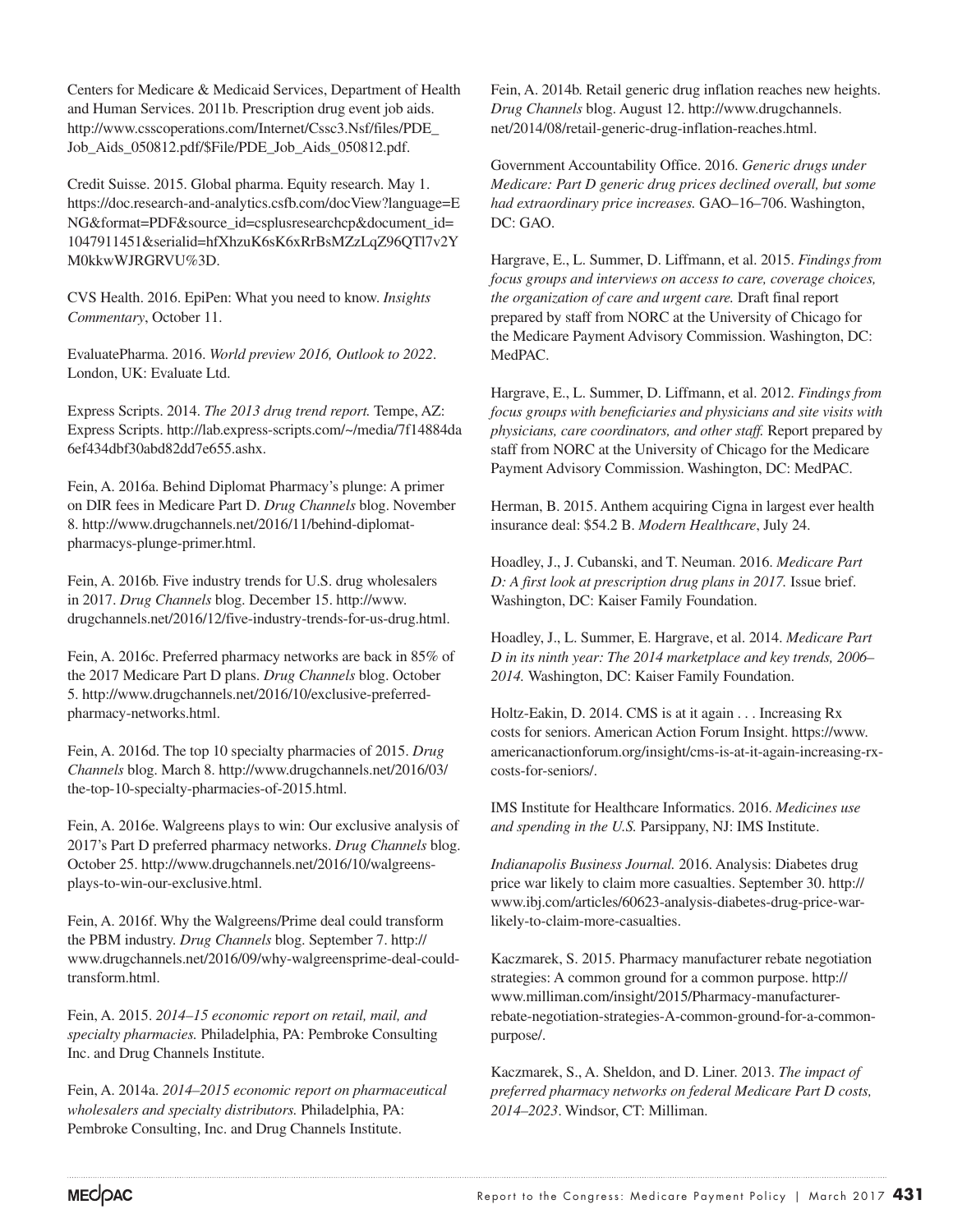Kesselheim, A. 2014. Why are some generic drugs skyrocketing in price? Hearing testimony before the United States Senate, Committee on Health, Education, Labor, and Pensions, Subcommittee on Primary Health and Aging. November 20.

KRC Research. 2013. Seniors' opinions about Medicare prescription drug coverage: 8th year update. Presentation prepared for *Medicare Today*. http://www.medicaretoday. org/MT2013/KRC%20Survey%20of%20Seniors%20for%20 Medicare%20Today%20%20FINAL.pdf.

Liu, D.-L., Office of the Actuary, Centers for Medicare & Medicaid Services. 2016. Personal e-mail communication with author, November 30.

Marrufo, G., A. Dixit, D. Perlroth, et al. 2013. *Medication therapy management in a chronically ill population: Interim report.* Prepared for the Centers for Medicare & Medicaid Services by Acumen LLC. Contract HHSM–500–2011–00012I/TOT0001. Baltimore, MD: CMS.

Mattioli, D., M. Siconolfi, and D. Cimilluca. 2015. Walgreens, Rite Aid unite to create drug store giant. *Wall Street Journal*, October 27.

Medicare Payment Advisory Commission. 2016a. *A data book: Health care spending and the Medicare program.* Washington, DC: MedPAC.

Medicare Payment Advisory Commission. 2016b. *Payment basics: Part D payment system.* Washington, DC: MedPAC.

Medicare Payment Advisory Commission. 2016c. *Report to the Congress: Medicare and the health care delivery system.* Washington, DC: MedPAC.

Medicare Payment Advisory Commission. 2016d. *Report to the Congress: Medicare payment policy.* Washington, DC: MedPAC.

Medicare Payment Advisory Commission. 2015a. *Report to the Congress: Medicare and the health care delivery system.*  Washington, DC: MedPAC.

Medicare Payment Advisory Commission. 2015b. *Report to the Congress: Medicare payment policy.* Washington, DC: MedPAC.

Medicare Payment Advisory Commission. 2014a. Letter to Ms. Marilyn Tavenner, Administrator, Centers for Medicare & Medicaid Services, regarding request for comments on the "Medicare program; contract year 2015 policy and technical changes to the Medicare Advantage and the Medicare prescription drug benefit programs, proposed rule." February 28.

Medicare Payment Advisory Commission. 2014b. *Report to the Congress: Medicare payment policy.* Washington, DC: MedPAC. Medicare Payment Advisory Commission. 2009. *Report to the Congress: Medicare payment policy*. Washington, DC: MedPAC.

Medicare Payment Advisory Commission. 2008. *Report to the Congress: Medicare payment policy*. Washington, DC: MedPAC.

Medicare Rights Center. 2016. Comments to CMS on the 2017 advance call letter, March 4.

*Medicare Today*. 2015a. Morning Consult national tracking poll. http://medicaretoday.org/wp-content/uploads/2016/07/2015\_ Medicare\_Today\_National\_Seniors\_Poll.pdf.

*Medicare Today*. 2015b. Nearly nine of 10 seniors satisfied with Medicare Part D prescription drug coverage, national survey finds. http://medicaretoday.org/2015/07/nearly-nine-of-10-seniors-satisfied-with-medicare-part-d-prescription-drugcoverage-national-survey-finds/.

National Association of Specialty Pharmacy. 2016. NASP definitions of specialty pharmacy and specialty medications. http://naspnet.org/wp-content/uploads/2016/06/633570\_864cb572 b8b042909a3f207eaf764d7a.pdf.

National Community Pharmacists Association. 2016a. Frequently asked questions (FAQs) about pharmacy "DIR" fees. http://www. ncpa.co/pdf/faq-direct-indirect-remuneration-fees.pdf.

National Community Pharmacists Association. 2016b. Letter to Dr. Francis Crosson, Chair, Medicare Payment Advisory Commission, regarding Medicare Part D considerations for March 3–4, 2016, MedPAC meeting. February 29.

National Community Pharmacists Association. 2016c. Letter to Dr. Francis Crosson, Chair, Medicare Payment Advisory Commission, regarding MedPAC review of effects of "DIR fees" assessed against retail pharmacies by insurers and pharmacy benefit managers in the Medicare Part D context. January 6.

Nisen, M. 2015. Fighting the drugstore cowboys. *Bloomberg Gadfly*. http://www.bloomberg.com/gadfly/articles/2015-11-17/ specialty-pharmacy-crackdown-benefit-managers-conflicted-butright.

Office of Inspector General, Department of Health and Human Services. 2017. *High-price drugs are increasing federal payments for Medicare Part D catastrophic coverage*. Washington, DC: OIG.

Office of Inspector General, Department of Health and Human Services. 2014. Supplemental special advisory bulletin: Independent charity patient assistance programs. *Federal Register* 79, no. 104 (May 30): 31120–31123.